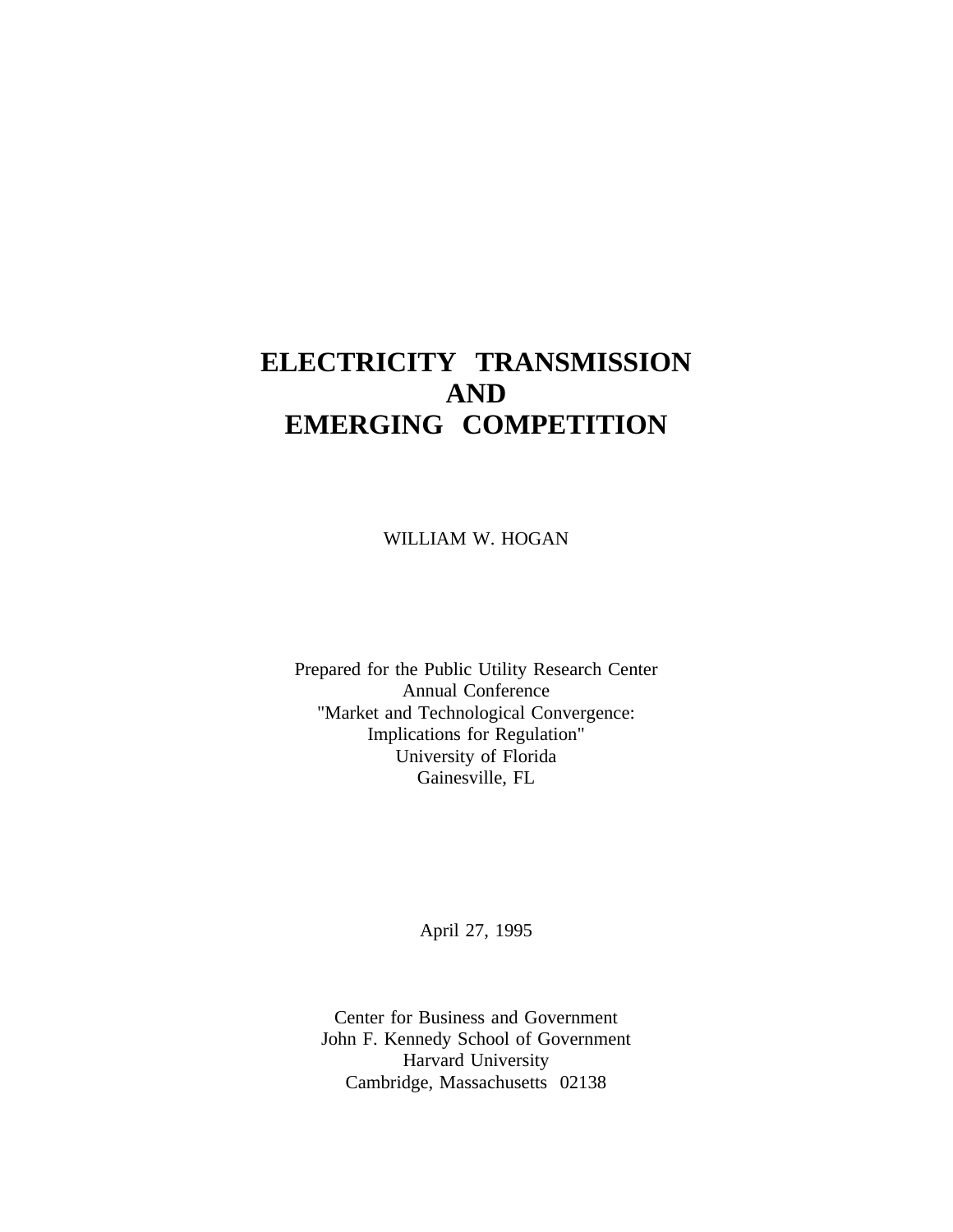# **CONTENTS**

|                                                    | $\overline{1}$ |
|----------------------------------------------------|----------------|
| BREAKTHROUGH OR BREAKDOWN                          | $\overline{3}$ |
| COORDINATION FOR COMPETITION                       | 16             |
|                                                    | 17             |
|                                                    | 25             |
| Separation of Ownership and Control                | 26             |
| Separation of Physical and Financial Transactions  | 27             |
| A Framework for Transmission Pricing               | 29             |
| A Framework for Long-Term Transmission Contracts   | 30             |
| <b>DISTRACTIONS</b>                                | 33             |
|                                                    | 33             |
|                                                    | 34             |
| <b>Market Dominance</b>                            | 35             |
|                                                    | 37             |
|                                                    | 38             |
| THE FUNCTIONS OF THE ELECTRICITY MARKET            | 39             |
| Contracts and the Spot Market                      | 41             |
| The Role of Dispatch in the Spot Market            | 43             |
|                                                    | 48             |
|                                                    | 50             |
| Providing Customer Choice Without Stranding Assets | 53             |
| ILLUSTRATION OF MARKET OPERATIONS                  | 59             |
|                                                    | 59             |
|                                                    | 64             |
|                                                    | 68             |
|                                                    | 77             |
|                                                    | 79             |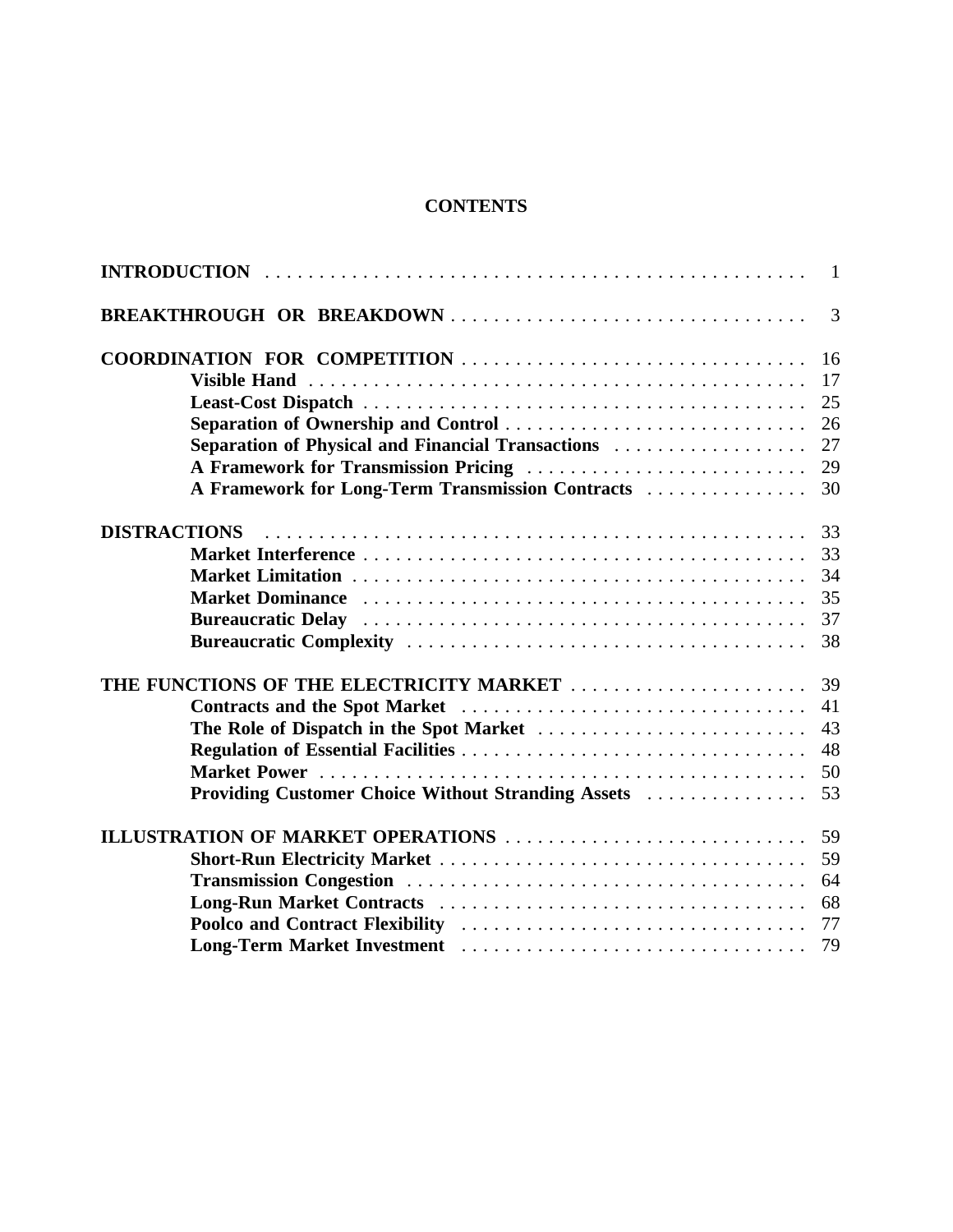# **ELECTRICITY TRANSMISSION AND EMERGING COMPETITION**

William W. Hogan $<sup>1</sup>$ </sup> Keynote Paper, PURC Conference, Gainesville FL April 27, 1995

# **INTRODUCTION**

Interesting times. Challenging times. Confusing times. The electricity industry and its regulators are now inextricably meshed in a tangle of interconnected reforms needed to support the emergent ideology of competition in electricity generation and supply. The EPAct<sup>2</sup> provided the authority, the Federal Energy Regulatory Commission (FERC) has demonstrated the will, and a critical mass of interested players has maintained the political pressure needed to open much of the electricity market to new entrants and new choices. With fifty states as laboratories, enough inquiries are moving forward to promise a demonstration effect and added momentum. The process is accelerating. There is no going back.

But which way is forward? The old model of a closed system of vertically integrated electric utilities offering bundled service has been discarded in theory and is being dismantled

<sup>&</sup>lt;sup>1</sup> William W. Hogan is the Thornton Bradshaw Professor of Public Policy and Management, John F. Kennedy School of Government, Harvard University, and Director, Putnam, Hayes & Bartlett, Inc., Cambridge MA. This presentation draws on work for the Harvard Electricity Policy Group and the Harvard-Japan Project on Energy and the Environment. Many individuals have provided helpful comments, especially Robert Arnold, John Ballance, Jeff Bastian, Ashley Brown, John Chandley, Doug Foy, Don Garber, Scott Harvey, Jere Jacobi, Paul Joskow, Jim Kritikson, Dale Landgren, Amory Lovins, Howard Pifer, Susan Pope, Larry Ruff, Michael Schnitzer, Irwin Stelzer, Jan Strack, Julie Voeck and Carter Wall. The author is or has been a consultant on electric market reform and transmission issues for British National Grid Company, General Public Utilities Corporation, Duquesne Light Company, Electricity Corporation of New Zealand, National Independent Energy Producers, New York Power Pool, New York Utilities Collaborative, San Diego Gas & Electric Corp., Trans Power of New Zealand, and Wisconsin Electric Power Company. The views presented here are not necessarily attributable to any of those mentioned, and the remaining errors are solely the responsibility of the author.

<sup>&</sup>lt;sup>2</sup> Public Law 102-486, 106 Stat. 2776 (1992).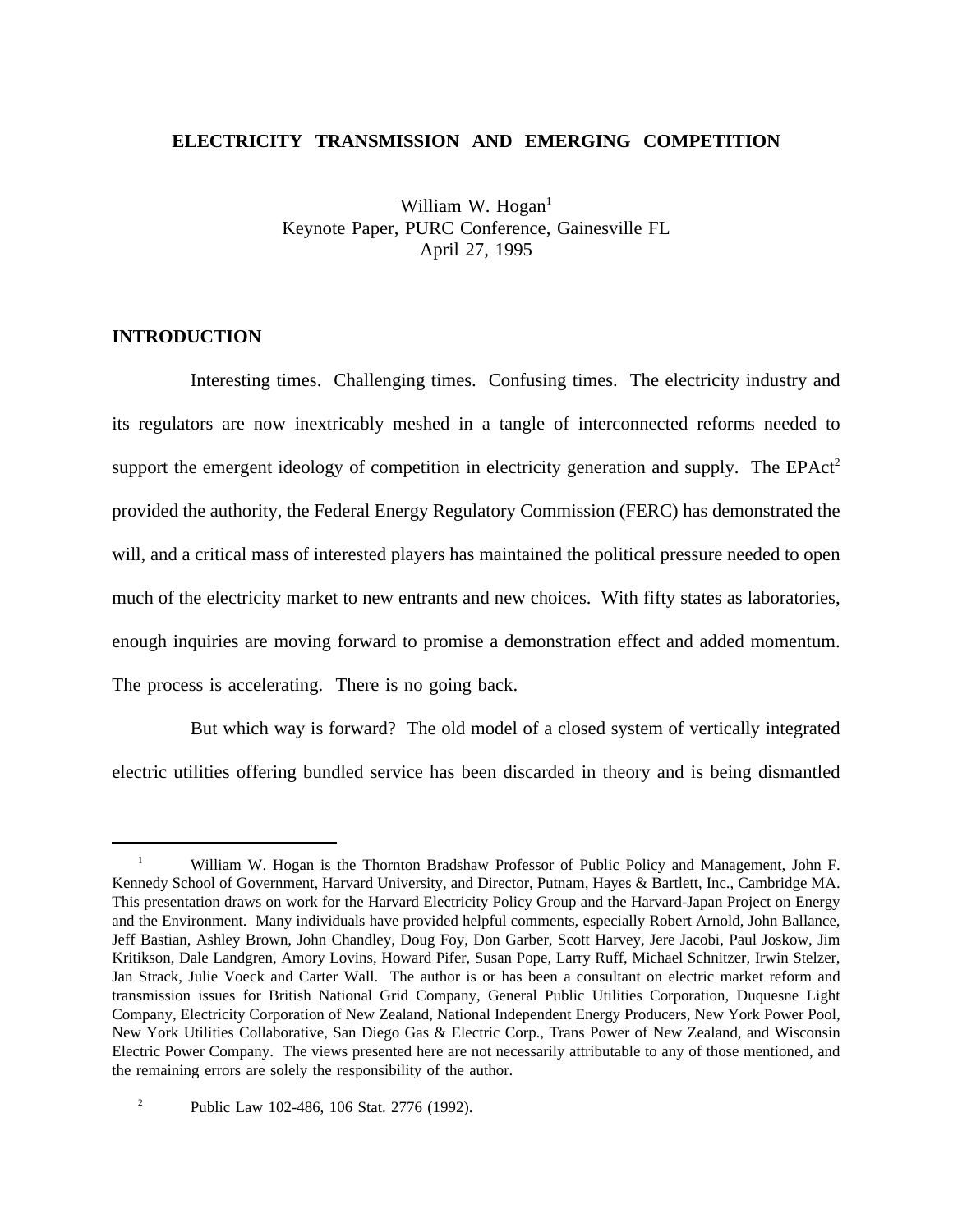in practice. However, consensus on a new model of the structure of the industry, the connection with technology, and the requirements for regulation has not yet emerged. The industry is in the throes of redefining itself in a process that is plagued by overlaps of jurisdiction, gaps between authority and responsibility, complex technical realities, a high noise to information ratio, and incentives created by a potential for huge transfers of wealth through control of the regulatory rules. The process is -- well -- interesting. The transformation underway requires nothing less than a complete reorientation of how we view this world -- a change of paradigm with new models, new definitions and new rules.<sup>3</sup>

The process has reached a critical stage that requires a clearer view of the structure of the new system. Parallel developments in FERC proceedings, state inquiries, and industry restructuring are lurching forward without recognizing fully how each part affects the others. There is a need for a greater sense of urgency here: fundamental connections among several pieces of the overall puzzle must be recognized soon and incorporated in the reforms if the promise of open competition is to be realized and the economic gains achieved.

The key is in understanding the role of transmission and the requirements for efficient competition. The principal challenge today falls to the industry, and especially to the existing utilities. The FERC has broken through many barriers in the recent Notice of Inquiry (NOI) on alternative pooling institutions<sup>4</sup> and the Notices of Proposed Rulemaking (NOPR) on stranded

<sup>&</sup>lt;sup>3</sup> T. Kuhn, The Structure of Scientific Revolutions, 2nd ed., enlarged, University of Chicago Press, 1970.

<sup>4</sup> Federal Energy Regulatory Commission, Inquiry Concerning Alternative Power Pooling Institutions Under the Federal Power Act, Docket No. RM94-20-000, October 26, 1994.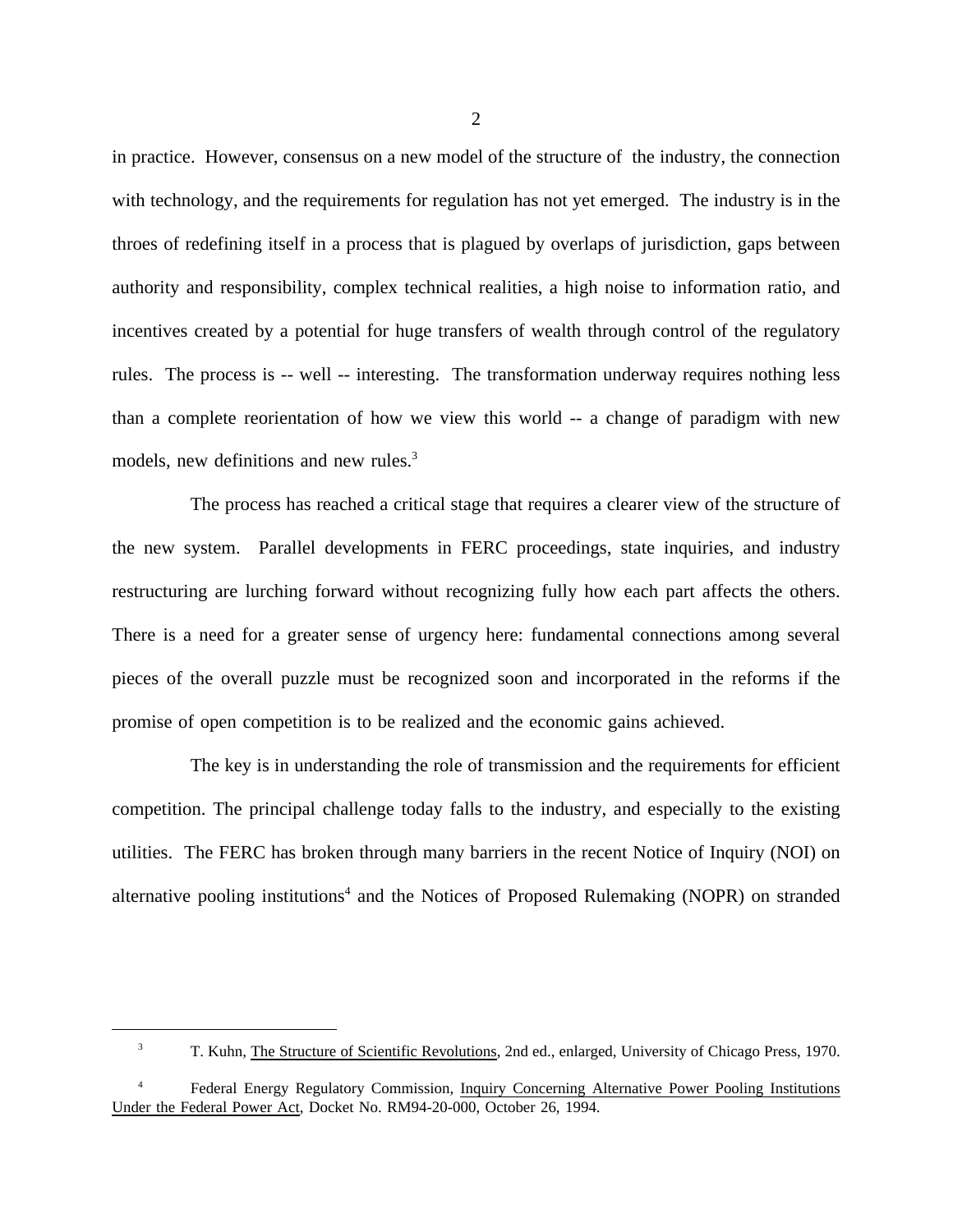assets and transmission access.<sup>5</sup> The various notices ask many questions and even suggest a few default answers. The FERC goes far -- perhaps as far as FERC can go by itself -- but not far enough. The default proposals fall short of meeting the requirements for an open, efficient, competitive electricity market in a network. The FERC transmission analysis lays bare the many faults of the old model, but without a vision for an alternative to the old model, the old model endures. Now is the time for the industry to respond and offer FERC and the state regulators the means to see the new structure and go the next several steps forward without tripping over the wreckage of the past.

## **BREAKTHROUGH OR BREAKDOWN**

The various FERC pronouncements have been well received by the industry, and with good reason. The decision to address transmission access and market structure problems early and in a generic way benefits from the experience in previous restructurings, such as with natural gas pipelines. The FERC has been explicit and forceful about the public's need and its desire for clarity and conviction in the commitment to support a competitive market through open access to the transmission grid and the "golden rule" of comparable service. The FERC has undertaken a serious inquiry into alternative institutions such as pooling mechanisms that go well beyond mere incrementalism to contemplate fundamental reforms. The FERC principles for treatment of potential stranded assets provide a firm backdrop for debate in the states where the major issues must be addressed.

<sup>&</sup>lt;sup>5</sup> Federal Energy Regulatory Commission, Promoting Wholesale Competition Through Open Access Non-Discriminatory Transmission Services by Public Utilities, Docket No. RM95-8-000, and Recovery of Stranded Costs by Public Utilities and Transmitting Utilities, Docket No. RM94-7-001, Notice of Proposed Rulemaking and Supplemental Notice of Proposed Rulemaking, March 29, 1995.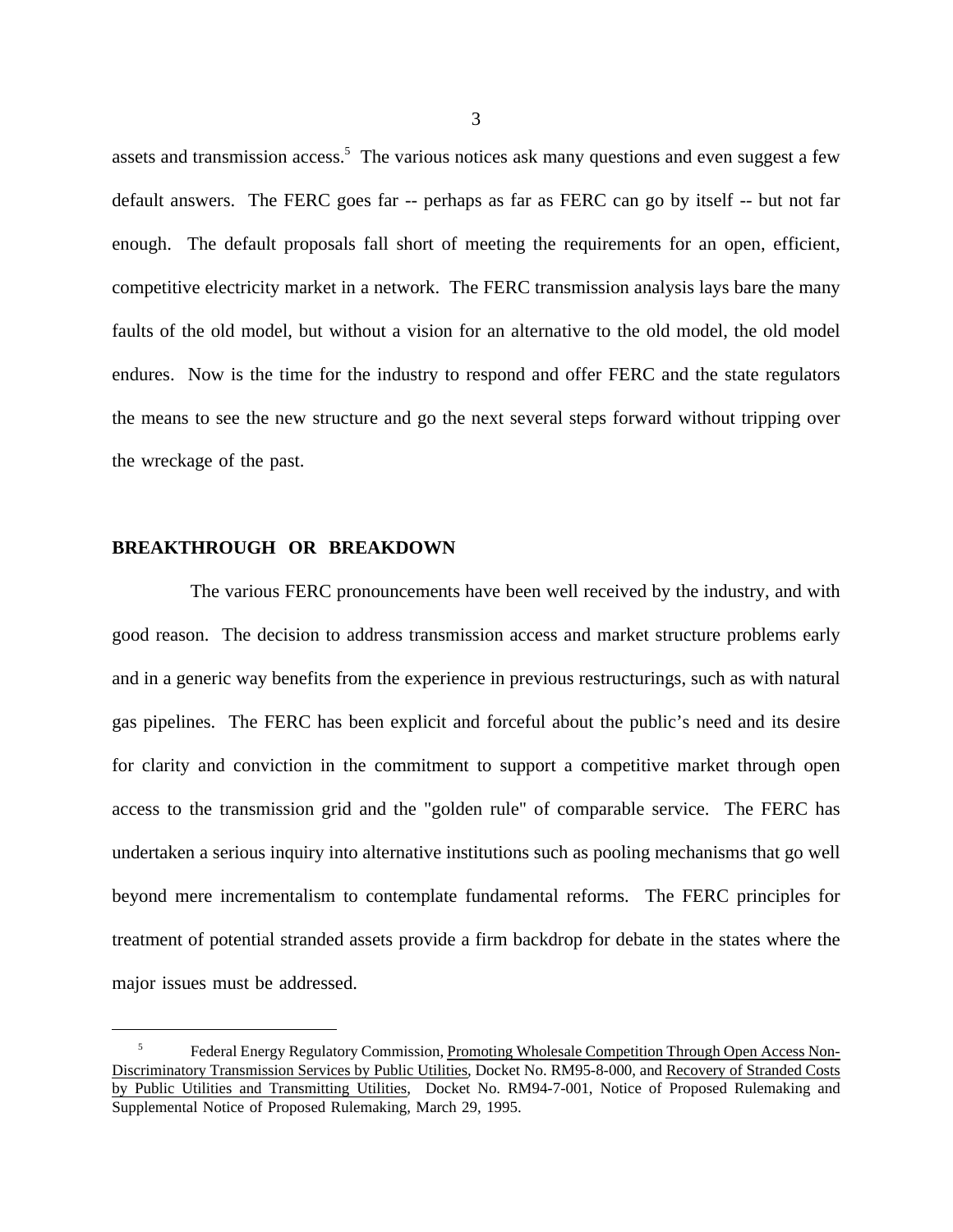Many utilities were so pleased with the FERC principles on stranded assets that they may have stopped reading the rest of the "mega-NOPR" on transmission access. This is not surprising given the appeal of the principles and the perseverance required to read the remaining three hundred plus pages of the document. However, the industry would be wise to read the treatise with some care. As with any large document written by a committee, there will not be complete agreement about everything that is said or implied in the mega-NOPR. Much that is said is thoughtful and constructive, consistent with the view that the mega-NOPR truly is a proposal with a request for comments, and not a foregone conclusion. However, there is a case to be made that the FERC process and the default proposals for transmission access have inadvertently headed the reform train down the wrong track, with the locomotive picking up steam. Having crafted an important breakthrough on the stranded asset principles, the FERC may have presented us with a work in progress on transmission access. If not stopped and redirected soon, this train may be headed towards a breakdown.

The key fault in the default transmission analysis reminds one of Sherlock Holmes' "curious incident" of the dog that did not bark in the night.<sup>6</sup> The most important component of the three hundred page transmission access analysis is not something that is there but something that is missing, something implicit that should be made explicit. The key implicit assumption underlying the proposal is that the non-price terms and conditions for transmission access and service can be defined independently of the institutional structure and market pricing provisions. In other words, the assumption is that transmission is like any other product or service. After all, we can define the characteristics of a bushel of wheat and its transport between locations without

<sup>&</sup>lt;sup>6</sup> A. C. Doyle, The Memoirs of Sherlock Holmes, 1894.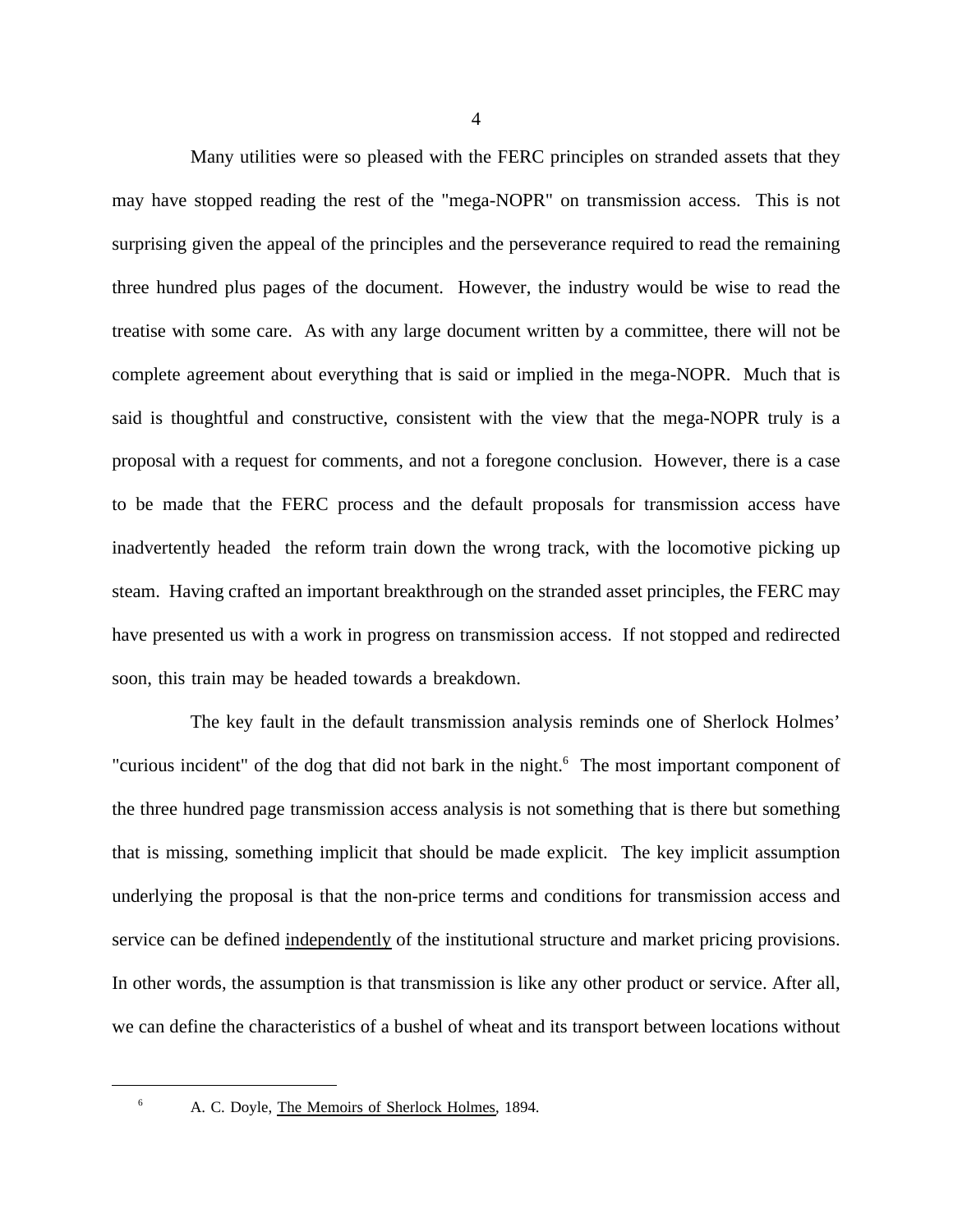needing to define simultaneously the organization of the wheat market. We know a bushel of wheat when we see it, and just how many bushels are in a carload; so too with electricity and transmission, or at least that is the assumption.

If true, this independence condition would simplify the reform process immeasurably. The regulators would need only define transmission services in an unambiguous way and make sure that everyone could buy or sell transmission services just like shipments of wheat. The complex and contentious issues of pricing and organization of market institutions could be deferred or avoided altogether as the market evolved under the principles of comparable open access. The problem would decompose into manageable pieces that could be addressed sequentially. The new regulatory structure could be built without any architectural drawings.

Evidence of this implicit assumption is found throughout the mega-NOPR. Most striking is the companion inquiry into Real Time Information Networks  $(RIN)^7$  which has an accelerated schedule requiring comments to be filed 60 days before the corresponding deadline for the mega-NOPR. In this RIN proceeding, the FERC expects to focus on "determining exactly what information must be made available to transmission customers."<sup>8</sup> The FERC wants the RIN rules to be put in place early, "no later than the effective date of the open access rule."<sup>9</sup> The accelerated schedule and the accompanying discussion give no indication that the information needed might depend on how transmission is defined, how prices are set, or how the electricity market is organized.

<sup>7</sup> Federal Energy Regulatory Commission, Real-Time Information Networks: Notice of Technical Conference and Request for Comments, Docket No. RM95-9-000, March 29, 1995.

<sup>8</sup> RIN, p. 6.

<sup>9</sup> RIN, p. 2.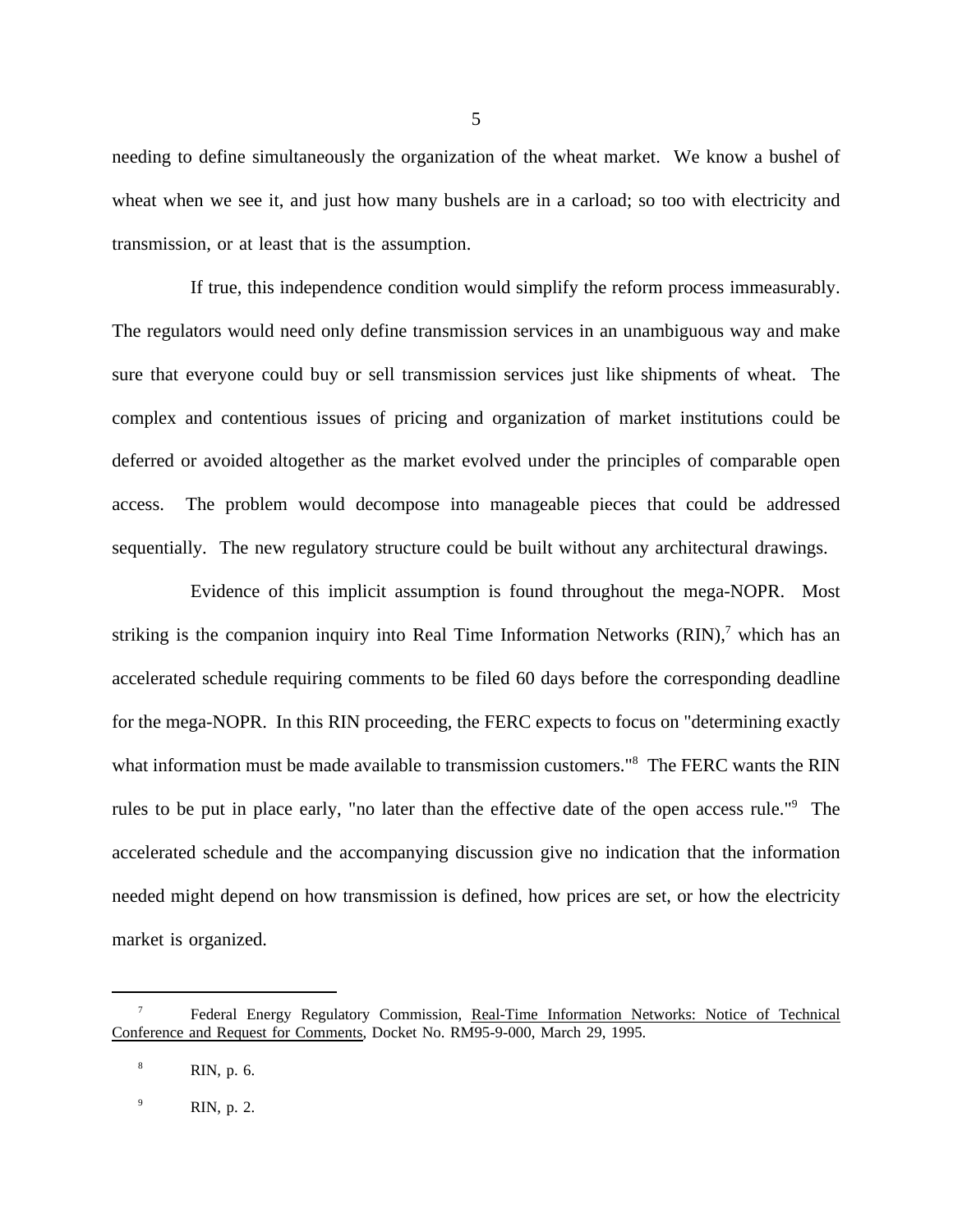The implicit assumption leads to the companion assumption that there is an obvious way to define transmission services. Without much discussion, the mega-NOPR launches into references to "firm" and "non-firm" transmission; "point-to-point" and "network" service; "wheeling through," "transmission capacity" and so on. These terms are not defined in the document in ways that relate to the technical requirements of transmission, but they come from an underlying model of transmission service that is based on the "contract path" with the assumption that transmission service refers to the actual movement of electricity along a specific contract path from source to destination.<sup>10</sup> The FERC recognizes the many deficiencies of the old contract-path model, $11$  and sees this old model as one reason for moving to a generic, comprehensive approach to reform. However, after critiquing the many failings of this old model, the mega-NOPR proposal effectively reverts to familiar terms and definitions that make sense only in the context of a contract path implementation or a network without constraints. The tension is palpable as the FERC condemns on one page what it implicitly accepts on another!

The internal tension of the mega-NOPR appears again in the discussion of the need to open economic dispatch and pooling institutions to all participants on a comparable basis. The

<sup>&</sup>lt;sup>10</sup> The principal exception to complete reliance on a contract-path model is in so-called network service. But the FERC mega-NOPR recognizes that without the contract-path model it has no method for defining the essential details of what is used and how much there is: "Network service, as currently defined, is idiosyncratic because it is unique to the transmission user receiving the service. This service is purchased to integrate a set of resources into a set of loads given specific dispatch parameters and load profiles. The transmission provider has to plan and operate its system for this specific service. It is not clear that such service could be of any value to an entity other than the original buyer. It is also not clear precisely what would be resold because network customers do not have rights to a specific amount of transmission capacity, but have rights only to a varying amount of capacity needed to integrate load with their dispersed power resources. Such indeterminate rights may not be amenable to reassignment. We seek comments on reassigning network service. Can network service be structured such that capacity rights could be specified and reassigned?" p. 119.

<sup>&</sup>lt;sup>11</sup> Federal Energy Regulatory Commission, Promoting Wholesale Competition Through Open Access Non-Discriminatory Transmission Services by Public Utilities, Docket No. RM95-8-000, March 29, 1995, pp. 68-71.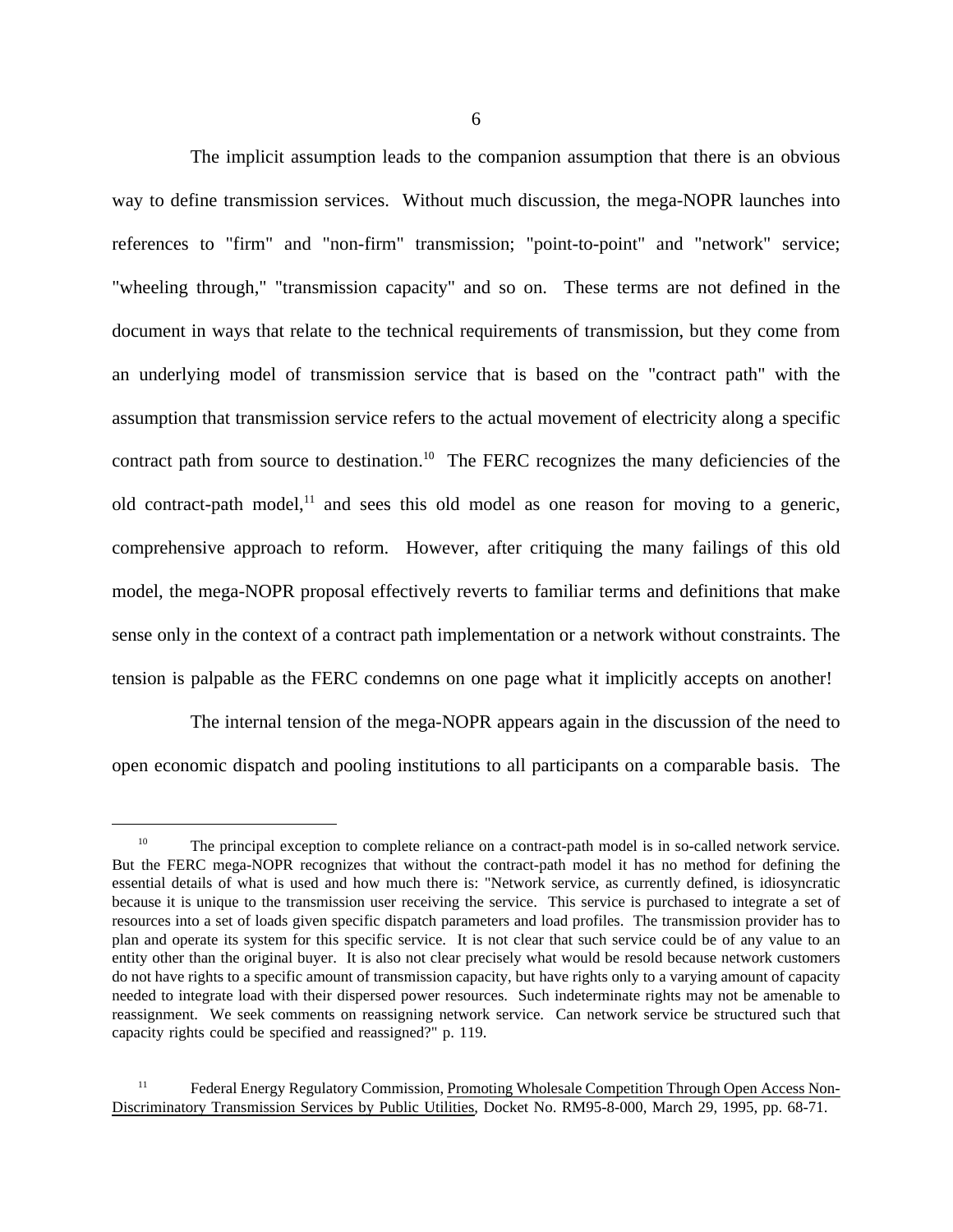mega-NOPR is laced with requests for comments on pools and dispatch services that complement or utilize transmission services. The apparent intent is to provide open access to these other essential services, presumably as discussed in the parallel proceeding that is dealing with alternative pooling arrangements. In the discussion, a reader could easily conclude that FERC assumes that transmission services can be defined and offered separate from or in addition to other services such as economic dispatch. The notion of the independence of transmission service terms and conditions follows through in the discussion of pools and related institutions.

If this underlying independence assumption were not correct, however, the entire strategy for approaching transmission access on the mega-NOPR would be called into question. Or at a minimum, the reform train engineer would need to apply the brakes quickly and switch to a different track before going much further. The farther we go down the path of defining the terms and conditions for transmission under the implicit, old, rejected model of the contract path -- all the while creating presumptive property rights -- the more difficult will be the repairs when the train breaks down because the parts don't work together to make a whole.

Unfortunately, the underlying independence assumption is not true. The definition of terms and conditions for transmission access can depend in important and, unfortunately, complicated ways on the organization of the institutions and the markets. The problems are many, but a focus on the definition of the transmission service of moving megawatts provides enough by way of illustration to make the point.

Under the old model of the vertically integrated utility, the "contract path" provided a workable definition of transmission service. The theory was that service would be provided as though the power actually flowed, and actually flowed along a designated path in the network.

7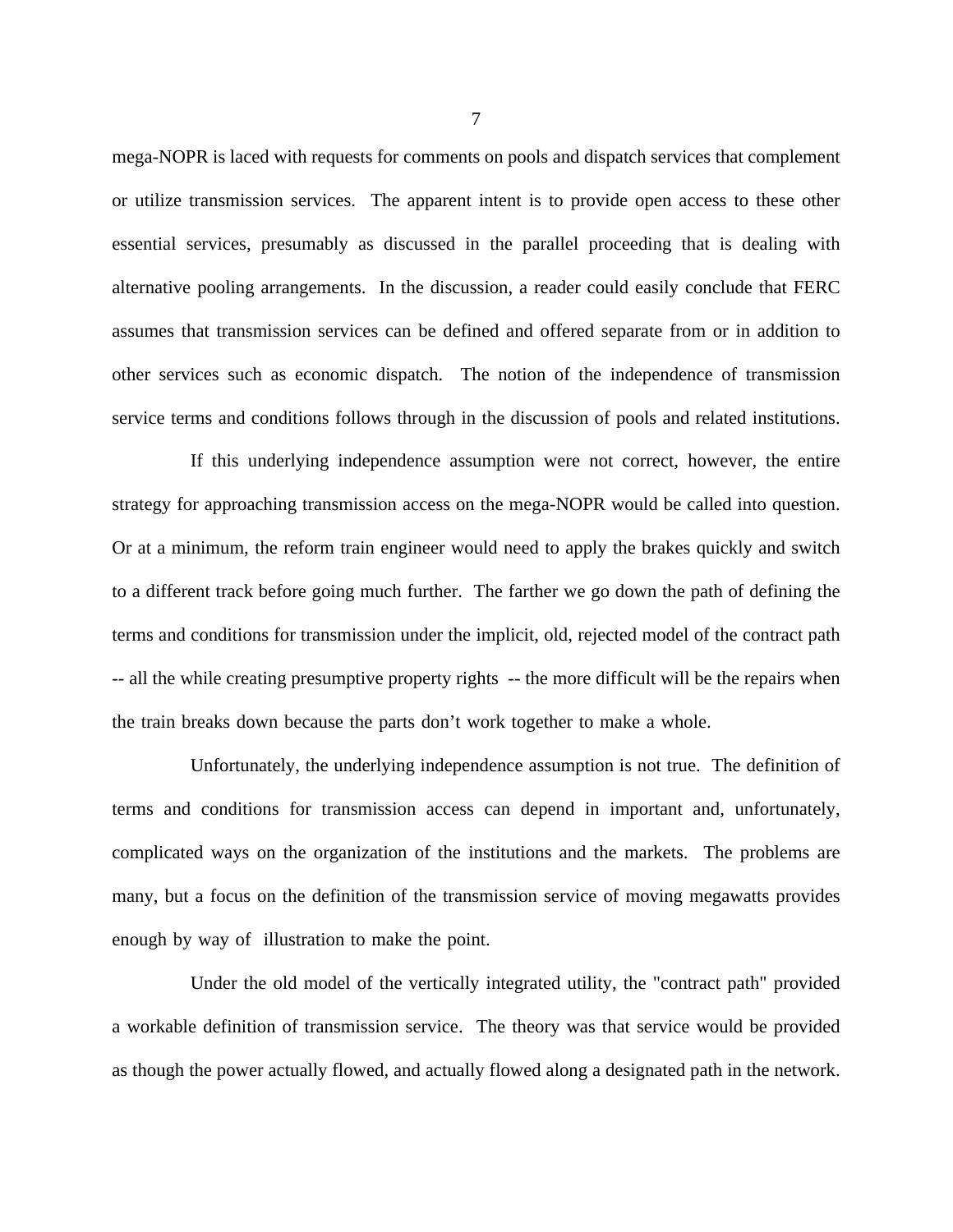When the power could not flow, the service was interrupted. Higher priority power could flow, and this would be firm service, except when it too was interrupted. And so on.

Most of us never knew or cared anything about this contract path theory, and regulators could act as though the model was the reality. Of course, the utilities knew that this model had very little to do with what actually happened in the power grid. But as integrated monopolies it was easy for them to manage the few problems and handle the cost shifting that was often implicit rather than explicit. In the new world of the competitive electricity market, however, this happy accommodation will not survive. The contract-path model will not adapt well to the competitive world.

Under the contract path model, and the assumptions of the mega-NOPR, it would be possible to provide information in the RIN about the capacity of the various paths and the scheduled usage of the paths. The capacity would be defined in industry parlance as the "interface limit" for a set of lines, if not an individual line. Presumably, any user of the transmission system could look up the available capacity on an interface and make a decision and a commitment to use some of that capacity. The decision to use that interface could be made independently of any consideration of the limits on other interfaces elsewhere in the system. The new power flow could be identified and the change on that interface recorded. Similar decisions and commitments could be made by others for other interfaces in the network. Moving megawatts of electricity would be much like moving bushels of wheat.

How close is this stylized model to the real world? And how much would the differences matter? The answers are that the model is not at all close to the real world, and the differences matter a great deal. The interesting case is when the transmission system is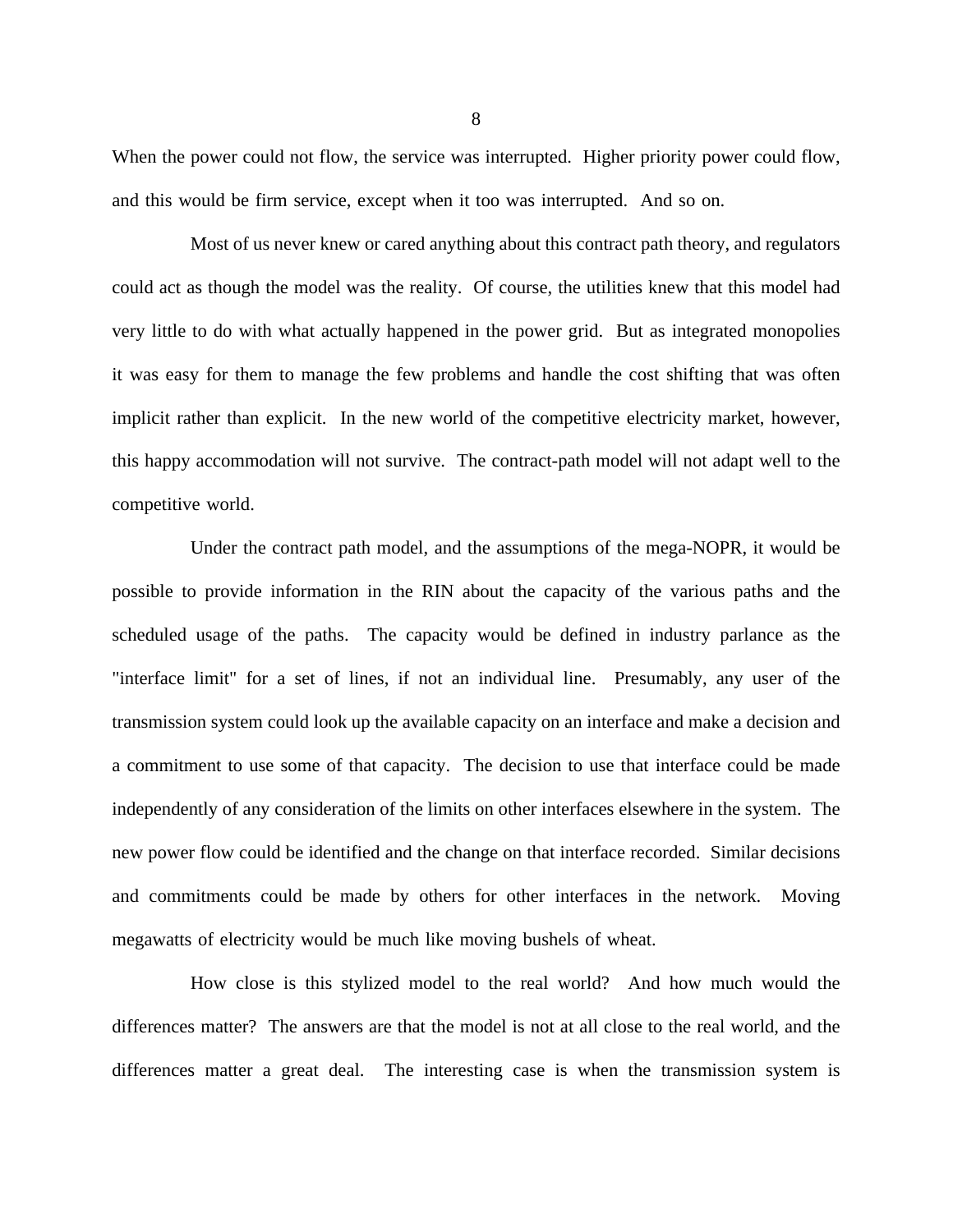congested. When the system is used only a little, anything can be done and the contract path fiction can be accommodated. However, when the system is constrained, there is a dramatic result totally at odds with the contract-path model.

The system operators in the eastern interconnected grid regularly conduct joint studies of the transmission transfer capabilities of various interfaces. One of these types of exercises was conducted by the VEM Study Committee which examined the impact of various power transfers



under peak load operating conditions.<sup>12</sup> A central task undertaken in the VEM study was an evaluation of the impacts of a power transfer across one interface on the transfer capabilities across other interfaces. For example, what would be the impact of a 1000 MW transfer from the Virginia-Carolinas (VACAR) region to Baltimore Gas & Electric (BG&E) and Potomac Electric Power (PEPCO)? The assumption of the contract-path model is that there would be no impact on the transfer capability of other interfaces. Under the contract-path fiction, users could use the capacity on one interface without worrying about the limits on other interfaces. As Figure 1 summarizes, however, the actual effects elsewhere would be far from zero, and certainly not negligible. The impacts would range from a gain of 50 MW to a loss of 2400 MW, depending

<sup>&</sup>lt;sup>12</sup> Virginia-Carolinas (VACAR) (Subregion Electric Reliability Council), East Central Area Reliability Coordination (ECAR), Mid Atlantic Area Council (MAAC), Winter Operating Study, December 1993.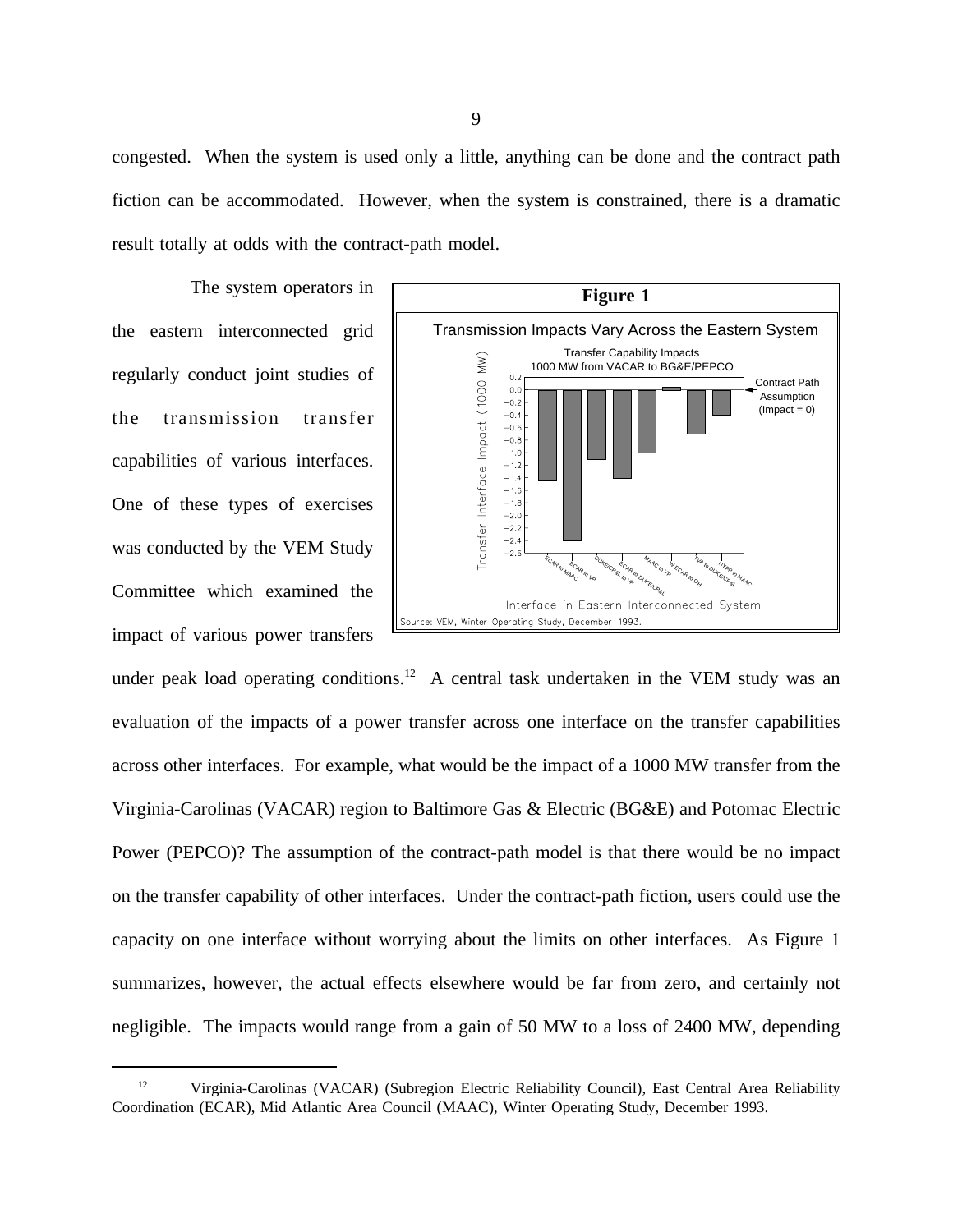on the locations of the other interfaces. Clearly parties quite distant from the transaction would experience major effects, sometimes larger than the originating transaction, and have a keen interest in the decision to move 1000 MW from VACAR to BG&E/PEPCO.

The complex network interaction or "loop flow" effect is caused by the nature of the highly interconnected grid and the current state of technology governing power flows. There are many, interacting, nonlinear constraints that limit operations in power systems. The reduction to "interfaces" is a simplification that is used for network management in a highly coordinated system. The interface metaphor and contract-path fiction are not suitable for a decentralized market.

Furthermore, the problems arise in any interconnected grid, not as sometimes argued just in the highly networked system in the eastern part of the United States. Consider, for example, the simplified map of southern California as shown in Figure 2.



The map provided by San Diego Gas & Electric (SDG&E) illustrates the location of major power plants, loads, and transmission lines. The schematic includes three interfaces with associated maximum transfer limits: The East of River (EOR) with a maximum of 5700 MW, West of River (WOR) with a maximum of 8206 MW, and the Southern California Import Transmission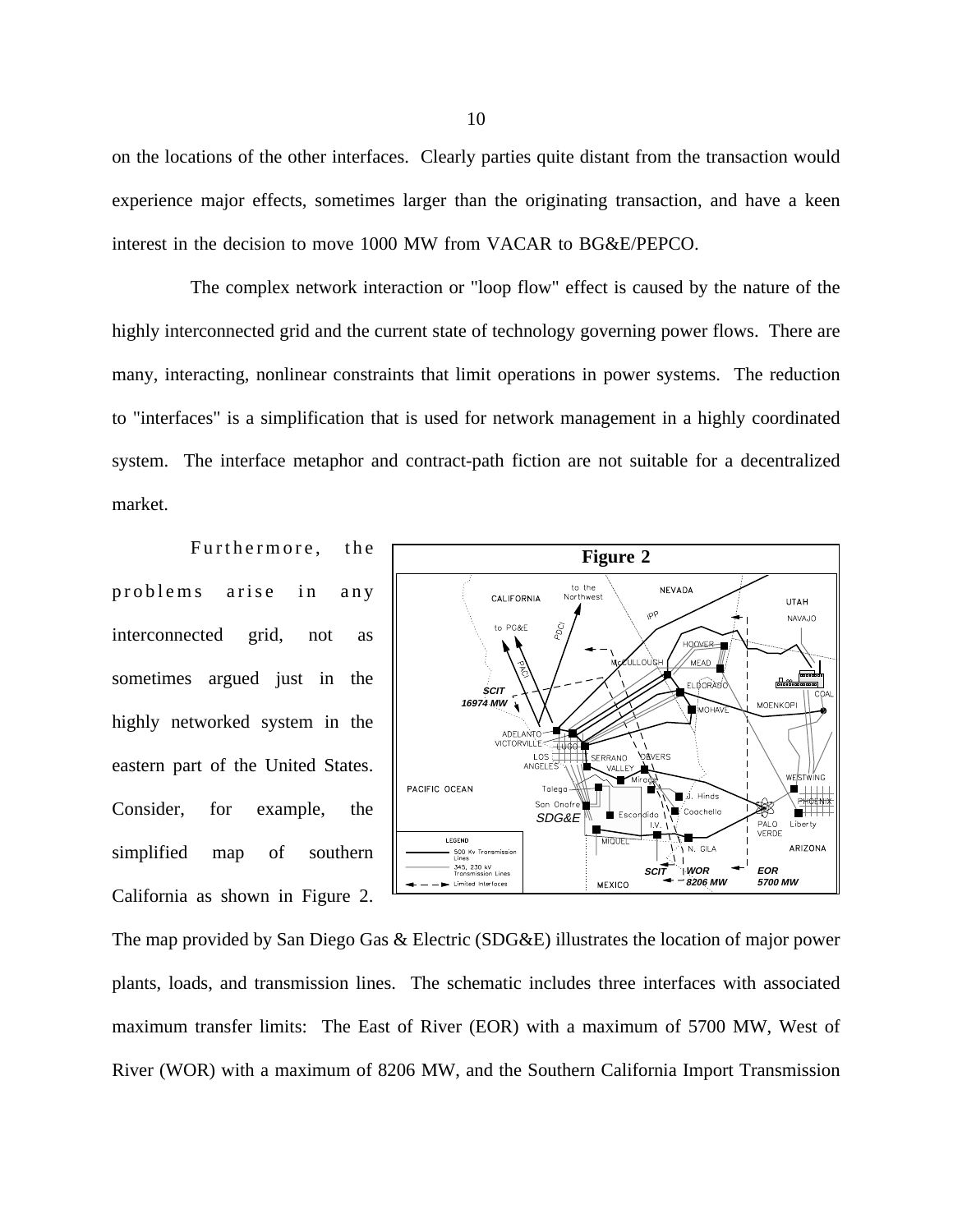(SCIT) with a maximum of 16974 MW.

Under the contract path model, presumably it would be possible to post these interface capacities and allow individual utilities or users to make decisions on how much capacity to use on each interface. In principle, the participants might assume that they could use both the 5700 MW on



EOR and the 16974 MW on SCIT, simultaneously. Unfortunately, the indicated capacities are not all achievable simultaneously. In actual use of the system, there are further limits that are summarized in the "nomogram" of Figure 3. This figure reports on the net effect of limits on simultaneous flows on the EOR and SCIT interfaces. Because of the interaction of load patterns with a number of physical limits such as stability and voltage control, the allowable flow on one interface cannot be determined independently of knowing the flow on another. Furthermore, the limits on the flows depend on other factors such as the "inertia" of the available power plants operating in southern California and the status of the nuclear units at Palo Verde.

The interactions are complicated and large. In order to achieve the full SCIT limit, for instance, the EOR capability must be reduced from 5700 MW to 700 MW. Or in order to use the full EOR limit, the SCIT flows must be cut in half. And when we note that the flows over the EOR would be counted again in the SCIT flows, the reduction of the non-EOR imports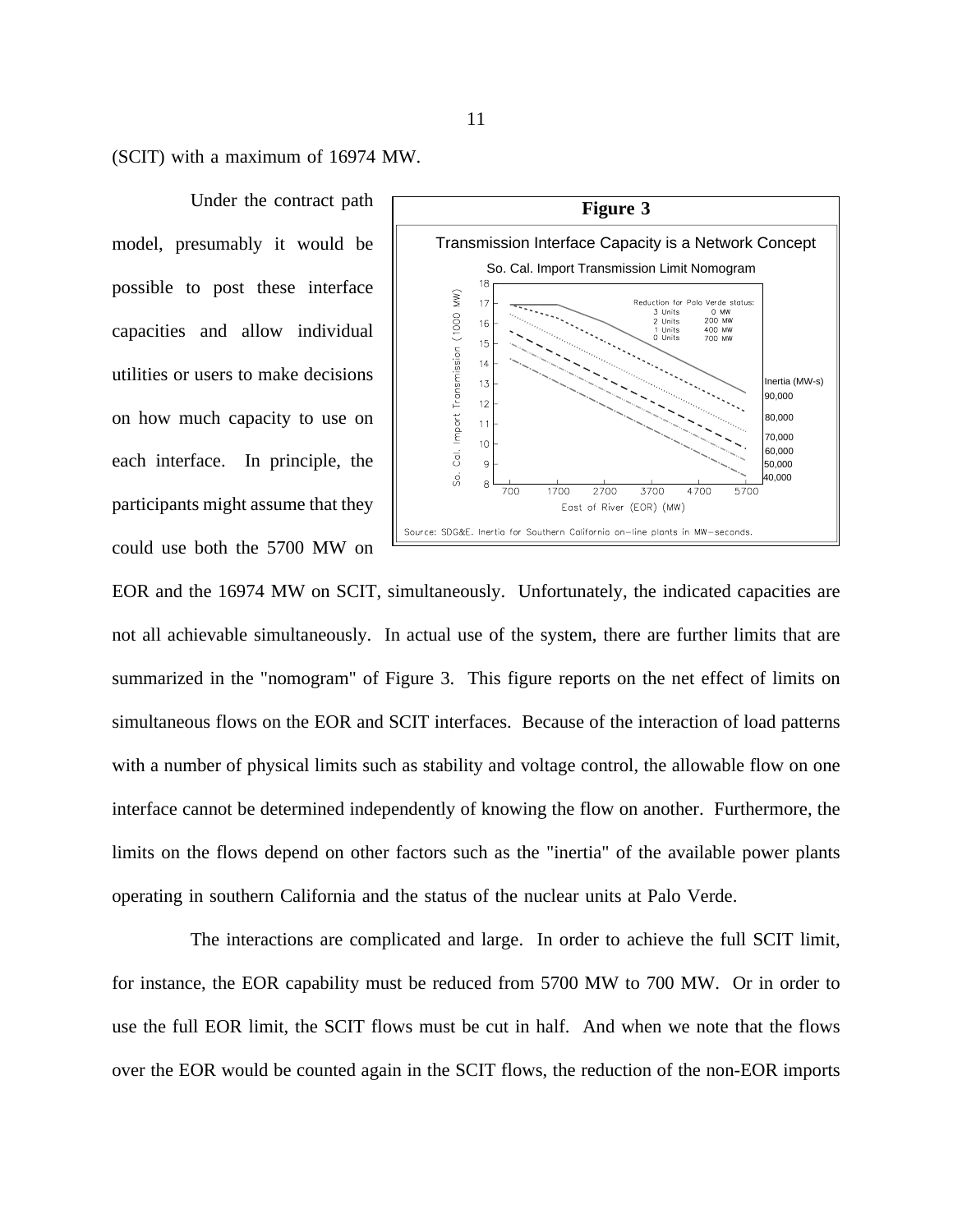across the SCIT could be by as much as a factor of seven! The model of the contract path and the assumed independence of interfaces is seriously misleading.

There are related dangers here, with ample worries for everyone. For the new entrants in the market, the fear should be that the incumbents would decide that the only way to guarantee a path-based right under a wide range of circumstances could be to define a very low transmission capacity, all of which is currently committed. Then new transmission capacity could be obtained only through expensive expansion, or not be available at all. For the incumbents the danger is that the larger non-simultaneous limits may be allocated by regulators, with the cost of meeting them under different conditions imposed on the incumbents. At a minimum the burden of proof would fall to the incumbents to demonstrate that capacity sometimes used would not always be available. For the regulator the concern should be that capacity rights might be allocated in ways that artificially constrain the available dispatch, increasing the cost due to congestion as the system operators stumble over keeping up with the information that for every 1 MW on the EOR interface someone may have to back off 2.13 MW on the remaining SCIT flows.

Clearly the contract path model is fatally flawed when viewed from the context of a competitive market in a constrained network. It is not possible to identify separately the capacities of individual paths and then allow third parties to make their own decisions on how to use those paths. The real system doesn't work that way. The real system is a network that requires careful coordination, and the real system may behave in ways that have nothing to do with moving power from one location to another along a designated path.

In practice today, of course, the utilities know this well and they take a network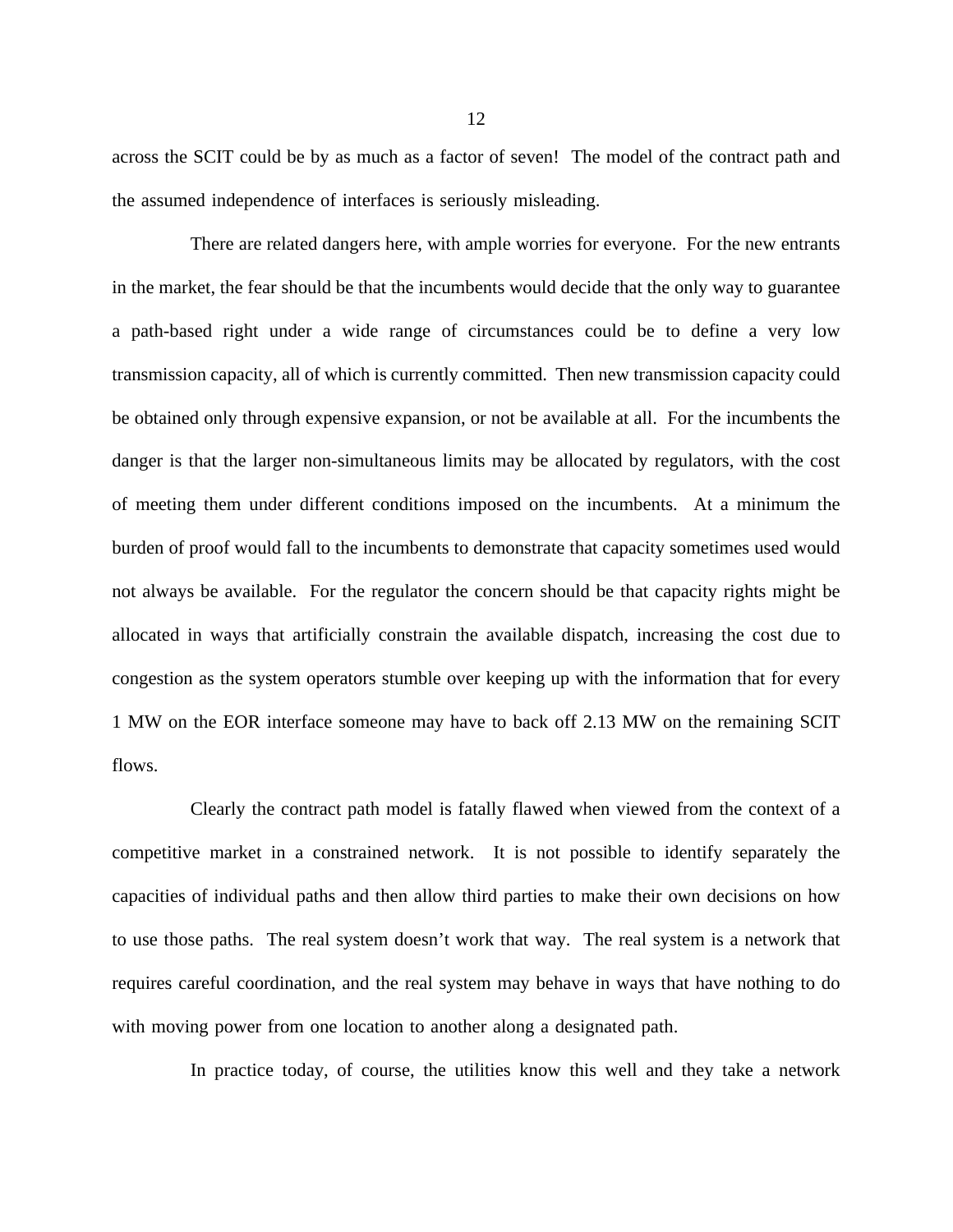perspective in actual operations. For example, rather than having SDG&E, the Los Angeles Department of Water and Power (LADWP), Southern California Edison (SCE) and other users make independent decisions on power flows, they turn over management of the SCIT nomogram to SCE and work through SCE in scheduling their power. This is a workable network-based system, but it is far from the contract-path based model.

The same network approach could be adapted to the competitive market but this alternative approach would require a very different definition of transmission terms and conditions. These terms and conditions may depend critically on how we define and organize the market institutions. For example, if a system is to be built upon specific performance and decentralized decisions -- where the contracted power actually flows based on the choices of the participants -- then the transmission services may need to be defined in terms of the parameters of the SCIT nomogram, and the many other constraints that operate simultaneously. Or of a pool-based network approach is embraced -- where the power flows according to the preferences of the participants but through the choices of the dispatcher -- it would be possible to define transmission services in terms of financial contracts that convert the complicated interactions into locational price differences and simple financial settlements.

In each case, however, the unbundling of services and opening of access needs an explicit network model, not an implicit embrace of a contract-path fiction. Furthermore, the same problems extend beyond the ubiquitous effects of loop flow. The discussion of unbundling of ancillary services needs careful consideration. The mega-NOPR assumes implicitly that many or most ancillary services can be unbundled. However, there are at least two types of unbundling, and the mega-NOPR does not draw any distinction. The first, easiest type of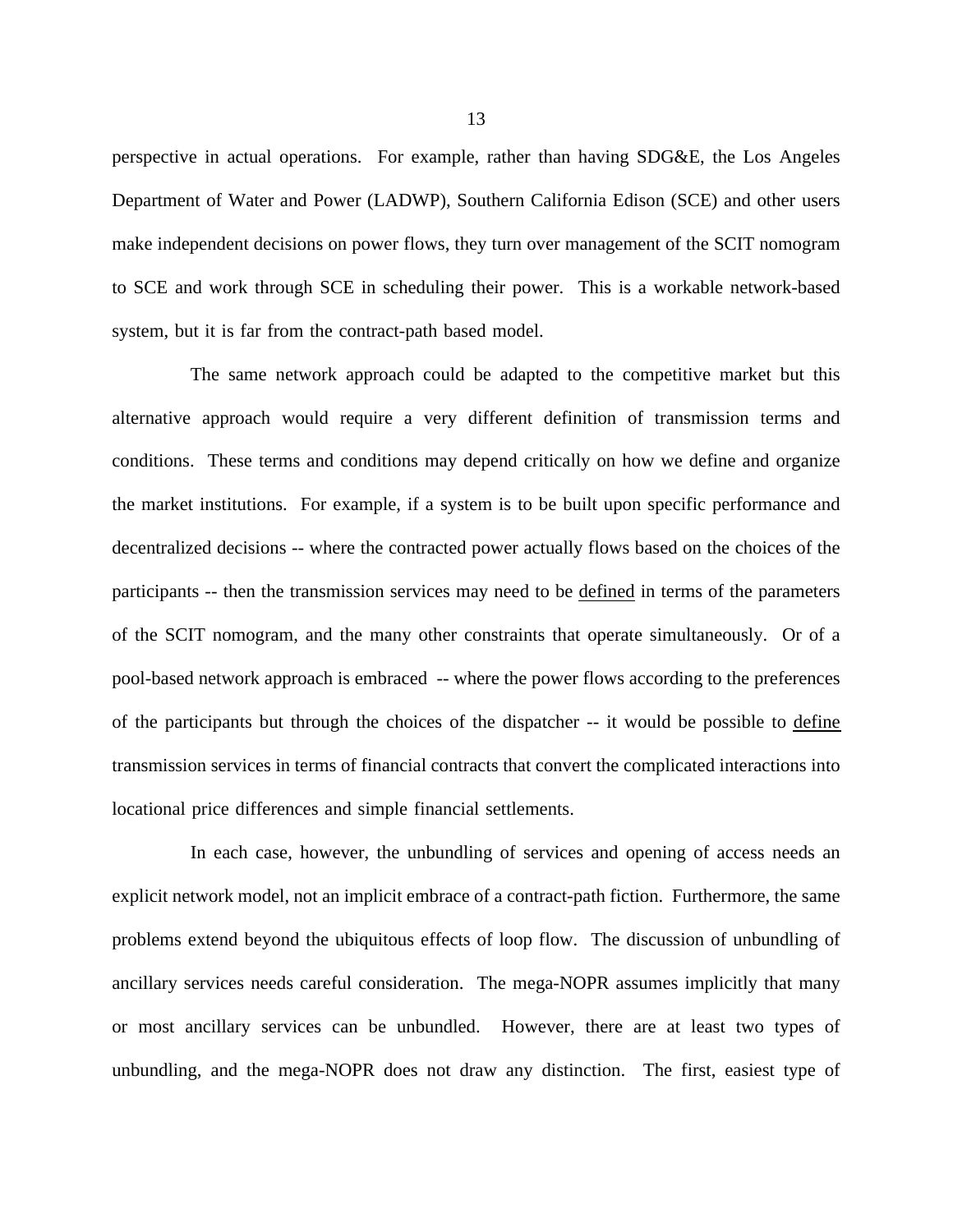unbundling is separating the cost of supplying a particular service to the network as a whole. Although never perfect, it is usually possible to separate the cost of reactive power support from the cost of spinning reserve, from the cost of frequency control, and so on. While this cost and supply unbundling is important, it is not the same as the second type which we might call "transaction unbundling" that would identify the amount of an ancillary service actually used by and attributable to a particular transaction.

For many services, such as providing spinning reserve, there is no mechanism available for identifying the transaction requirement. The services are "joint" or "network" services that cannot at present be separated by individual transaction. Hence, the responses to the mega-NOPR should take care to identify the terms under which transaction unbundling is possible. Otherwise, we run the real danger that in computing and presenting "unbundled" charges for ancillary services we will face the problem of users asking not to pay for those services which they wish not to use or which they prefer to provide for themselves. If the service cannot be truly unbundled for a transaction in a network, however, then it is impossible to stop the parties to a transaction from using the service (e.g., spinning reserve) or to know if they have provided the service (e.g., contingency based voltage support).

The approach in the mega-NOPR is understandable. With any policy revolution, with any change of paradigm, it is seldom easy to reorient the language and see or accept the vision of a new consensus.13 It is doubly difficult to make the leap in the fog of the current process where "the extent of this underlying consensus is largely obscured by the divisive and often

<sup>13</sup> Kuhn.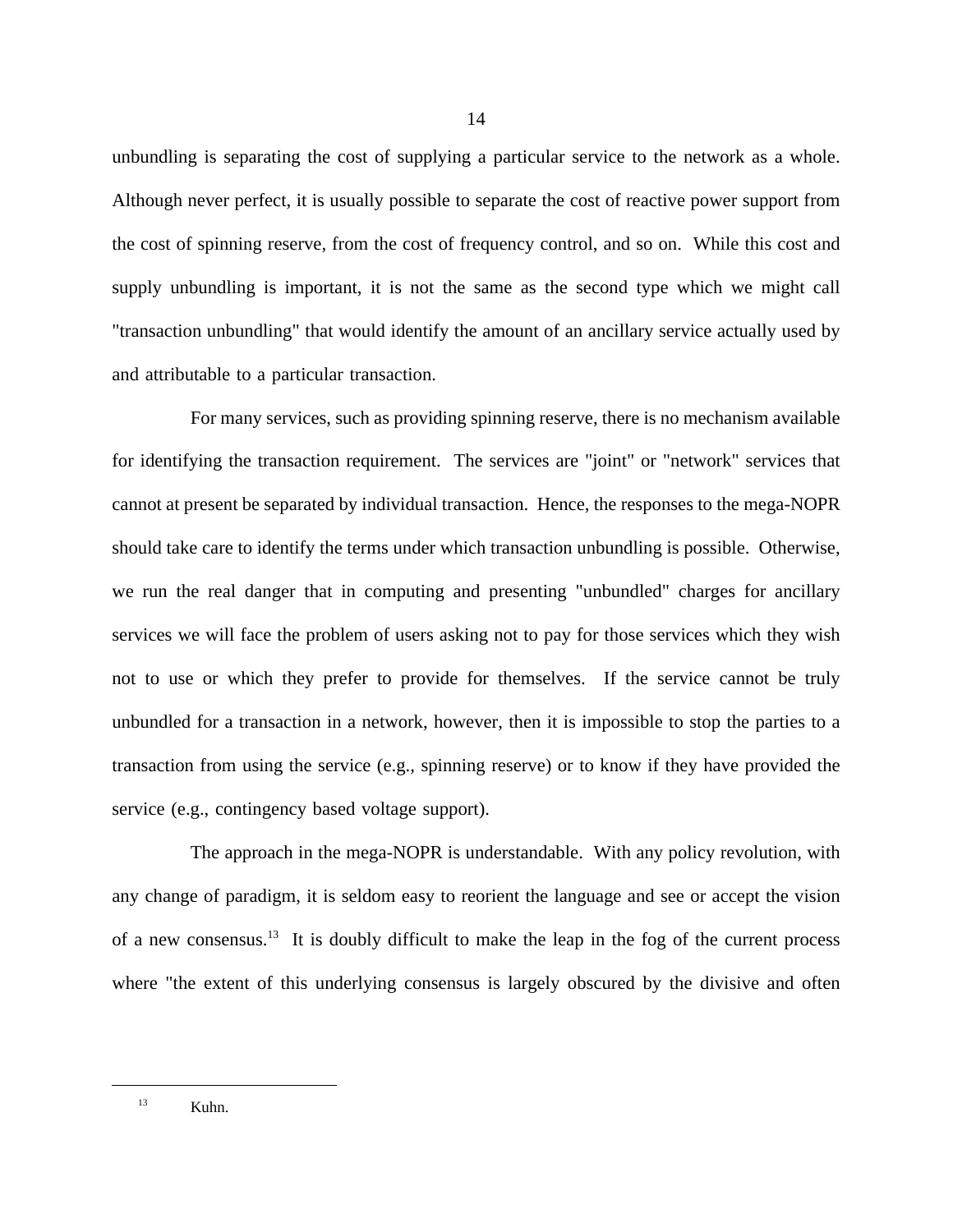inaccurate rhetoric used in the debate. $14$  With substantial but far from unlimited powers, the FERC is best able to provide the framework and the incentives, but in the end it is up to the industry to propose and the FERC to dispose. Without a well-developed alternative, the institution reverts to what is familiar rather than what is real.

The challenge, therefore, is for the industry to come forward with the new approach based on a contract network that can replace the contract path. It is not possible to avert our eyes forever from the reality that the old model is dead, and the real problems of the network interactions cannot be wished away.

The ball is in the industry's court. Until we breakthrough to the new network model of industry structure, the debate will be stilted, confused and disingenuous. It is time to acknowledge a few basic facts. First, the parallel proceedings on alternative pooling institutions and transmission access are not truly separable; they are talking about the same thing, or at least two things that are fully intertwined. The separate proceedings should be brought together as one conversation. Second, transmission service is inherently, unavoidably, irrevocably, and importantly a network phenomenon. The definition, measurement, management and pricing of transmission services must take a network perspective that integrates all these components. Third, this breakthrough is not beyond the ken of regulators or the industry. A workable consensus is near, and the pieces have been implemented and tested elsewhere, with the most advanced version perhaps in Norway, and proposed by a growing list of industry participants in the United States. The key to open, efficient transmission access in a network is in coordination through a pool-based market that can support emerging competition. This network-based

<sup>&</sup>lt;sup>14</sup> Reply Comments of the California Energy Commission in Response to FERC Inquiry Concerning Alternative Power Pooling Institutions, April 1995, p. 3.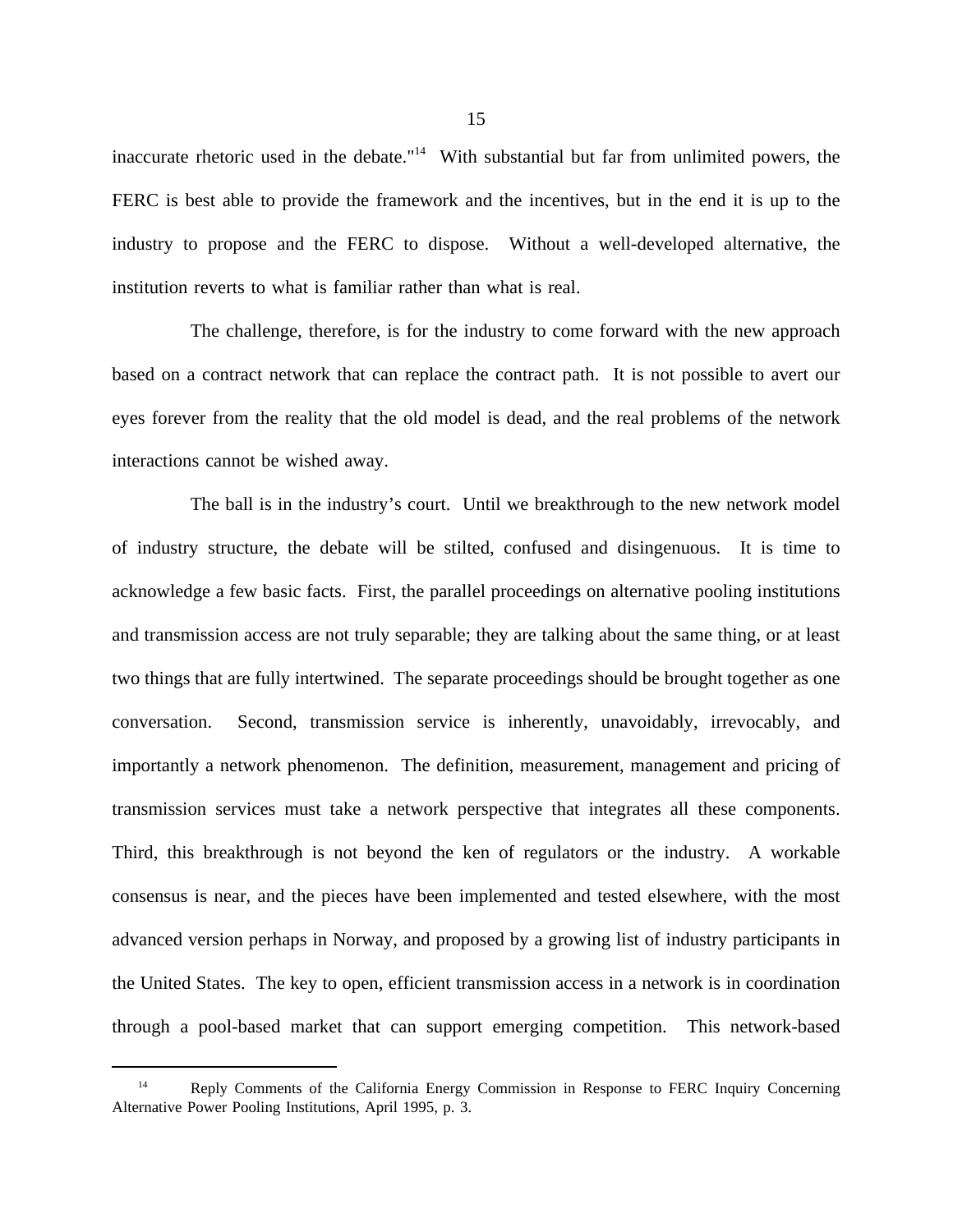approach is more different than difficult, and simplifies the most vexing problems that won't go away.

## **COORDINATION FOR COMPETITION**

Coordination through a well designed pool-based electricity market can be a large part of the solution to the problems of promoting open access and competition. There is a certain degree of flexibility in the particulars of implementation, but the core ideas enjoy a coherence that derives from a strong foundation in the basic physics and economics of electricity supply. The use of coordination in a network provides the foundation for the Poolco model which could serve as the new consensus.<sup>15</sup>

A concern with the role of coordination arises naturally from consideration of analogies with other markets where the invisible hand of competition is allowed to operate. In the typical market, explicit coordination of the actions of market participants is feared as a bar to the competitive forces seen as so essential for improved efficiency, both in short run operations and long run innovations. However, in the case of electricity, operational problems arise in the form of network interactions, sometimes referred to as "loop flow," that can greatly complicate the play of competitive forces. Even under the assumption of a workably competitive generation market there remains the challenge of allowing generators to compete through the interaction via the transmission network.

<sup>&</sup>lt;sup>15</sup> The remainder of the paper is a abridged version of W. Hogan "Coordination for Competition in an Electricity Market," Response to an Inquiry Concerning Alternative Power Pooling Institutions Under the Federal Power Act, Docket No. RM94-20-000, Federal Energy Regulatory Commission, March 2, 1995. The issues are addressed in a series of discussions that go into progressively more detail. See the original for the appendices and quantitative examples.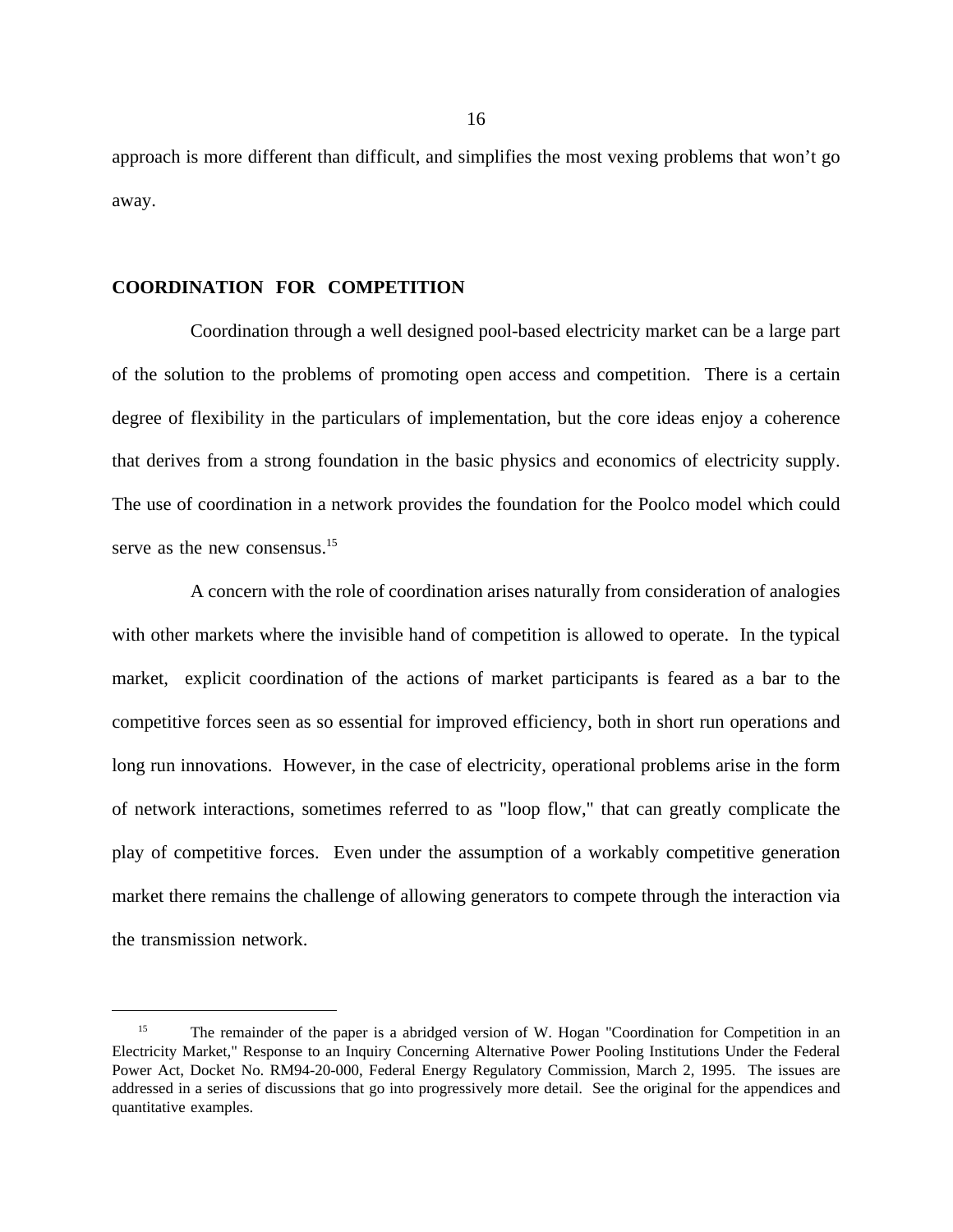## **Visible Hand**

Contrary to the presumption underlying the extreme version of the invisible hand model for electricity dispatch, the electric system with current technology requires the very visible hand of the system operator to manage the short-term power flows and associated operation of generating plants. The basic coordination functions will always be there, somewhere. A system coordinator or pool is required in support of any electricity market. This insight is available from experience with the operation of competitive electricity markets in other countries. For example, Norway is often mentioned as having a system with a high utilization of bilateral contracts that execute the commercial activities of the market, where over 85% of the power is covered by long-term contracts. However, despite the acknowledged importance of the contract and negotiated business agreements, Norway relies on a pool operation to handle the short-term arrangements that provide the underpinning of the competitive market:

> "The importance of effective Pooling arrangements in a competitive [Electric Supply Industry] cannot be overstated. The Pool provides:

- a source of firm back-up and top-up power to support either generators or suppliers offering long-term contracts to final customers; without access to a Pool firm power could only be offered by generators owning a portfolio of plant and to the extent that firm power is a necessary requirement of consumers the competitiveness of both the generation market and the final supply would be limited;
- a ready market for generators unable to sell their power under contract or wanting a market for spill or excess production;
- a reference price for long or short-term contracts struck outside the Pool which provide participants with price stability not immediately available inside the Pool;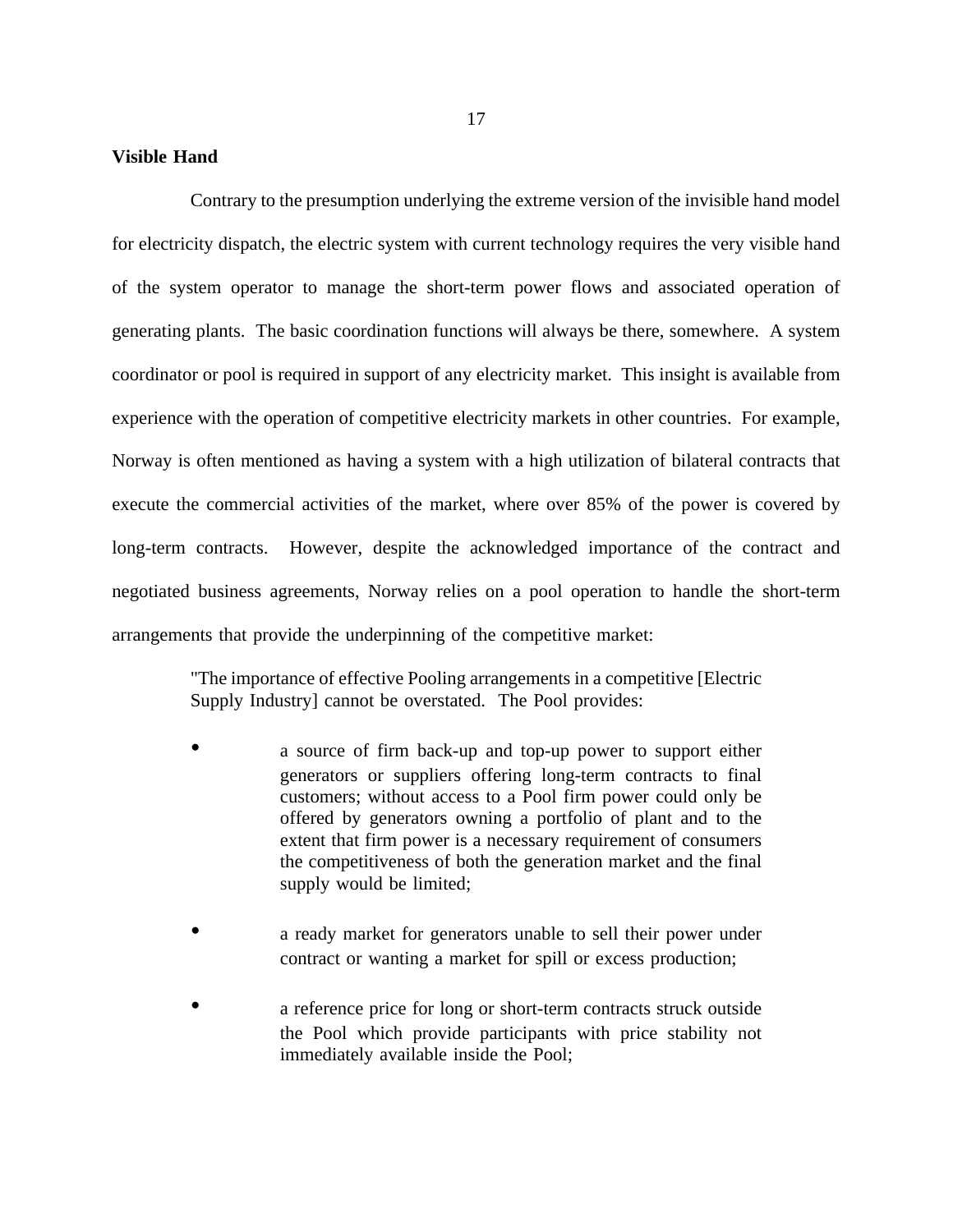a reference price to be used in signalling the optimal development of generation and transmission capacity on the system.

In addition, of course, the Pool provides the traditional means by which generation costs can be minimized through merit order operation and the aggregation of reserve requirements."<sup>16</sup>

Note that Moen, the Norwegian regulator, addresses the short-term efficiency of a better dispatch only as an afterthought. The real value of the pool and the bid-based least-cost dispatch is in providing the various elements that facilitate commercial bilateral contracts and that would be hard to obtain in any other way.

The basic summary of the pool-based system is found in the FERC's characterization of its understanding of the proposals developing in the California discussions. This general "Poolco" model has been advanced in California by two investor owned utilities in San Diego Gas & Electric and Southern California Edison<sup>17</sup>; in the recent proposal by the public power entities in the Southern California Public Power Authority in a variant described as the "Multiple Choice Pool" (McPool)<sup>18</sup>; in Wisconsin by Wisconsin Electric Power<sup>19</sup>; in Maryland by Allegheny

<sup>&</sup>lt;sup>16</sup> J. Moen, "Electric Utility Regulation, Structure and Competition. Experiences from the Norwegian Electric Supply Industry (ESI)," Norwegian Water Resources and Energy Administration, NVE, Oslo, April 1994, p. II-5.

<sup>&</sup>lt;sup>17</sup> San Diego Gas & Electric and Southern California Edison described their proposal in a joint filing with the California Public Utilities Commission, Supplementary Comments of San Diego Gas & Electric Company (U-902-E) and Southern California Edison Company (U 338-E) On Competitive Markets and Appropriate Market Institutions in a Restructured Electric Industry, February 23, 1995.

<sup>&</sup>lt;sup>18</sup> Southern California Public Power Authority, "The Multiple Choice Pool Model (McPOOL)," February 7, 1995.

<sup>&</sup>lt;sup>19</sup> Wisconsin Electric Power Company, "Wisconsin Electric's View of a More Competitive Electric Industry," Investigation On The Commission's Own Motion Into The probable Costs and Benefits of Changing Electric Utility Company Structure and Regulation, PSCW Docket No. 05-EI-114, November 1, 1994.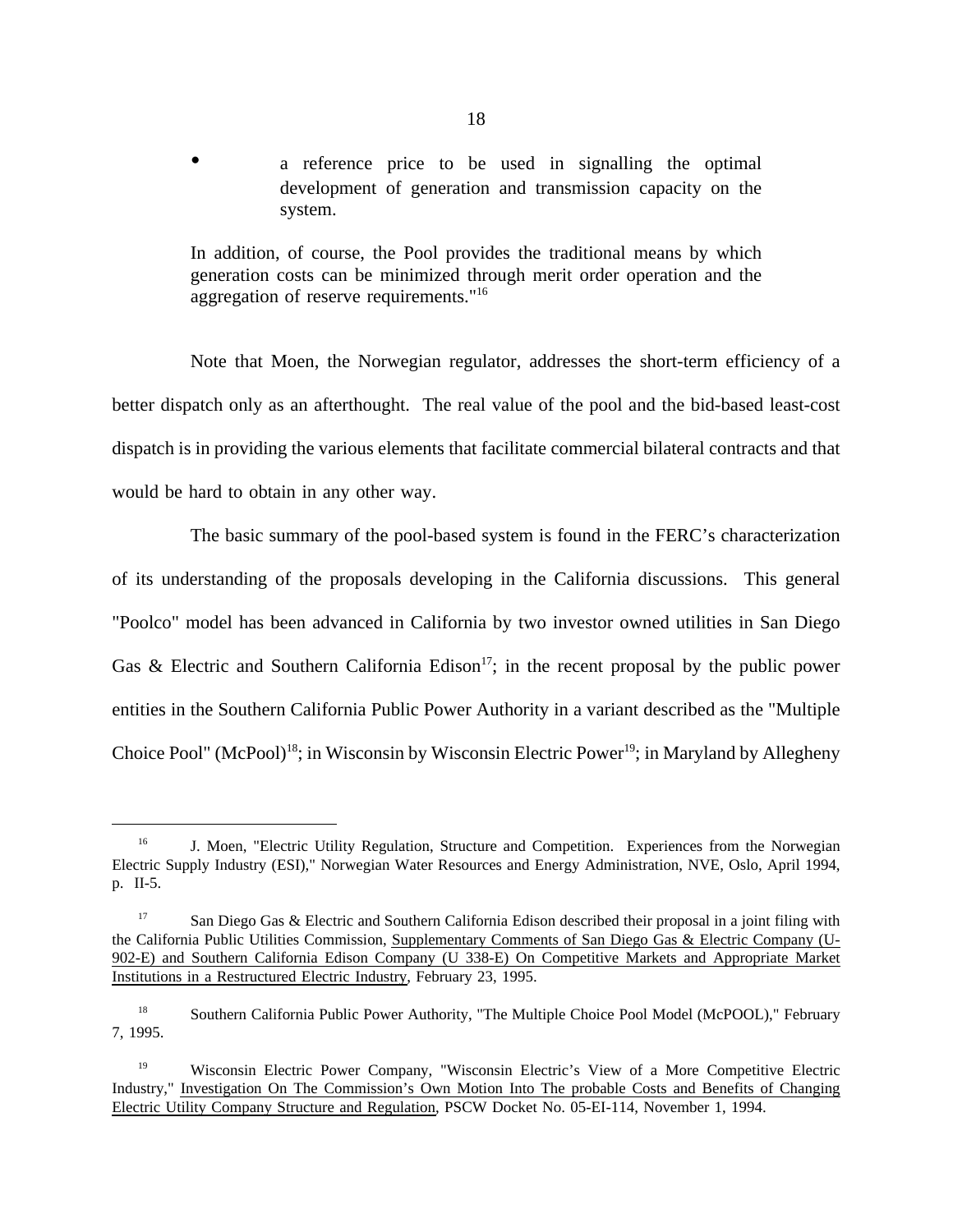Power System and The Potomac Edison Company<sup>20</sup>; and is under active consideration in many

other areas of the nation. The FERC summary of the Poolco proposal includes: $^{21}$ 

..., the poolco would be an independent entity that would not own any (or would own only a limited number of) facilities, but would control the operation of some or all generators, and all transmission facilities, in a region. The poolco would be open to all generators connected to the grid, who would automatically receive any transmission service needed to sell power into the regional pool. In effect, the poolco would be responsible for creating and maintaining a regional spot market for electricity. The spot price in each trading period (perhaps hour-by-hour) would be readily available and made known to all market participants.

Generating resources would be centrally dispatched on an hourly basis by the poolco in much the same way as in current power pools. The principal difference appears to be that generators would be dispatched based on the bid price they submit to the poolco, rather than on their running costs. The poolco would operate a least-cost (in the sense of lowest bid) dispatch that accounts for any transmission constraints in the same manner as an existing power pool or a single utility dispatch center. Generators would be paid the market-clearing price<sup>22</sup> during each hour, as opposed to the bid price that each generator submitted to the poolco.<sup>23</sup> Likewise, distributors would pay the market-clearing price in each hour. Consequently, the poolco would break even in its basic dispatch function, since distributors would pay to the poolco what the generators receive from the poolco.

In effect, the poolco would become the market clearinghouse for the hourly energy market. Under the poolco concept, dispatch benefits are implicitly allocated among sellers and buyers by the spot trading at a

<sup>&</sup>lt;sup>20</sup> See, Putnam, Hayes and Bartlett Inc., "Electric Power Competition: A Proposal for Maryland," Prepared for Allegheny Power System Inc. and The Potomac Edison Company, January 17, 1995.

<sup>&</sup>lt;sup>21</sup> Federal Energy Regulatory Commission, Inquiry Concerning Alternative Power Pooling Institutions Under the Federal Power Act, Docket No. RM94-20-000, October 26, 1994, p. 5-7.

<sup>&</sup>lt;sup>22</sup> The market-clearing price is the highest bid price of any generator that is selected to provide service to the poolco in an hour. Each successful bidder would receive this price, regardless of whether its bid price was less than the market clearing price. (footnote in original)

<sup>&</sup>lt;sup>23</sup> This method of pricing creates an incentive for each generator to bid near its marginal running cost, since it would risk losses if it bids less than its running costs and the poolco selected it to run, and it would risk losses if it bids more than its running costs and the poolco does not select it to run. (footnote in original)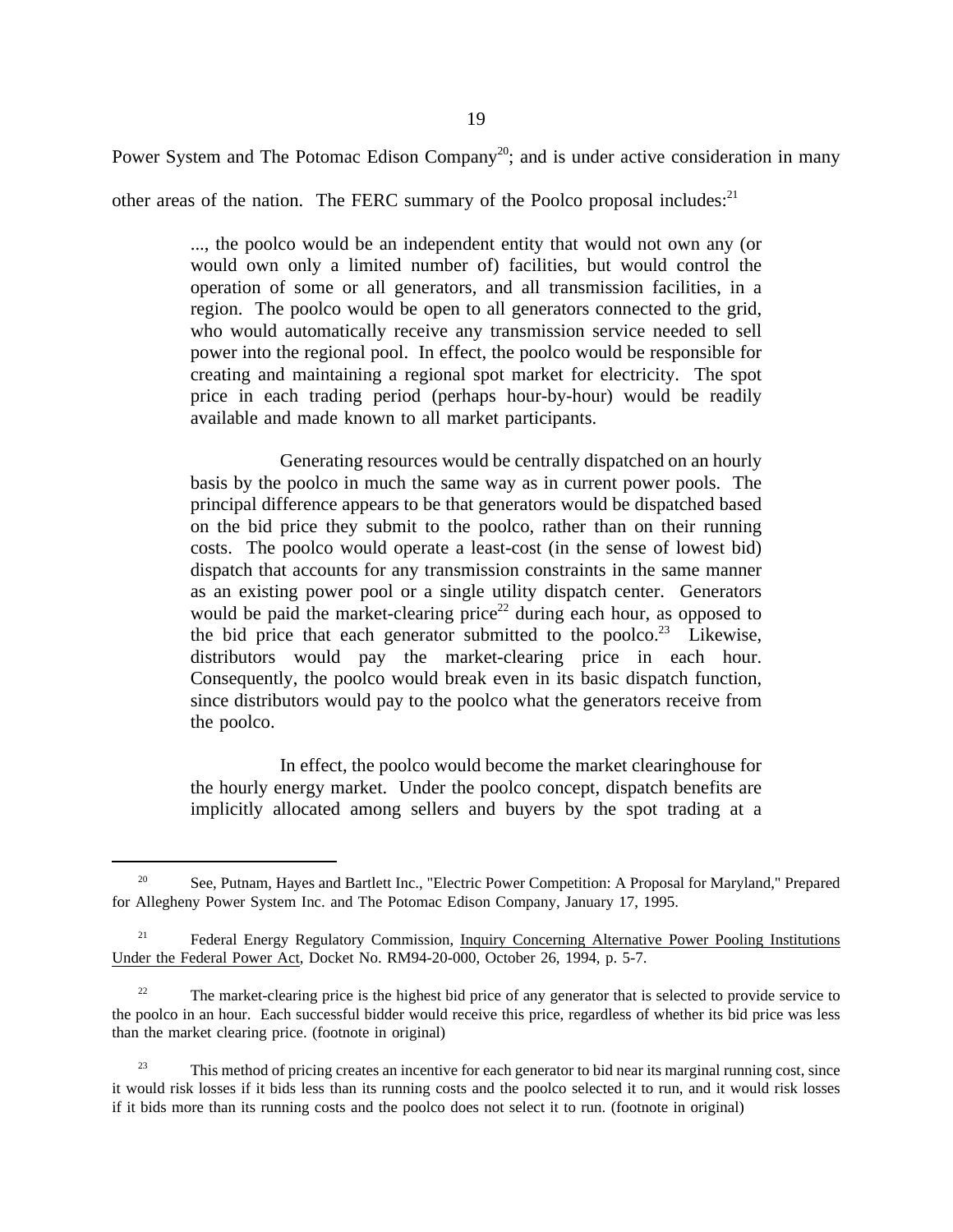market-clearing price. The poolco would have no further role in dividing or allocating benefits. Also the proposed poolco would have no role in long-term energy or capacity markets. Generators and distributors could enter into contracts outside the poolco.

Under San Diego's poolco concept as currently proposed, $^{24}$  spot prices would vary from one geographical location to another to reflect transmission constraints.<sup>25</sup> This would allow the spot trading to be conducted at a price that reflects the real ability and limitations of the grid to move power from low-cost to high cost areas. The proposal includes opportunity cost pricing for grid congestion, as well as tradable capacity rights.

The attraction of the Poolco proposal to public and private utilities, across the country and in other nations, stems in part from the gradual recognition that the Poolco is not a radical proposal. Rather, Poolco recognizes what exists today and what must happen under any system for a competitive electricity market. After some initial confusion, the continuing participants in the analysis of the electricity market recognize that the characteristics of the electricity system require the continued existence of a system operator. The only issue is the scope of the system operator's functions. At a minimum, the system operator must coordinate the actions of the market participants, to avoid violation of short-term system operating constraints, and provide balancing services that ensure both load following and backup for uncontracted demand. This coordination function exists today within the power pools or the utility control areas. Once it is clear that the coordination and balancing function must continue, three questions arise that define the role of the system operator and the connection to the Poolco proposal.

<sup>&</sup>lt;sup>24</sup> We understand that both San diego's and Edison's proposals continue to be revised, and that the two proposals may become more similar as details are worked out. (footnote in original)

<sup>&</sup>lt;sup>25</sup> Under Edison's proposal, in contrast, spot prices would not reflect transmission constraints. (footnote in original. However, the author observes that the qualification is incorrect. The Edison proposal does include the effect of transmission constraints in spot prices))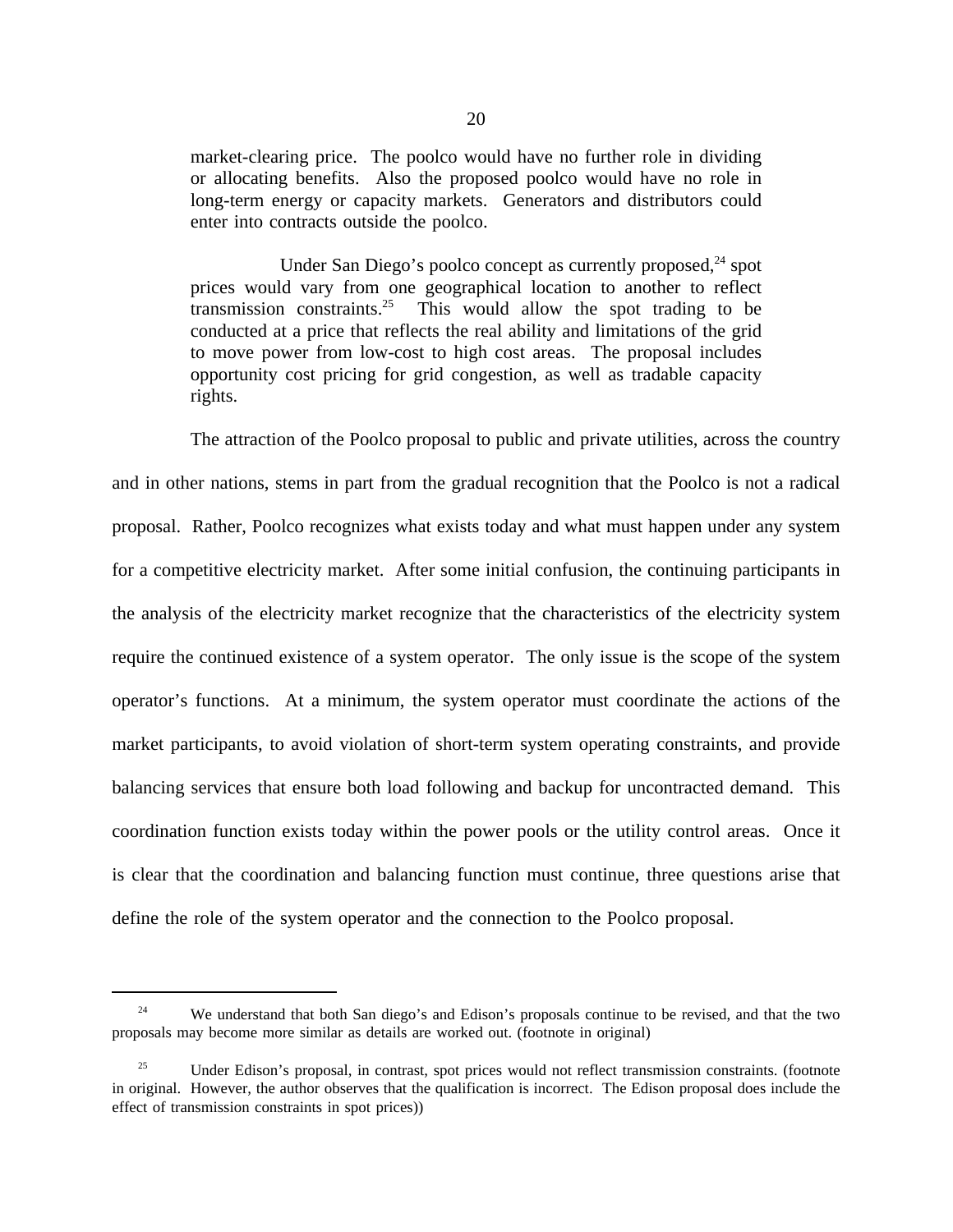The balancing functions require that the system operator have operational control over a minimum number of flexible generating plants and loads. The precise minimum number is difficult to define, with views ranging from many to few. However, it may not be necessary to define the number, depending on how we answer three remaining questions about the nature of the services provided by the system operator. For the flexible plants and loads, the balancing function is a dispatch function. The first issue is whether the system operator should dispatch the flexible plants to achieve the lowest possible cost under an economic dispatch:

# **Should the system operator be allowed to offer an economic dispatch service for some plants?**

The alternative approach would be to define a set of administrative procedures and rules for system balancing that purposely ignore the information about the costs of running particular plants. There is no doubt that there are feasible options, such as minimizing the use of the transmission wires, that would preserve reliability and maintain system balance. However, the costs would be high. If we are to find an economic dispatch, then the argument is that the system operator should be able to do so better than anyone else. Although there are minor differences between textbooks in their respective definitions of natural monopoly, the common theme is that a single firm can provide the lowest total cost in serving a particular market. The economics -- the costs -- are essential, with the distinctive characteristic of a natural monopoly being not that there is no alternative to a monopoly, but rather that provision of supply through a monopoly is the lowest-cost solution. The arguments underlying the Poolco proposals stand squarely behind the proposition that economic dispatch is a natural monopoly. It seems that the natural answer is that the operator should be able to consider costs and provide an economic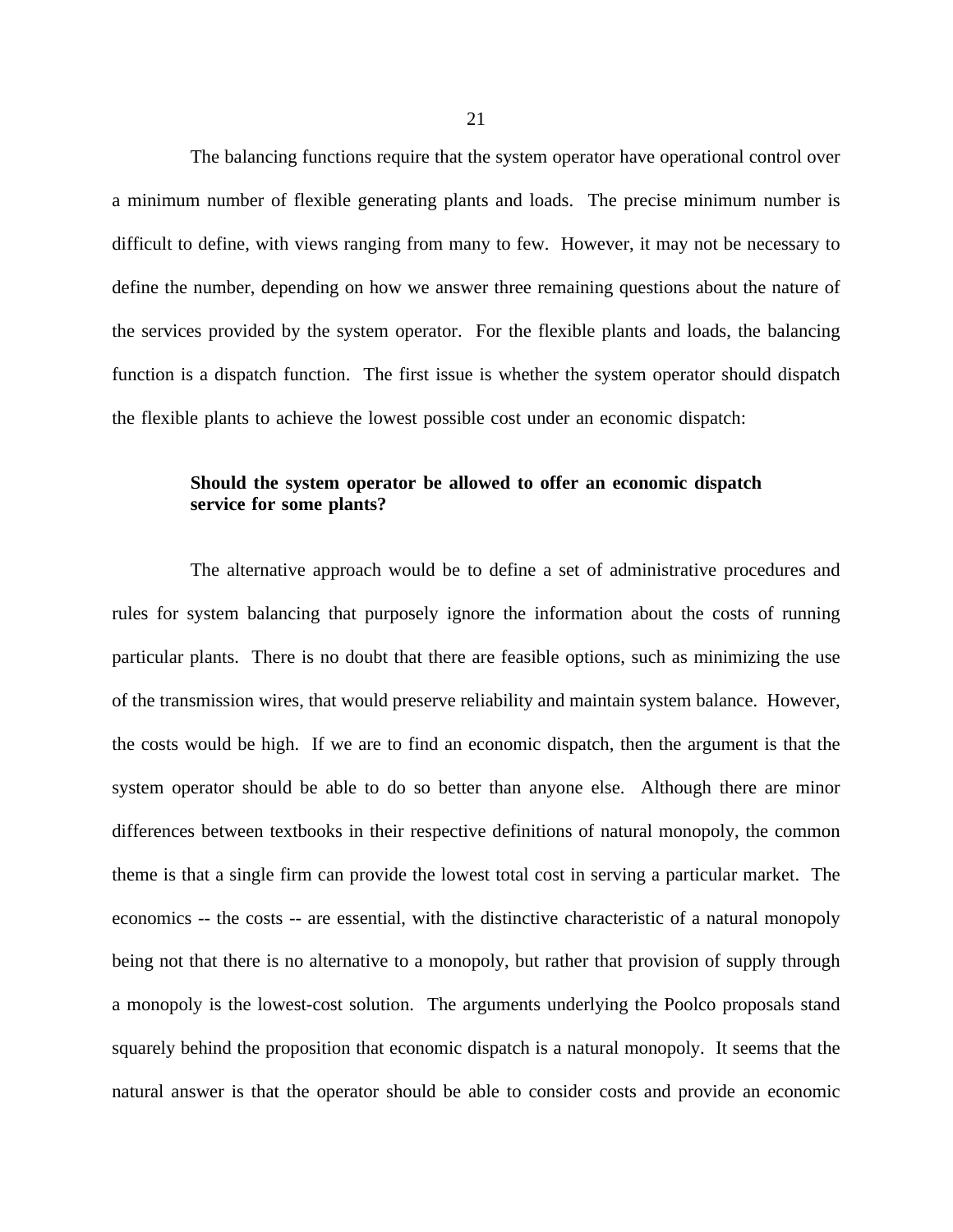dispatch for some plants and loads, at least those that are part of the flexible components which must exist at some minimum level.

Once the economic dispatch service is available for some plants, access rules must be established to determine who can participate. Hence, the second question about the role of the system operator is:

# **Should generators and customers be allowed to participate in the economic dispatch offered by the system operator?**

At one end of the policy debate stands the view that the minimum number of flexible plants is a very small fraction of the total. The prediction may be that only the minimum number will participate, or implicit in the argument may be a view that participation in the economic dispatch should be restricted to the smallest number of plants possible. However, the natural extension of open access and the principles of choice would suggest that participation should be voluntary. With only the caveat that a minimum number must be flexible, the principle should be that market participants can evaluate their own economic situation and make their own choice about participating in the operator's economic dispatch or finding similar services elsewhere in the market.

System control is a monopoly and therefore will be under regulation of some form. Its pricing rules are a matter for public oversight. If the operator does consider costs and choose an economic dispatch for the flexible plants, there is an issue in setting the prices that will apply to the associated power flows. And these same prices will play a central role in defining comparable transmission tariffs for those who do not participate in the economic dispatch. Hence, the third question about the role of the system operator is: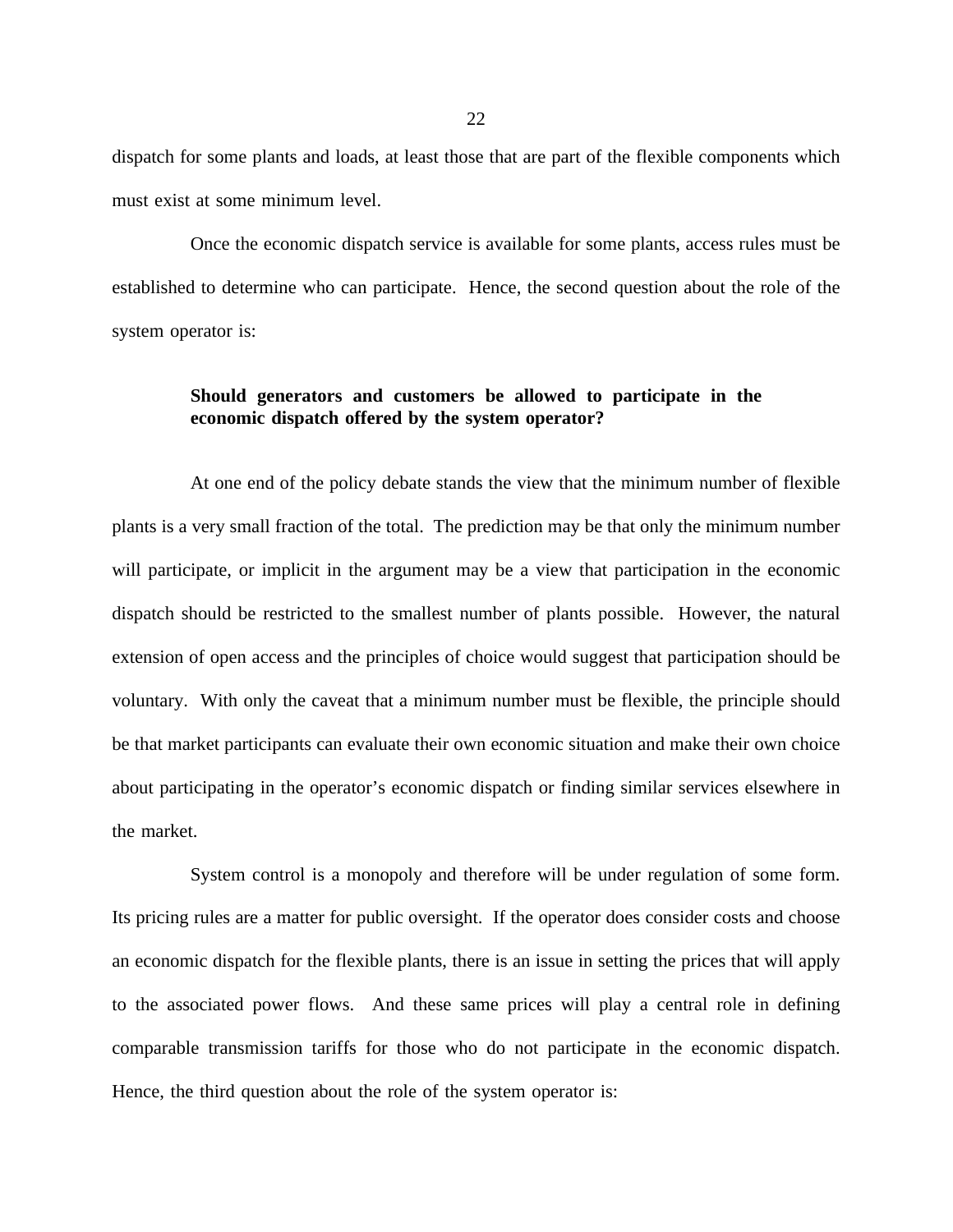# **Should the system operator apply marginal cost prices for power provided through the dispatch?**

The simplest conceptual approach would be to have an administrative price or penalty for the power obtained through the operator's economic dispatch. However, if set too low, there will be an incentive for participants to rely too much on the supply from the system operator, constituting a subsidy that the operator may not be able to support. Set too high, the administrative price becomes a penalty that provides incentives to avoid the economic dispatch and raise overall system costs. The alternative of marginal cost pricing based on participant bids has an obvious appeal. Under an economic dispatch for the flexible plants and loads, it is a straightforward matter to determine the locational marginal costs of additional power. These marginal costs are also the prices that would apply in the case of a perfect competitive market at equilibrium. In addition, these locational marginal cost prices provide the consistent foundation for the design of a comparable transmission tariff for all uses of the transmission system.

The three questions are posed to isolate what is reasonably left to be decided under the system variants that might be different than the Poolco model. And if the answers follow the recommendations here -- just say yes -- the system operator will provide an economic dispatch service that is open to anyone who wishes to participate. Pricing will apply marginal cost principles based on the voluntary bids of the participants. And these same prices would apply to all uses of the transmission grid under a comparable, open access transmission tariff. Bilateral contracts would be fully available to meet all other commercial requirements.

The structure of this market could follow many different forms. For the sake of the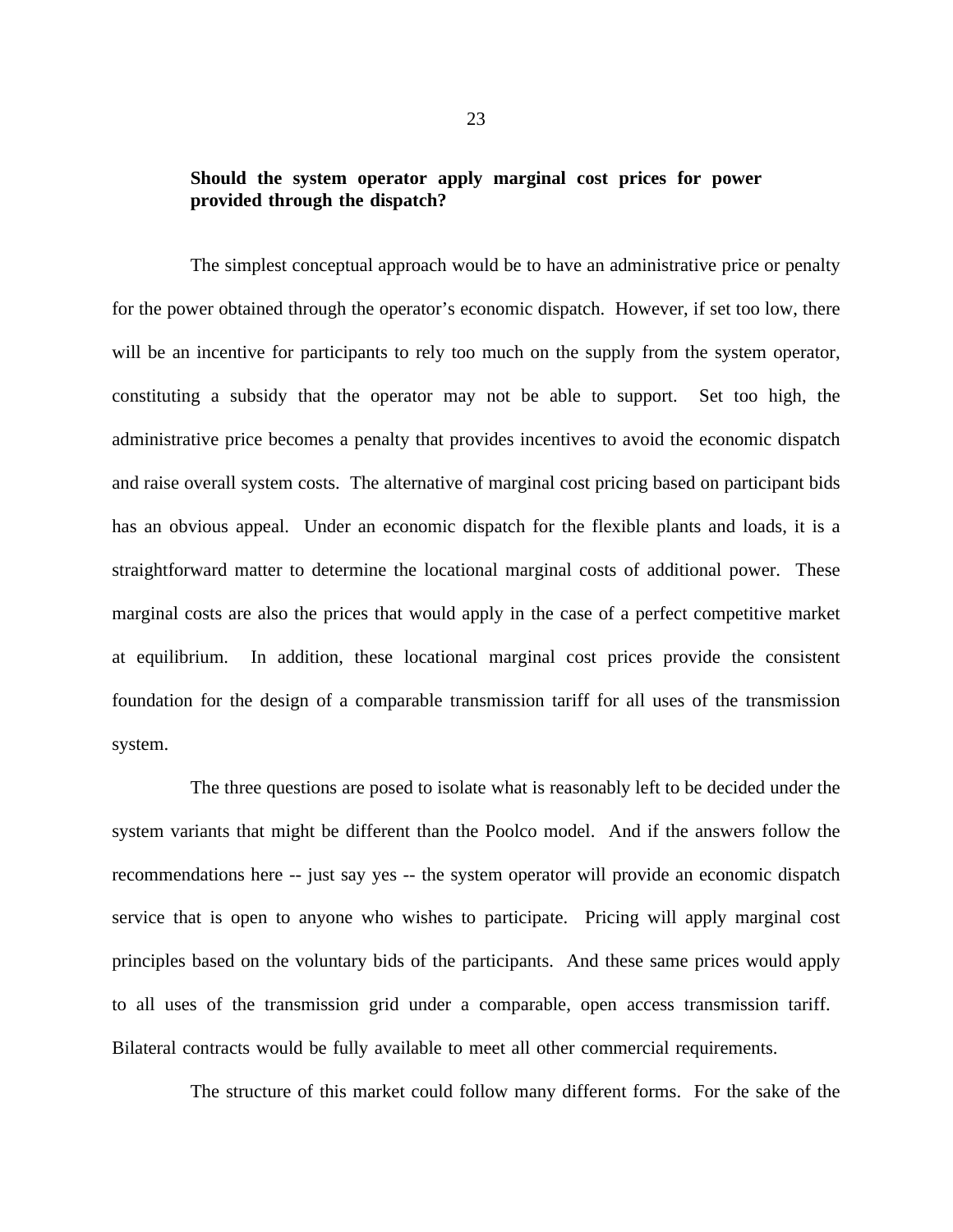present discussion, it is useful to describe the various elements and functions in terms of the industry organization suggested in Figure 4. However, as discussed below, it is the division of the functions that matters, not any particular ownership structure. The important point in Figure 4 is to



distinguish the Poolco dispatch function as an essential facility with open access requirements just as important as connection to the transmission wires.

This pool-based market provides many advantages that flow from the interaction of the various elements. In particular the pool-based system creates or builds on a few key ideas to exploit coordination for competition within a consistent structure that conforms to the particular operational and economic characteristics of the electricity system. These interconnected pieces include least-cost dispatch, separation of ownership and control, separation of physical and financial transactions, a framework for transmission pricing and a framework for long-term transmission contracts. The connections are outlined here, with each element discussed in greater detail in subsequent sections.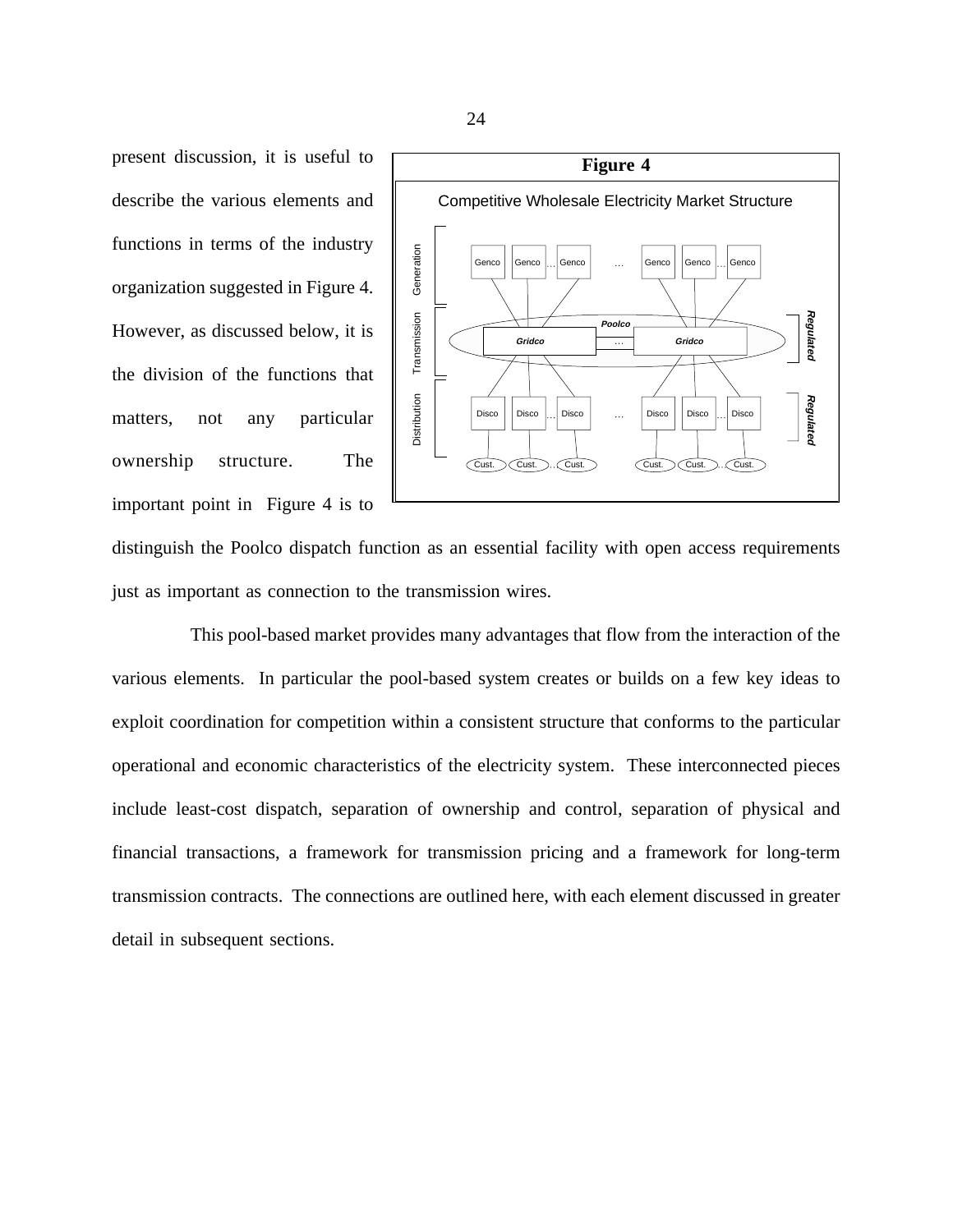#### **Least-Cost Dispatch**

Any efficient system for organizing the electricity market should include least-cost dispatch as a centerpiece. To be sure, the least-cost dispatch concentrates only on the short-run, and although the short-run is important, the greater part of the value of a competitive system is to be found in the long-run decisions that will control location and investment. However as Moen suggested above, the Poolco model builds on least-cost dispatch because it provides a framework for addressing many of the otherwise vexing problems of coordination and balancing to preserve reliability, encompasses a wide variety of ancillary services and still connects with the competitive market.

The least-cost dispatch based on participant bids is the ideal short-run outcome that would appear in a competitive market if it were possible for all the many participants to define the appropriate property rights and conduct all the complex trades in the network. Because of the complexity of these trades and the lack of workable definitions of key physical property rights, the common judgment is that a system operator is needed to coordinate the dispatch, at least for some fraction of the flexible plants. Since the operator must function to provide coordination services, least-cost dispatch provides the natural framework that replicates as closely as possible the ideal outcome of the short-term competitive market. The Poolco model accepts and builds on this least-cost dispatch. And working from this starting point, the other features of the market can be derived within a consistent framework. The bidding process and least-cost dispatch provide naturally the level playing field for all market participants, both large and small. There is no special advantage to size in benefitting from dispatch diversity and acquiring backup supplies. These services are available to all on the same basis. This open access to the dispatch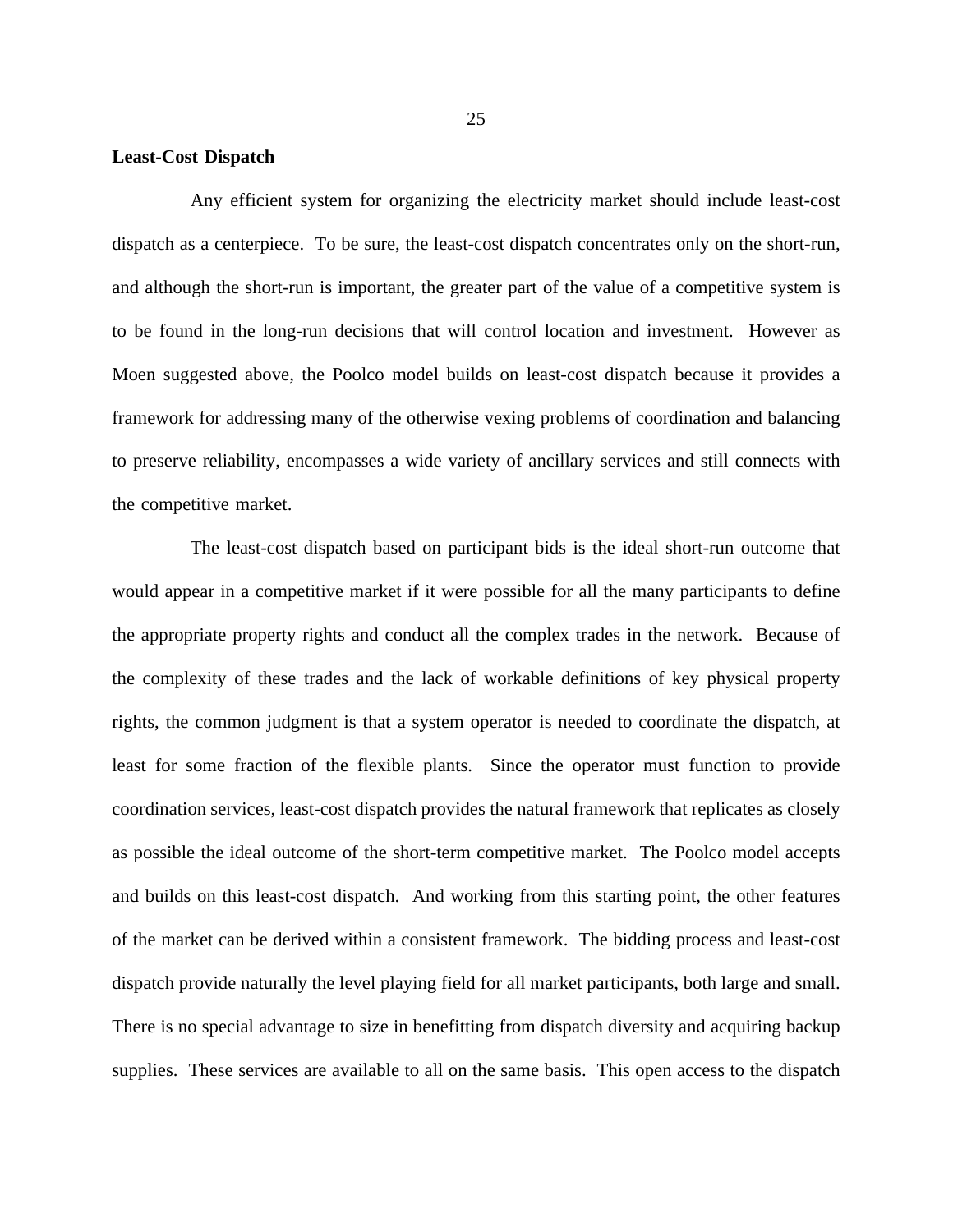and related services will facilitate entry and the pursuit of the forces of competition.

#### **Separation of Ownership and Control**

The Poolco control of the transmission grid and open access to all buyers and sellers in the wholesale market exploits another key idea in the separation of ownership and control of the essential facilities. In most markets there is a natural, but by no means necessary, equation of ownership and control. The owner of the facility typically is able to control its use. In the case of an essential facility such as transmission wires, the concern has been that ownership could be utilized by those with both generation and transmission to control the market. Although this control of transmission use has never been completely true, as witnessed by the continuing loop flow problems in the industry, changing the ownership linkage between generation and transmission has been argued by many as essential for providing true open access to the transmission grid.

The Poolco model takes a different and simpler approach, simpler at least when we recognize the existence and continuing need for the visible hand of the system operator. The Poolco model envisions an independent system operator who controls the balancing functions and flexible dispatch. This independent system operator controls the use of the transmission grid. By taking the control of use of the grid out of the hands of the owners of the wires, Poolco provides a consistent and straightforward mechanism for implementing open access in a complicated network: all market participants can participate in the economic dispatch in the same way and on the same basis. This simple separation of ownership from control could sidestep the need for a formal change of ownership of the Gridco, even though such a change of ownership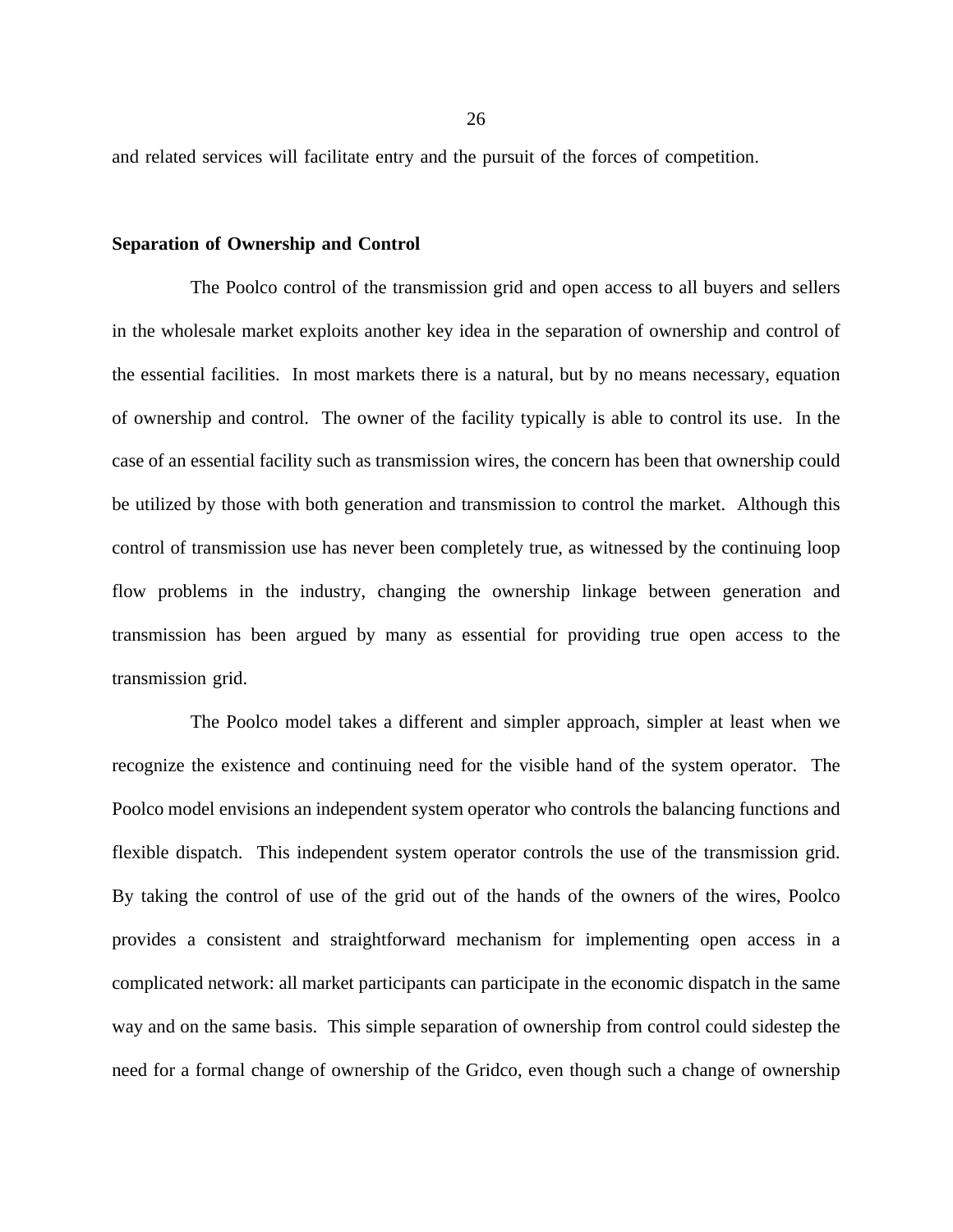would also be compatible with the pool-based model. However, with or without a change in ownership, it is essential to remember that under the Poolco model individual owners cannot decide who gets to use which transmission lines. The power flows in the best way available, from sources to uses, to preserve operational reliability while meeting the least-cost test that is consistent with the competitive market.

#### **Separation of Physical and Financial Transactions**

Given the Poolco, it is a simple matter to separate physical and financial transactions. In most commodity markets, delivery of the commodity is simple to define and monitor and it is possible and necessary in the early stages of market development to link closely the physical and financial exchange. You pay the farmer for the wheat at the time the bushel is delivered. There is no ambiguity in the definition of the bushel of wheat or the payment. Later, as the market matures, separate financial contracts will arise for wheat futures with only a formalized connection to the cash market for delivery of bushels of wheat. Delivery may never occur, or the quantities delivered may be separate from the protection provided under the futures contract. Over time the market develops separate physical and financial transactions.

The same process would evolve with commodity electricity. However, the Poolco model allows us to anticipate and exploit this separation of physical and financial transactions to solve a difficult problem in the electricity market. In particular, the need for continual balance of a constantly changing load pattern presents great difficulties in defining physical delivery. A Genco may contract with a customer to deliver 100 MW, but over the course of the day both the generator and the customer may deviate from this contract, producing or taking more or less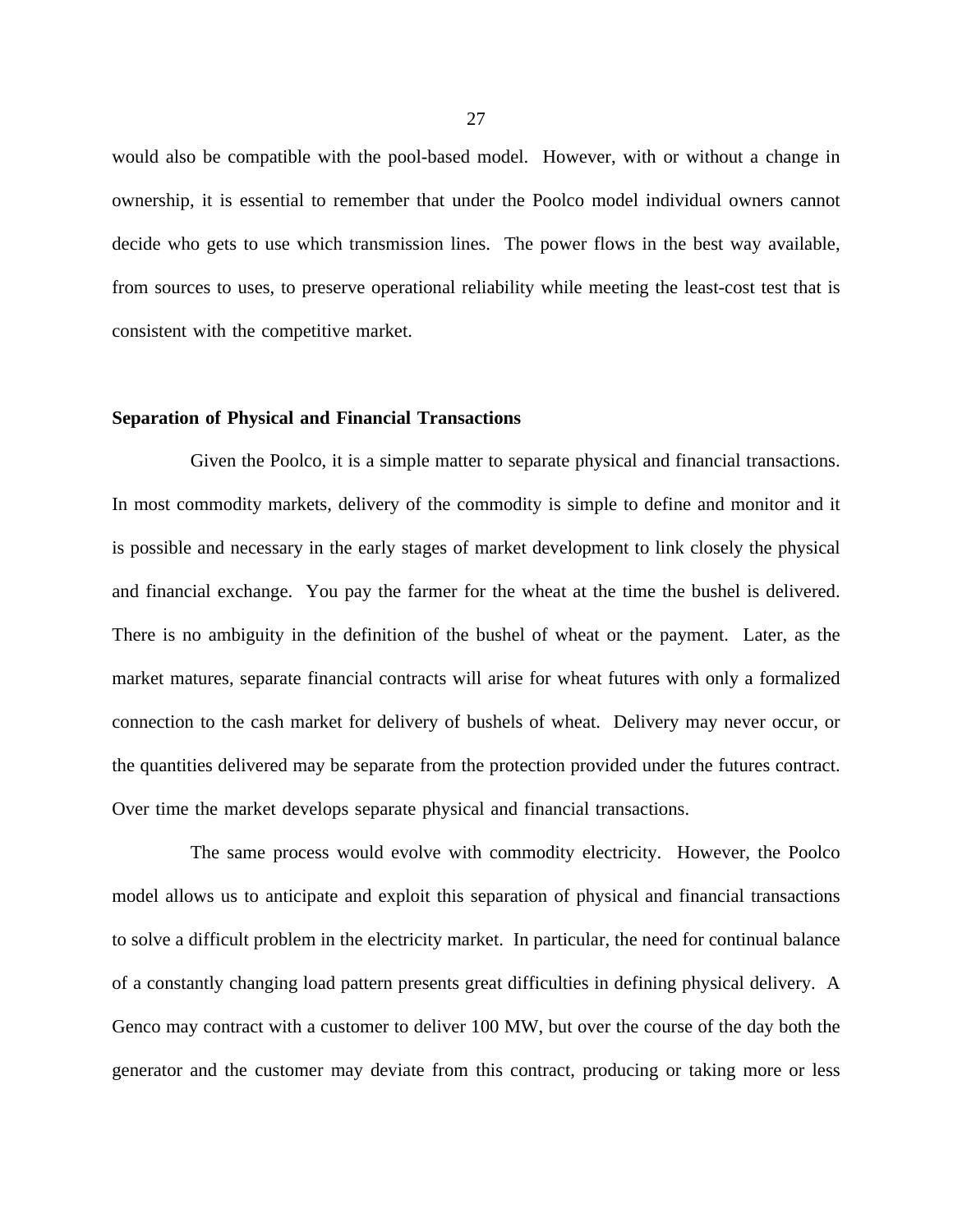electricity. For these imbalances, or for any deliveries in the integrated network, it is impossible to say which electricity applied to a particular transaction. The easy direct link between delivery between participants and payment cannot be maintained. To solve this problem in an integrated network, Poolco conveniently skips the primitive step in the commodity market evolution by providing the foundation for separate physical and financial transactions.

The mechanism is through the pairing of simultaneous buys and sells with the Poolco and parallel bilateral contracts for a financial transaction between the parties. If, for example, the Genco delivers 102 MW to the Poolco and the customer takes 97 MW, the Poolco in effect buys the 5 MW imbalance at the spot price. As will be discussed below, the Genco and the customer might have a bilateral contract for differences for the original 100 MW at a long-term contract price. This separate contract can be arranged independently of the Poolco and has no bearing on the dispatch decisions. However, in this case, the effect would be for the Genco to deliver 100 MW to the customer at the contract price, *no matter what the spot price*. In addition, the Genco would sell 2 MW to the Poolco at the spot price and the customer would in effect sell 3 MW to the Poolco at the same spot price. The imbalances would be priced at the spot price, and the contracts quantities would be covered solely by the negotiated price of the contract. All this occurs automatically, and constantly, because the transactions with the Poolco are at the transparent Poolco price available to all, providing the cash market benchmark that allows separation of the physical and financial transactions.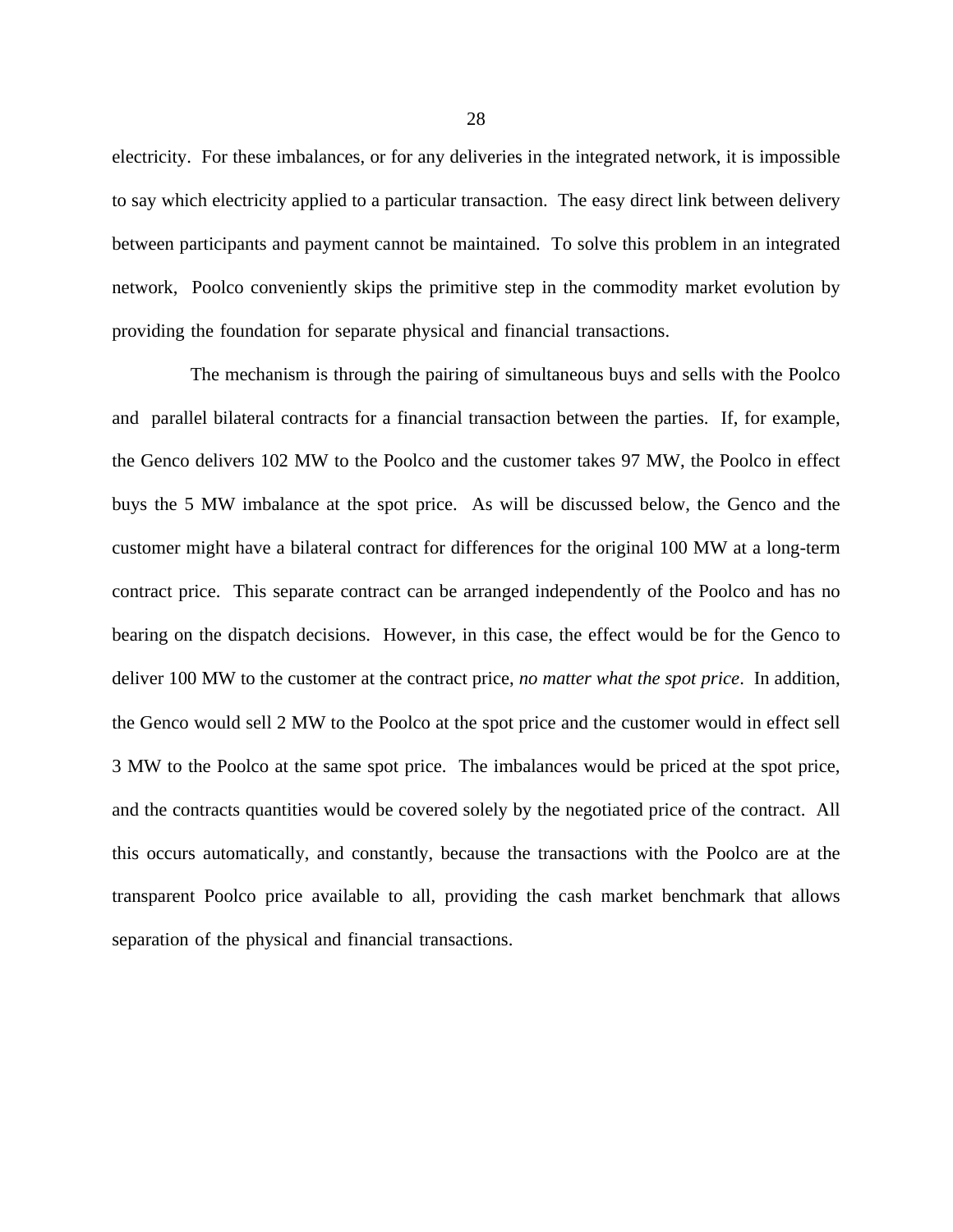#### **A Framework for Transmission Pricing**

With a least-cost dispatch, there is an immediate and straightforward analysis that identifies the competitive-market opportunity-cost-based prices that should apply for flows in the transmission system. Transmission pricing is one of the most complicated parts of the policy puzzle. The complex interactions in the electric transmission network, with loop flow and the many constraints that may limit transmission use, present significant challenges in the implementation of an open access system. For a pool-based competitive market framework, however, the solution is available from the work of Schweppe et al. in the natural application of market clearing prices.26

The ideal competitive market clearing price for power at any location is the marginal cost of meeting the next unit of demand. For a collection of generating plants and loads at a single location, this market clearing marginal cost price is simply the marginal cost of the most expensive plant running at that moment. In a transmission network connecting many locations, there is an analogous marginal cost of power for each location. With least-cost dispatch, this marginal cost is determined by the cheapest way to redispatch the system and meet an additional unit of demand at that location. In the absence of constraints in the transmission system, the marginal cost determined price differs across locations by the marginal cost of power losses in transmission. In the more interesting case when constraints limit the use of the transmission system, the marginal cost contains an additional component that captures the impact of congestion due to the constraint. In either case, however, the marginal cost is easy to define and compute as a byproduct of the least-cost dispatch, as illustrated through several examples in the appendix.

<sup>26</sup> F. C. Schweppe, M. C. Caramanis, R. D. Tabors, R. E. Bohn, Spot Pricing of Electricity, Kluwer Academic Publishers, Norwell, MA, 1988.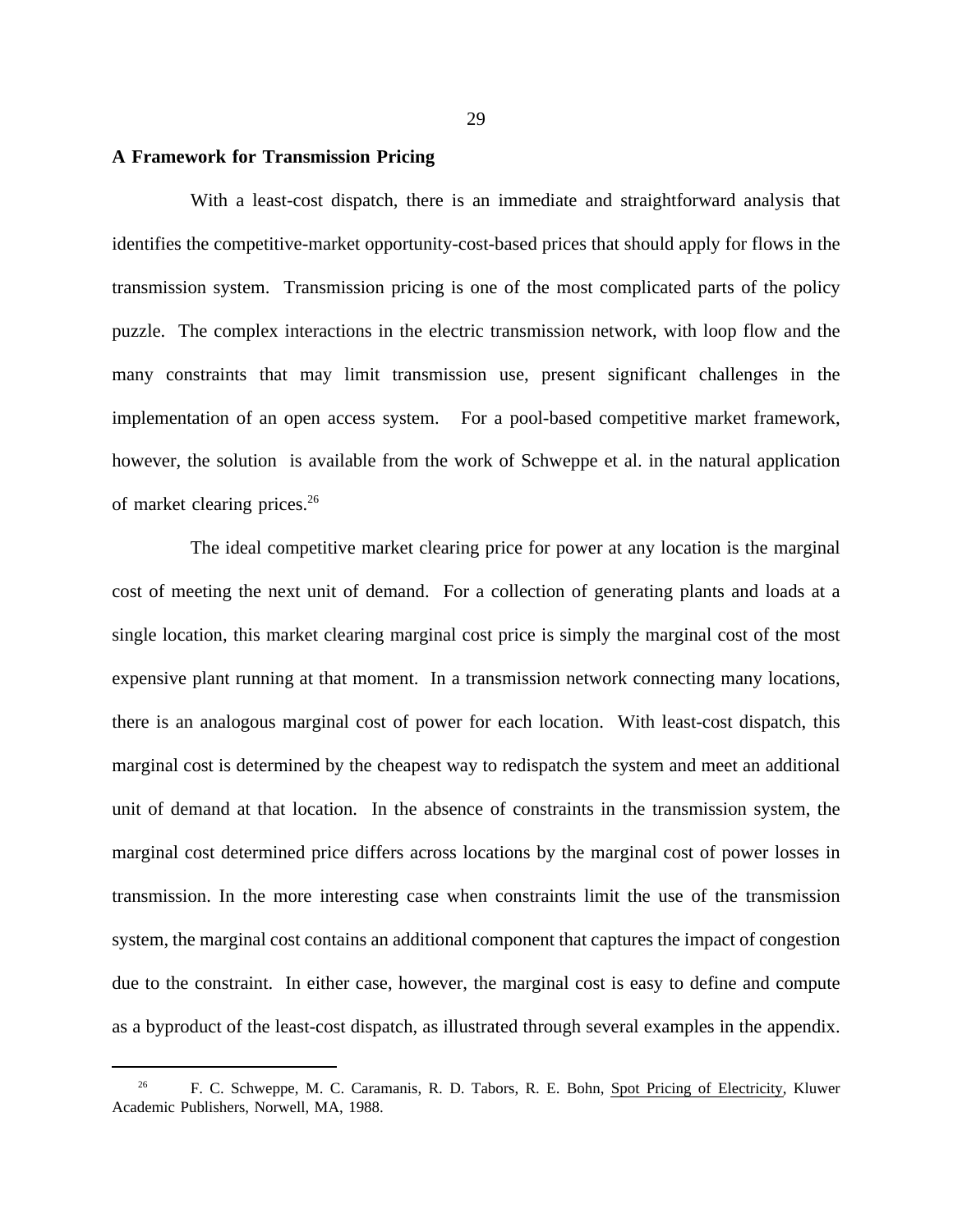With the marginal cost price of power available at each location, Schweppe identified the marginal cost of transmission between two points distant in the network as the difference in the prices at the two locations. In short, transmission of 1 MW from source to destination is equivalent to selling at the source and buying at the destination at the locational prices. Hence the true short-run opportunity cost of transmission between source and destination is the difference in the locational prices. This insight cuts through the maze of complexity of network interactions, loop flow, security constraints and all the other arcane details of transmission networks. It builds on the foundation of economic dispatch and reduces the problem of finding the economically efficient price of transmission use to the determination of the locational based prices that accompany the inputs and outputs of power in the network. And the prices apply no matter how complex the intervening network between destination and sources, with any number of users, and whatever the operating conditions. Just as the least-cost dispatch by the system operator handles all the network operating details, it also produces a solution to the problem of short-term pricing of transmission in a manner consistent with the overall framework of a competitive market.

## **A Framework for Long-Term Transmission Contracts**

A solution for the economically efficient short-run pricing of transmission use based on the Poolco model of least-cost dispatch provides the foundation for a design of long-term transmission arrangements that can support efficient contracts between Gencos and distant customers. The first and most natural approach to long-term transmission access and rights would be to assume that it would be possible to define a physical right to use the transmission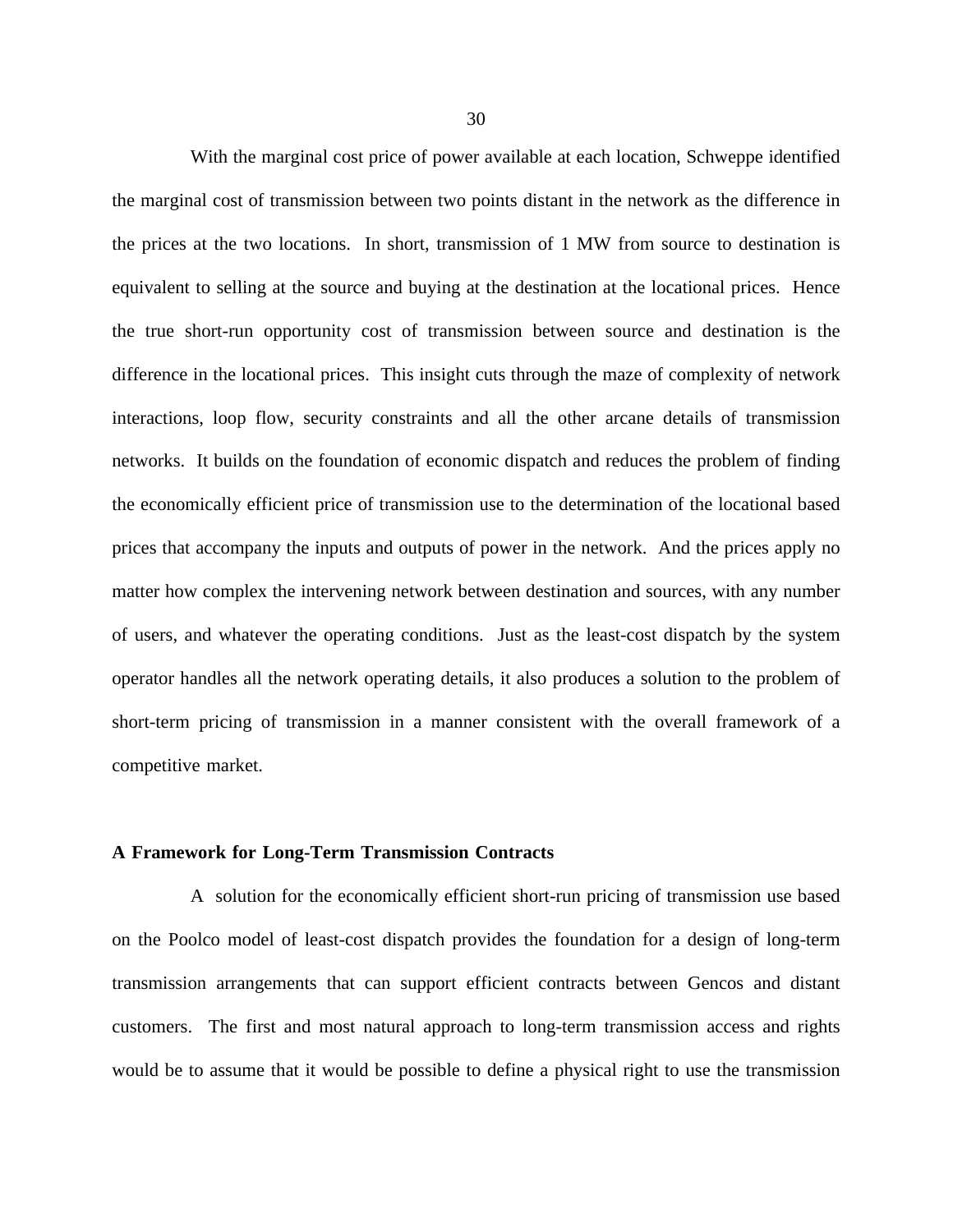grid to move power from certain sources to other destinations. Once a market participant had obtained this physical right, the holder could move power as envisioned or trade the right to allow others to move power from the same sources to the same destinations. This property right would be the natural analogy to capacity rights in other markets, such as for interstate transport of natural gas, and seems necessary to provide the foundations for the essential long-run competition in the market.

Unfortunately, the natural presumption of the existence of such a well-defined physical transmission capacity right confronts three seemingly insurmountable problems. First, assignment of such rights implies control of the use of the physical transmission of power in a way that would reverse the separation of ownership from control that is an essential feature of open access to the transmission network. Second, restricting use of the grid to match the allocation of such rights would either place great demands for constant retrading in a short-run secondary market or would compromise the ability to achieve the least-cost dispatch. To obtain the economic dispatch, the system operator needs control over a sufficient range of flexible plants and control over the full transmission grid. Third, and more arcane, except in the case of a substantial underallocation of what would seem to be the natural transmission rights, an under-allocation designed to avoid any possibility of confronting any transmission constraints, there is no well-defined physical capacity that can be allocated and assured. Due to the many interactions across locations, the "capacity" of the network is not amenable to any easy definition and the ability to move power between locations cannot be assured. The capacity of the network at any time depends on the configuration of the inputs and outputs. $27$ 

<sup>27</sup> W. W. Hogan, "Contract Networks for Electric Power Transmission," Journal of Regulatory Economics, Vol. 4, No. 3, September 1992, pp. 211-242.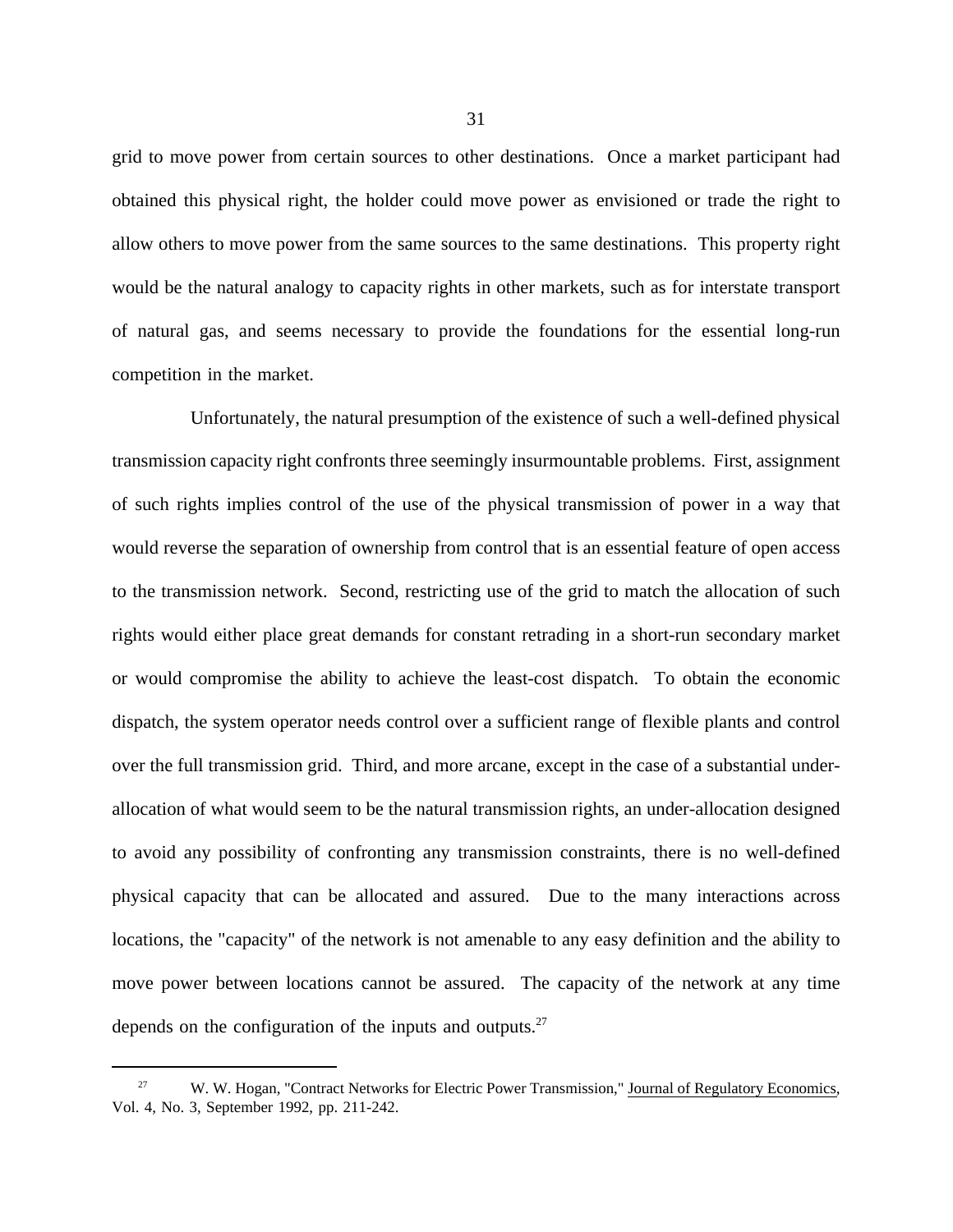Although physical transmission rights cannot be guaranteed, the Poolco least-cost dispatch would provide the foundation for a transmission contract that would serve essentially the same purpose as a physical right by defining a financial transaction that would not depend on matching physical flows in the actual dispatch. Transmission congestion contracts could be defined for a financial payment equal to the difference in congestion costs between locations. Such a transmission contract would allow a Genco to arrange a power contract with a distant customer and be assured of the delivered cost of the power. Through the Poolco dispatch, the system operator would collect congestion payments whenever the system was constrained, in turn disbursing the congestion payments to the holders of the transmission congestion contracts. The Poolco would keep none of the payments, and participants with long-term transmission contracts could fully protect the ability to deliver power at an agreed price, just as if there was the physical delivery from the source to the destination. However, unlike the physical transmission rights, the transmission congestion contracts are well defined, can use the full capacity of the network, and are consistent with actual flows moving according to the least-cost dispatch. Furthermore, the ability to honor the contracts does not depend on the configuration of the inputs and outputs. The transmission congestion contracts would provide a way to untangle the network and convert short-run opportunity cost prices into long-term transmission arrangements.

The Poolco model provides these several interconnected features of least-cost dispatch, separation of ownership and control, separation of physical and financial transactions, a framework for transmission pricing, and a framework for long-term transmission contracts to support a competitive market. The pieces fit together into a coherent whole. Each will be developed further below. This integrated framework under the Poolco model addresses many of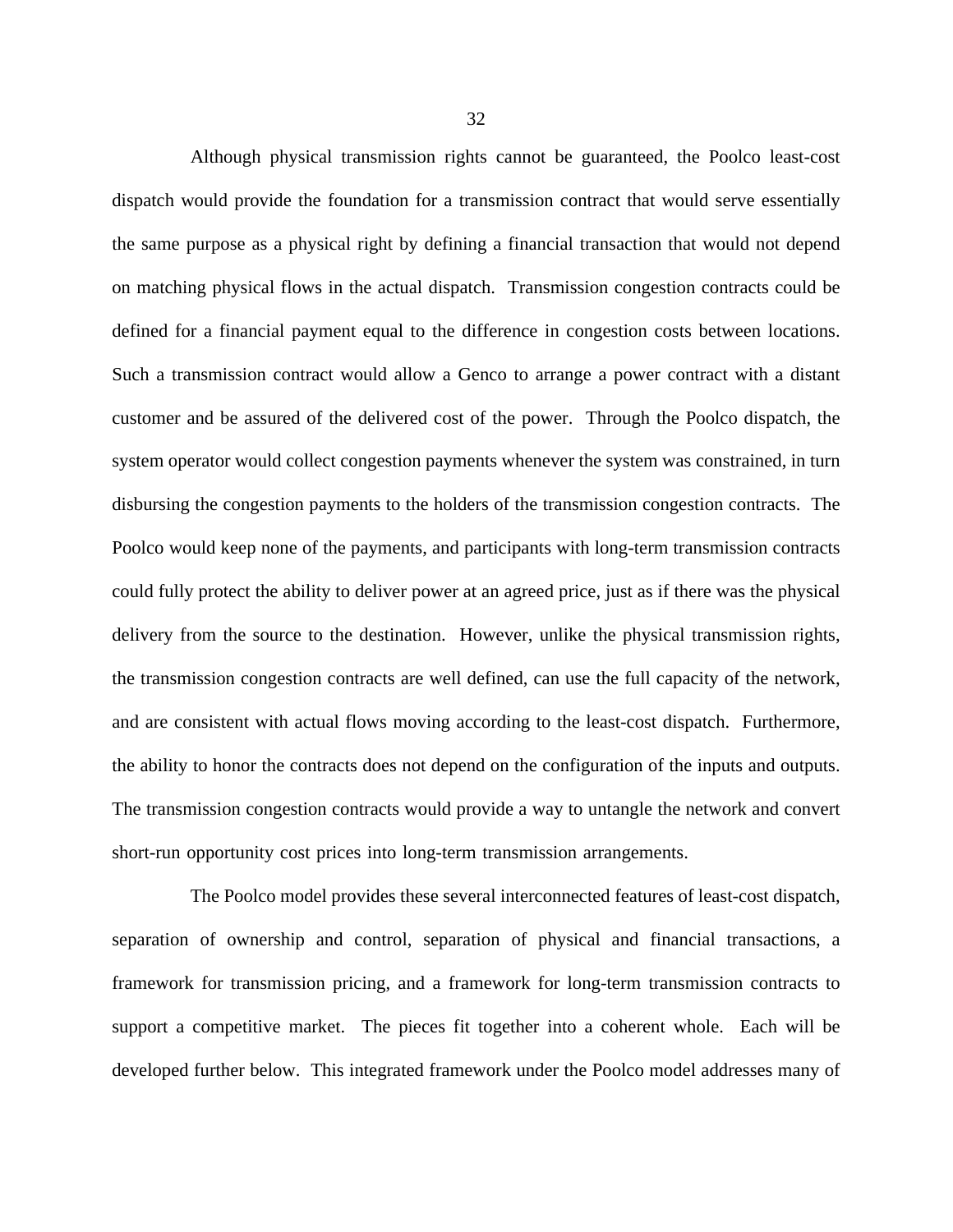the issues inherent in the creation of an open-access, competitive electricity market. To understand this framework, however, it helps to digress briefly and dispose of a few misunderstanding that have arisen about the Poolco model. A number of problems that have been attributed to the Poolco are seen on closer inspection to be either not applicable or, if applicable, independent of the Poolco model.

#### **DISTRACTIONS**

The national discussion of the Poolco model has produced a number of questions or concerns about possible failings of the approach that on closer inspection appear to be based on a misunderstanding or misinterpretation of the Poolco design. A brief summary of each suggests the possible source and a clarification of the misunderstanding. Describing what is not sharpens the description of what is included in the Poolco model.

## **Market Interference**

For all whose transactions are organized through the economic dispatch of the system operator, the Poolco formally buys and sells the power. This buy-sell model looks close enough to the experience with natural gas and other industries to raise concerns that the Poolco will have its own commercial interests to consider in choosing which electricity to buy and at what price to sell. After all, it was just the concern with the system gas owned by the interstate pipelines that was at the source of many of the difficulties in developing comparable services and true level playing field in that market. If the system operator is buying and selling as a broker or trader -- taking positions in the market with an anticipation of profit or the risk of loss -- the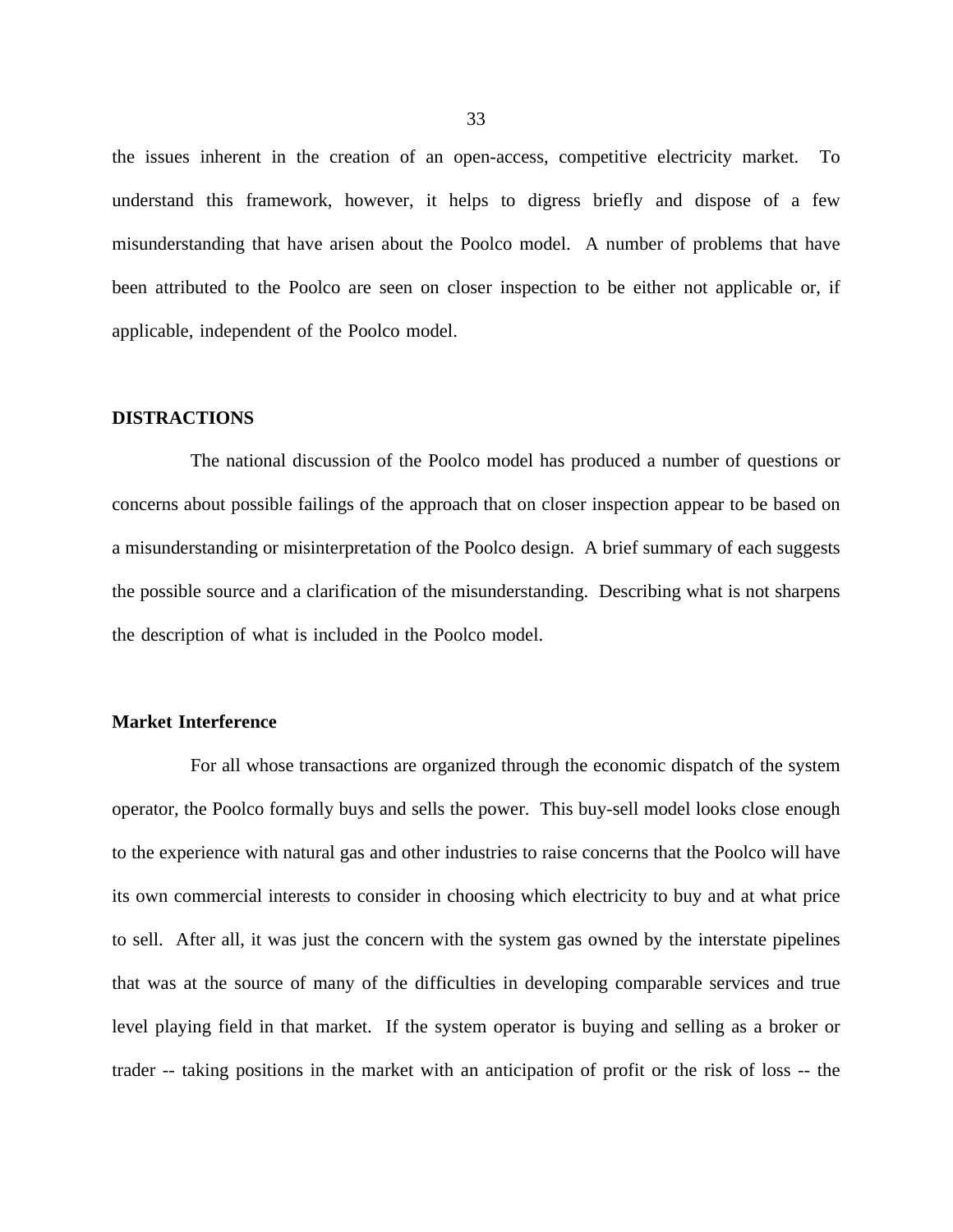Poolco model would present similar problems of conflicting incentives and market interference.

Concern with this type market interference is not applicable to Poolco because of the special and limited nature of the formal buying and selling through the economic dispatch. In particular, all transactions with the Poolco are cleared at the same time and at the current market price. The Poolco takes no positions and makes no profit on the transactions through the economic dispatch.<sup>28</sup> The buying and selling may look like the Poolco operator is a trader in the market, but the buying and selling occurs only to simplify the transaction accounting. In principle, it would be possible to match all buyers and sellers, without the Poolco operator standing between as the formal intermediary, with the Poolco charging only market clearing prices for transmission and related services. But this would be an unnecessary recording keeping fiction, with the end result identical to the transaction of the net inputs sold to the Poolco and the net outputs purchased from the Poolco at the current market price. As described in the FERC summary, the Poolco is not another trader; "[i]n effect, the poolco would become the market clearinghouse for the hourly energy market." The Poolco as a clearinghouse simplifies the market accounting and transactions.

## **Market Limitation**

Again because of the formal role of accounting for transactions through the Poolco, it might appear that contracts between buyers and sellers, generators and customers, brokers and aggregators, would be precluded or at least restricted. Only transactions through the Poolco would be allowed, and this would inhibit the intended innovation in the market through

<sup>&</sup>lt;sup>28</sup> For simplicity, this discussion ignores default and credit risk.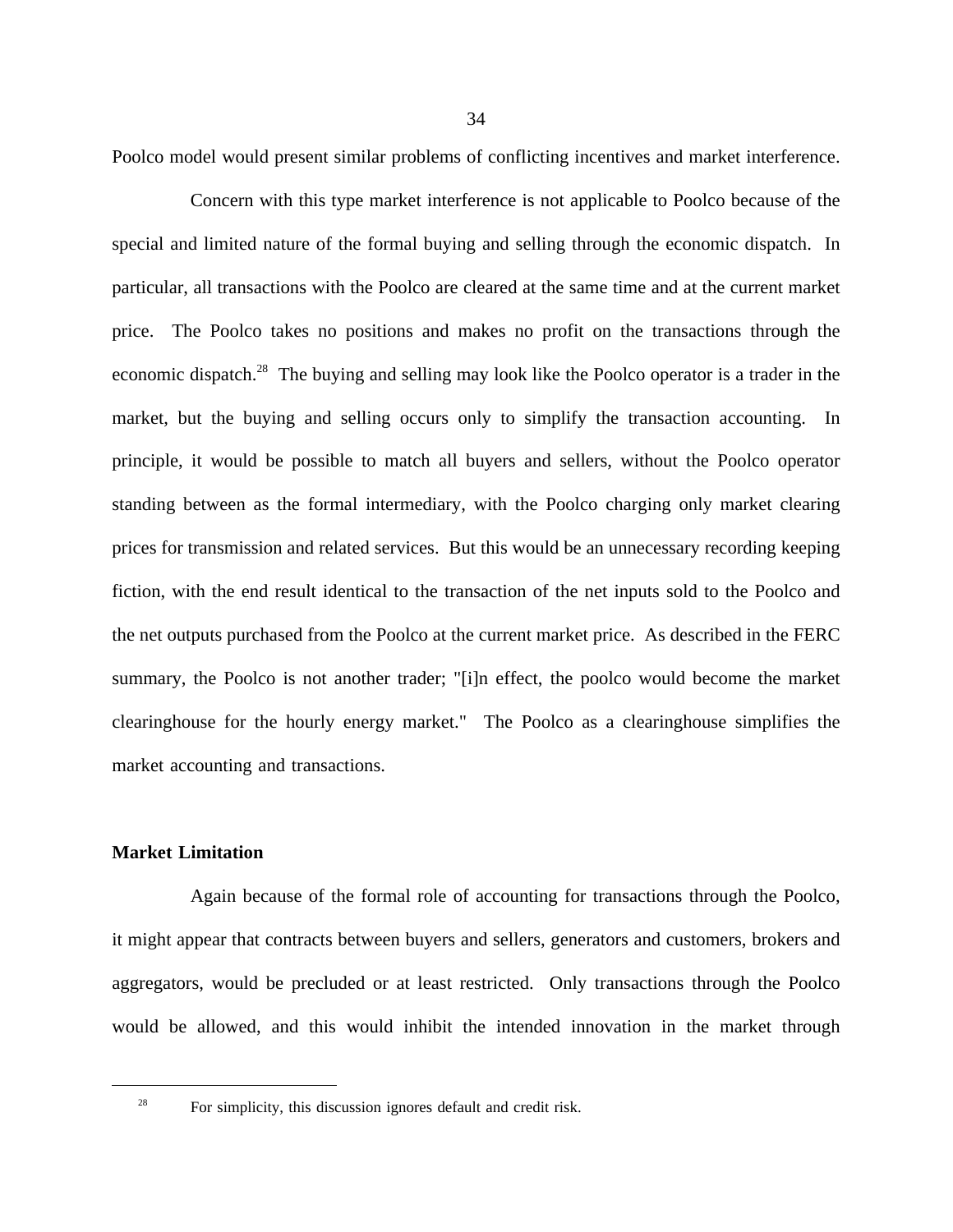development of new products and services that would depend on direct customer access and contracting.

Again this concern is misplaced because of the limited role of the Poolco and the simple accounting process of tracking power in and out of the network. Of course, physical delivery of power through the network is not optional, and everyone in the market must follow the rules for power dispatch and payment for transmission services. However, within these rules, any contract between any parties in the market can be implemented under the generic Poolco model. For power transactions self-nominated and subject only to transmission charges, any contract can be arranged in a form that is virtually identical to the traditional conceptual model of direct delivery of power between the supplier and the customer. In the case of power bought and sold through the economic dispatch, any contract that supplier and customer could design could be implemented through the device of the contract for differences. The Poolco model provides a simple and efficient framework for implementing the full range of commercial contracts while simplifying the requirements for the necessary backup power, reference prices and other system services highlighted above by Moen as so essential to support a competitive electricity market.<sup>29</sup>

## **Market Dominance**

The emergence of a Poolco that covers a large region raises the specter of market dominance. Market participants might control the pool or the bidding process in order to prevent competition and preserve their existing positions. The assertion and fear is that the Poolco would

<sup>&</sup>lt;sup>29</sup> W. Hogan, "To Pool or Not to Pool: A Distracting Debate," Public Utilities Fortnightly, January 1, 1995.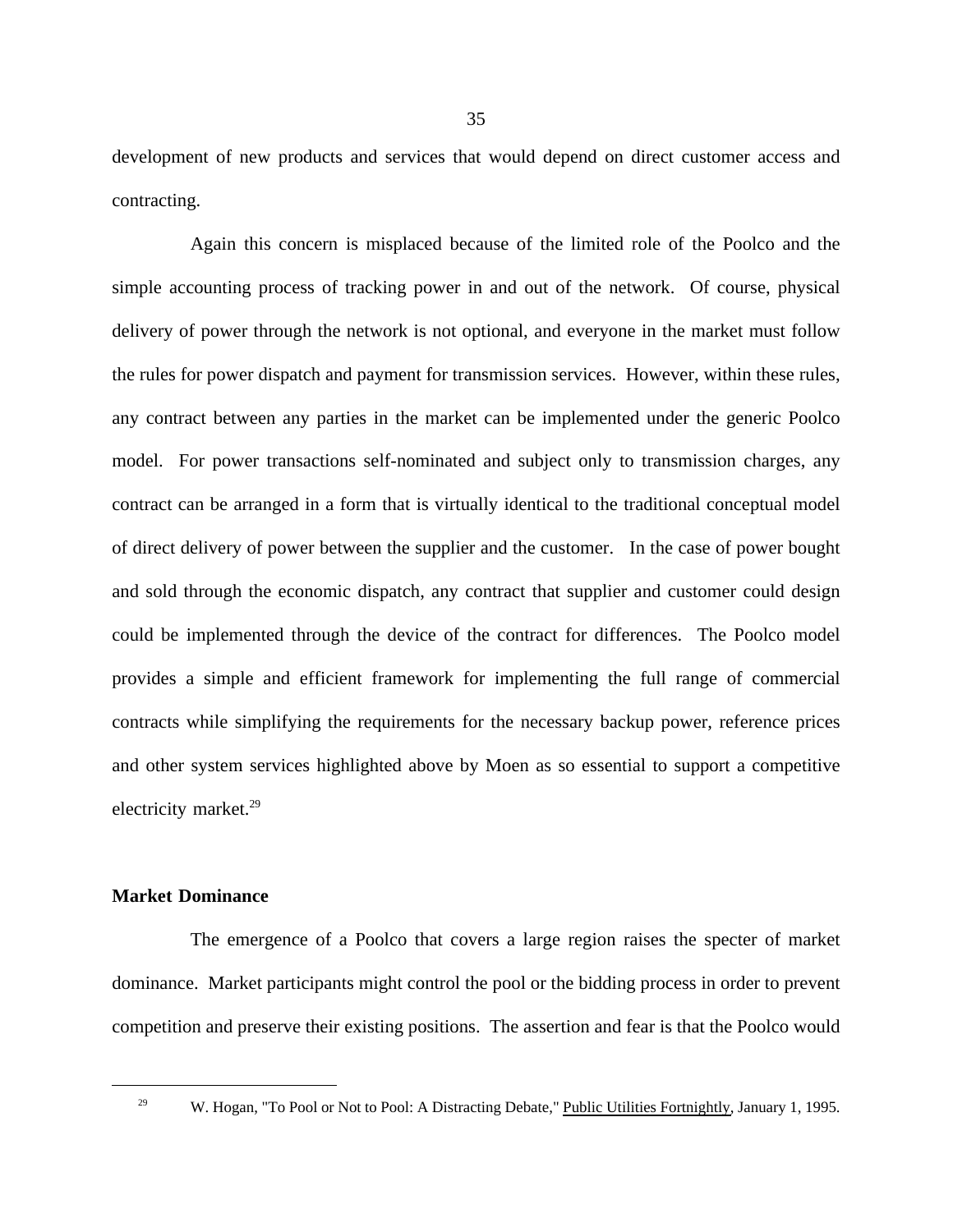simplify the exercise of market power.

This is an important issue, but the concern is misplaced. At one level, the Poolco removes an important source of vertical market power by providing open access to the grid and the system dispatch. The independence of the system operator is a central feature of the Poolco model, and this independence removes the most obvious and most easily exploited element of vertical integration, thereby reducing market power. However, the Poolco model does not by itself change in any way the concentration of ownership of generators or control over final customers. To the extent that such high concentrations exist, there may be a potential for exercise of horizontal market power under the Poolco model.

Market power issues must be addressed in regional generation markets. No simple design can overcome a fundamental concentration of market power. The new market model for generation needs to recognize concentrations of ownership and provide mechanisms to prevent monopoly pricing through market dominance. However, as discussed below, the new Poolco institution of the competitive market will create alternatives for regulating generation that can prevent monopoly pricing while preserving competitive pricing, both of which will differ from cost-of-service pricing. Most importantly, the Poolco model does not create nor does it enhance the concentration of ownership of generation. The Poolco model removes barriers to entry, through open access, without erecting any new barriers. Where remaining concentrations of ownership exist, the Poolco provides a framework for dealing with the effects. Where market power exists, Poolco makes the situation better, not worse. The Poolco model by itself is not a complete solution to the problem of market power, but the attractions of the Poolco are not reduced by a concern over possible abuses of market concentration.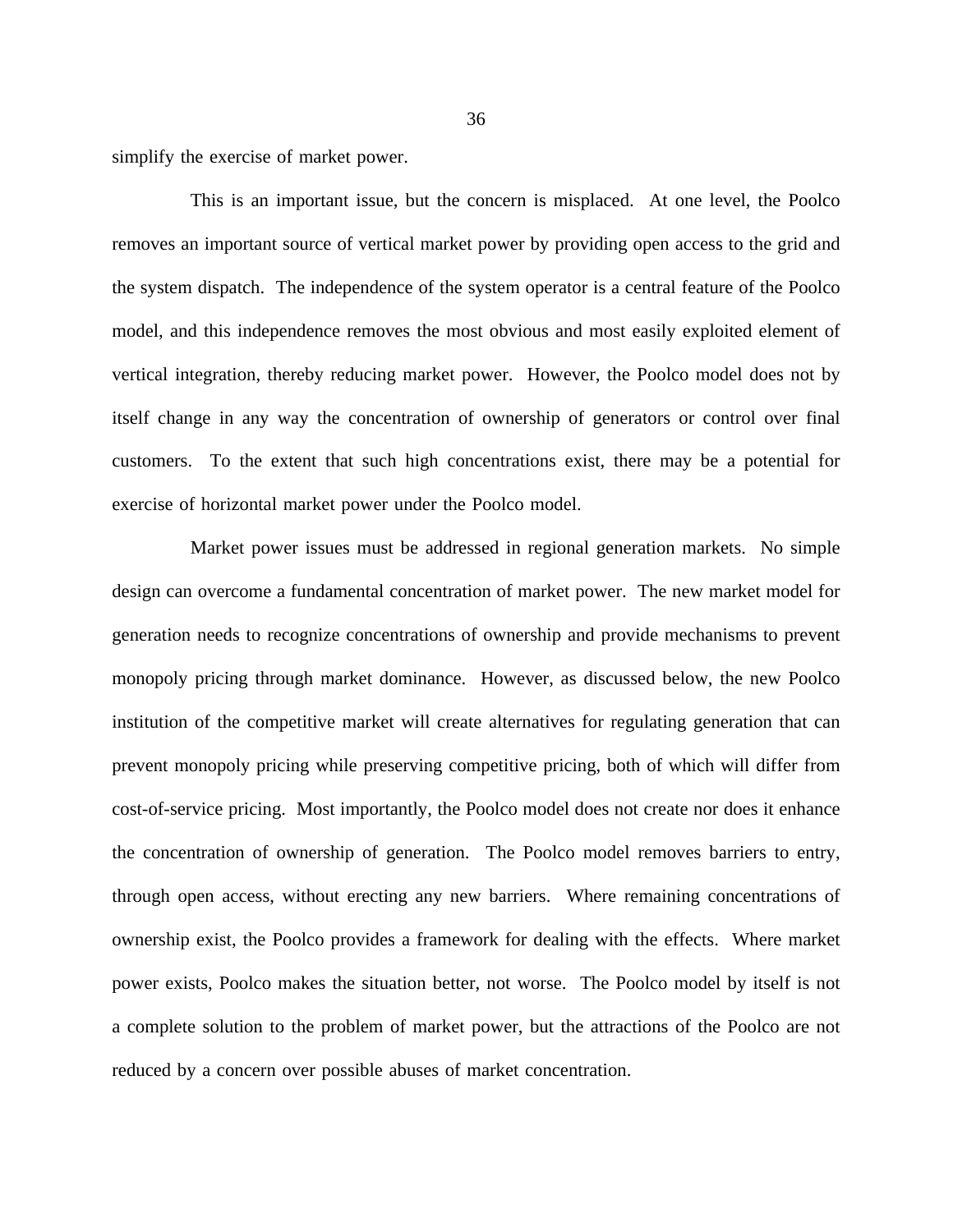# **Bureaucratic Delay**

The Poolco model sounds new and different and many fear that it will take too long to implement, thereby delaying the introduction of competitive market forces. This hypothetical concern was not reduced when just such a tactic of delay was the privately conceded and sometimes publicly announced policy of many in the utility industry.

There are three major reasons why this fear of delay may in the end be misplaced. First, the Poolco requires less innovation than appears on first inspection. For instance, the system operators, control functions and other services needed by the Poolco are already in place. They need not be created anew. These people and systems exist within the existing utilities and power pools; the Poolco innovation is to identify these people and functions and have them operate independent of the existing utilities. Surely this step of making the operators independent is necessary and unavoidable. Second, the major innovation of the Poolco is in the matters of pricing and transmission contracts. While new, these problems must be addressed under any system as part of the package of developing and implementing open access and comparable transmission pricing. The Poolco model provides a coherent and consistent approach for such access and pricing. The Poolco model may both simplify and accelerate a task that cannot be avoided, providing the fastest route to comparable transmission pricing that also conforms to the underlying economics of a competitive electricity market.

Third, when coupled with methods for recovery of stranded assets, as discussed further below, the incentives for existing utilities should change from an interest in delay to an interest in early adoption. Implementation of the Poolco model or its equivalent in customer access will likely be a necessary step for the existing utilities to be allowed to participate actively in the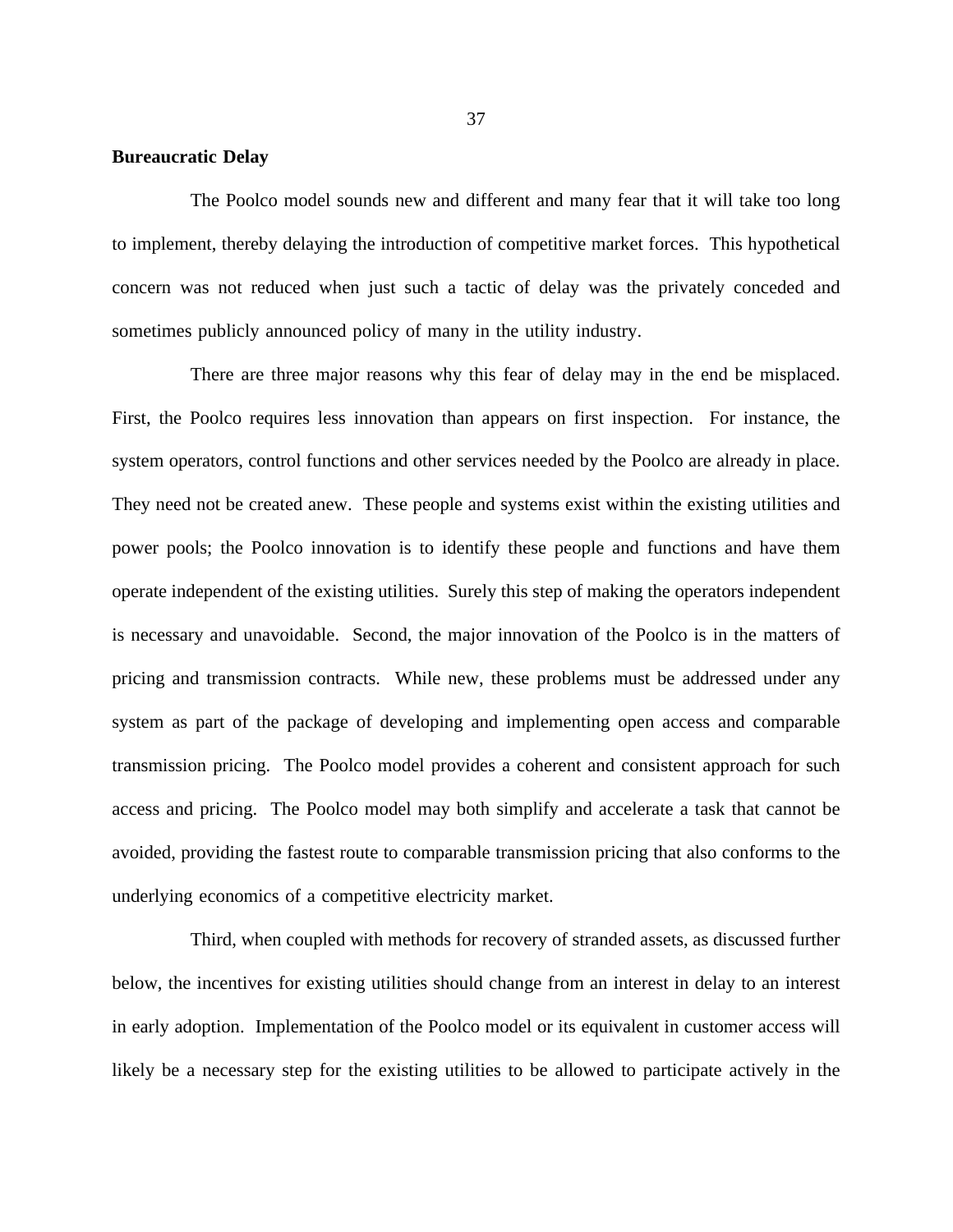deregulated generation and supply markets. Without a Poolco, the regulated utilities may see their markets disappear to new entrants who will operate without the same regulatory constraints. To the extent that the utilities wish to participate in the market, it will be in their interest to implement the Poolco model. The utilities that have offered the Poolco proposals have made the explicit point that the Poolco is the fastest way to a competitive market that also conforms to the other regulatory and reliability obligations that should be met.

# **Bureaucratic Complexity**

The collection of Poolco bidding, economic dispatch, locational-marginal-cost-based prices, transmission congestion contracts and so on appears just too complex. A simpler system would be preferred, and one requiring fewer changes in the status quo.

While the concern is understandable and legitimate, it is important to distinguish between what is truly complex, and what is simply different. The Poolco model is different, at least in its economic and institutional details. At an engineering level, it is much like the current system, designed purposely to capture the ideal design for best practice in the industry. However, the differences in pricing and institutions are not necessarily indications of an increase in complexity. As one industry observer noted, "the people who think the Poolco model is complex are people who think they understand the current system."30 Yet few people do understand the details of the current system, where a great deal of complexity exists embedded in the operations that are internal to the monopoly utilities or existing power pools. In the open-access, competitive market, these hidden details cannot be hidden for long, as services and pricing rules

<sup>30</sup> Anonymous.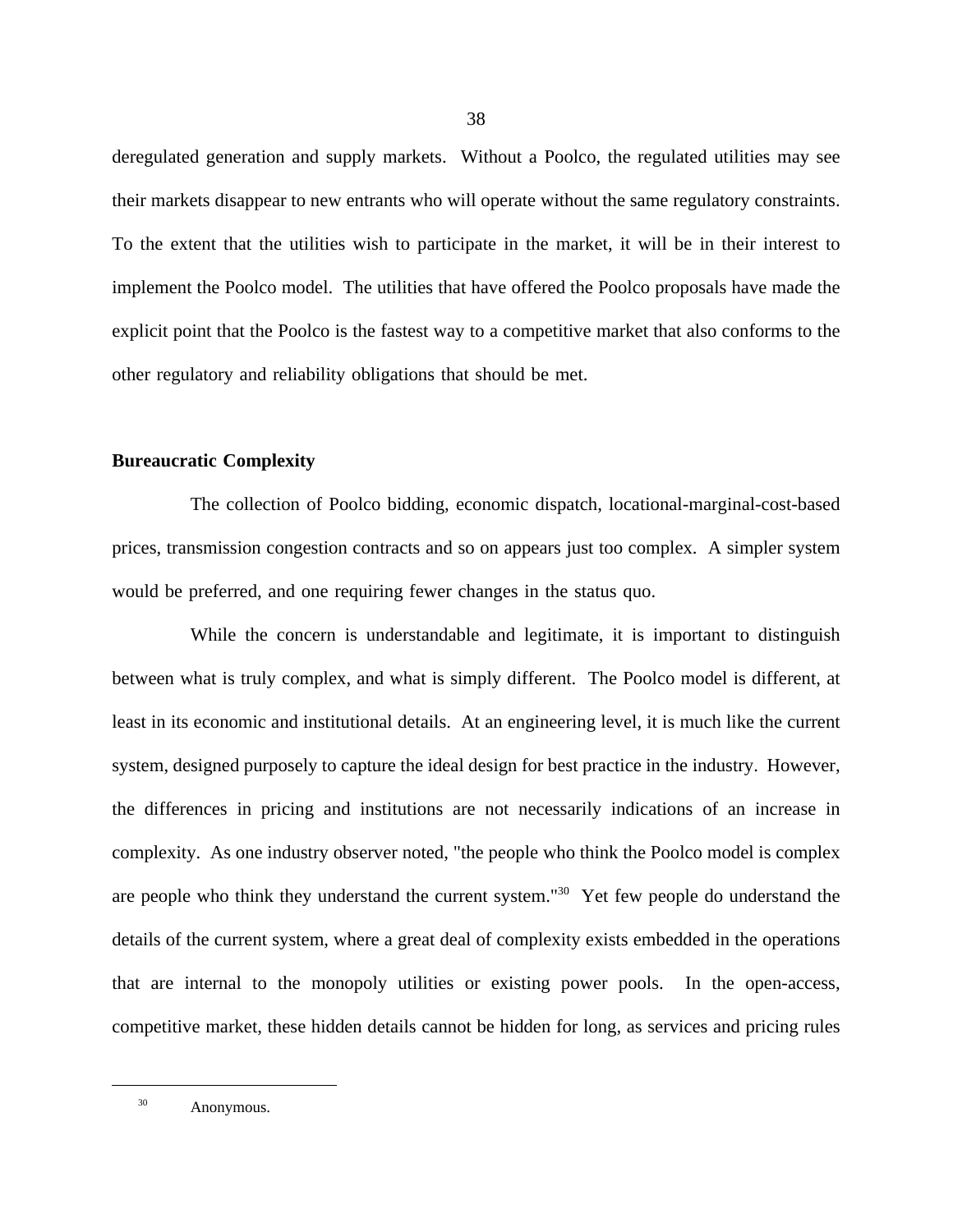must be unbundled and made more transparent. For example, anyone who believes that the Poolco pricing rules are too complex should take up the task of explaining how current power pool split-savings pricing systems operate in the presence of system congestion, and then explain how this pricing regime could survive when faced with the pressures of arbitrage by those who can trade around the pool. Explaining how the present system works is at best difficult. An explanation of how to protect the split-savings pricing system from death through arbitrage in a competitive market would deserve a Nobel Prize.

The present industry access and pricing system is both complex and inconsistent with the incentives of the competitive market. By contrast, the Poolco model is built from a consistent model of an efficient competitive market and captures within the economic dispatch the principal and inescapable complexity of the network interactions. As Einstein admonished: "A theory should be a simple as possible, and no simpler." The Poolco model is simpler than the status quo, and may be the simplest model that is consistent with the economics of the industry and the Commission's stated public policy objectives.

# **THE FUNCTIONS OF THE ELECTRICITY MARKET**

The wholesale electricity market, like any well-functioning commodity market, will include diverse commercial and financial arrangements, including contracts of various types and duration, vertical integration where allowed, joint ventures, short-term trading and so forth. At the core of these commercial arrangements will be a spot market in which physical electricity is priced and traded. This electricity spot market will be technically complex but invisible to most consumers, just as the technically complex wholesale markets in petroleum and government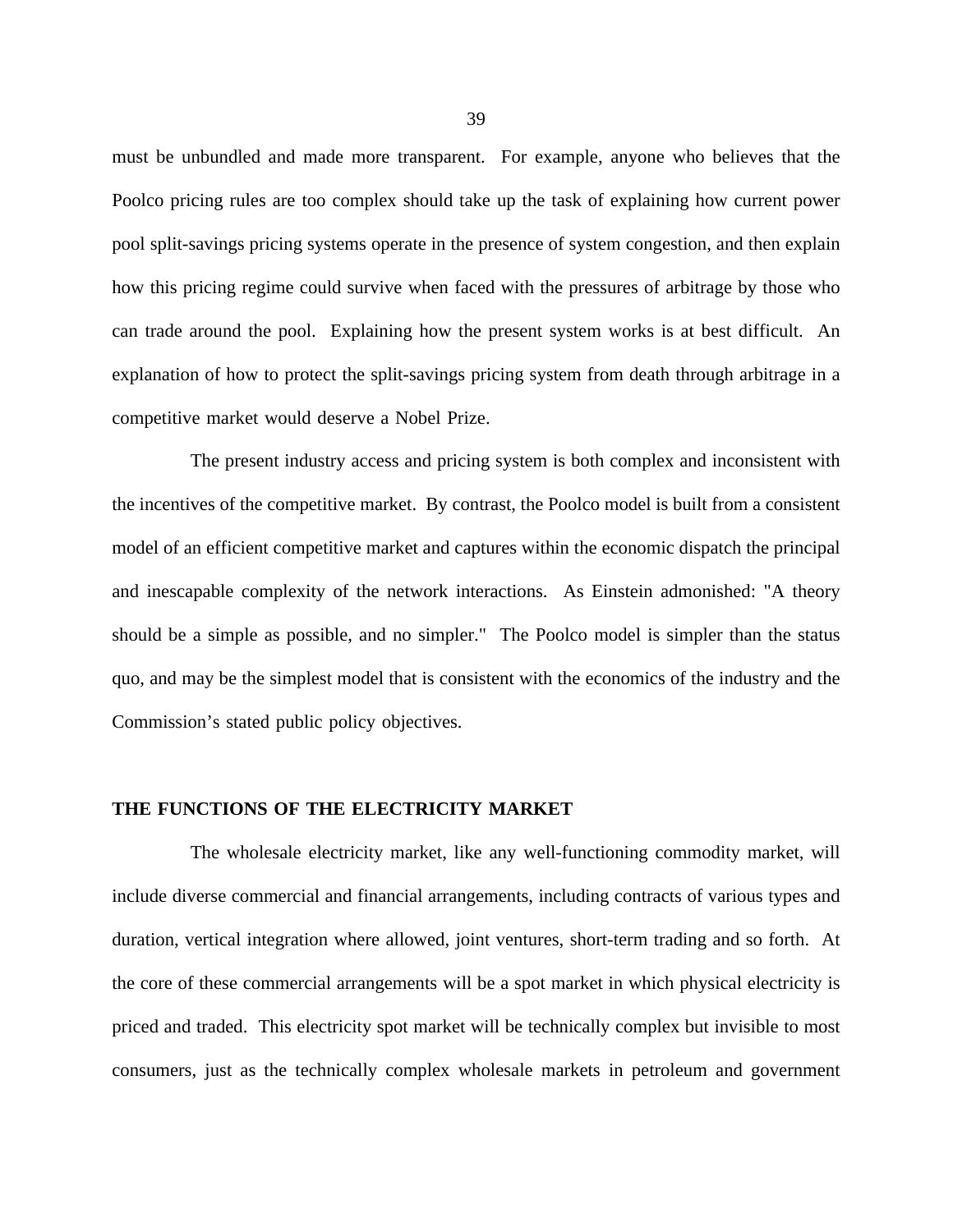securities are invisible to most buyers of petroleum and banking services.<sup>31</sup>

A spot market will develop for any commodity and it is not the usual focus of policy interest. However, the special characteristics of electricity increase the importance of the spot market in designing a framework to support competition. A spot market in electricity has two principal functions.

- **Maintain Efficient Short-Term Operations or Dispatch.** A spot market coordinates short-term operations of separately owned entities to assure that demand is met economically and reliably given the production facilities actually available on the day, largely independent of longer-term contract arrangements.
- **Facilitate Longer-Term Contracting and Competitive Entry.** A spot market reduces the risks of contracting by allowing contracting parties to buy and sell "overs and unders" to meet their obligations at least cost/highest profits, thereby facilitating entry by undiversified competitors, each of which can compete in the specific activity it does best without needing to be a self-contained, full-service producer.

Discussions of electricity spot markets usually focus on the first of these two objectives, maintaining efficient and reliable operations or dispatch. This focus is understandable, given the traditional central control of system operations and the difficulty or even impossibility of designing a spot market that will mimic the operations of a technically oriented dispatch process. But it is not the primary purpose of a spot market to improve or duplicate the dispatch of given plants with given cost characteristics meeting given demand *in the short run*; rather, it is to allow market forces to determine the amount, mix and costs characteristics of generating plants, and the level and shape of demand, *in the long run*. A well-designed spot market and

<sup>31</sup> D. Garber, W. Hogan, L. Ruff, "An Efficient Electricity Market: Using a Pool to Support *Real* Competition," The Electricity Journal, Vol. 7, No. 7, September 1994, pp. 48-60.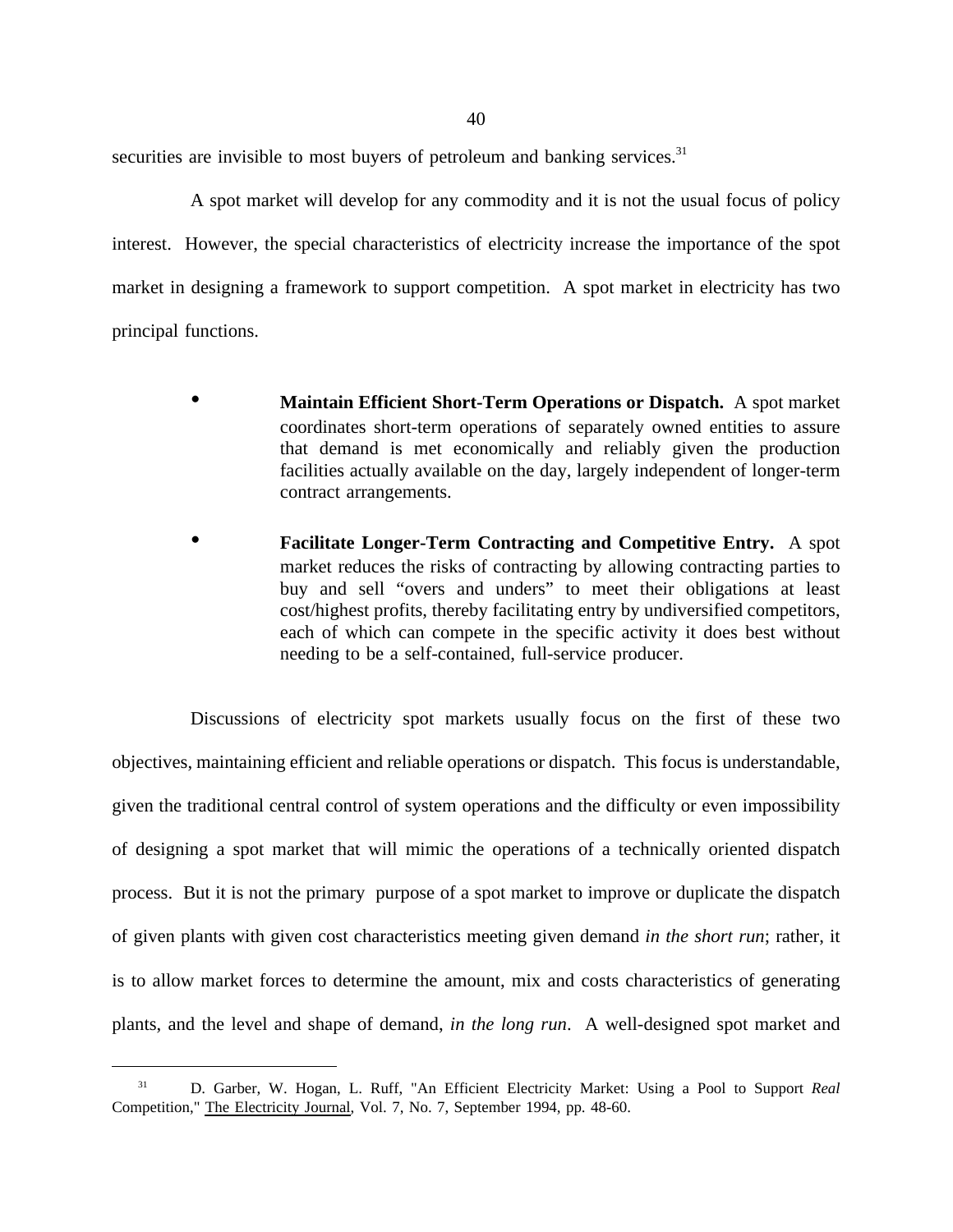associated dispatch process will maintain or even improve short-run efficiency and reliability, albeit probably with more price-induced load management and less reserve capacity than is traditional. But even if a spot market appears to reduce short-run dispatch efficiency to some extent, this can be a small price to pay for the benefits of competition in the longer run, where the largest benefits are expected.

### **Contracts and the Spot Market**

Most money flows in the industry will be determined by contracts rather than by spot market prices directly. One of the principal functions of a spot market is to facilitate contracting between producers and consumers, either directly or through middlemen of various kinds. A spot market allows contracting parties to buy and sell incremental amounts of physical product in the market, so that their bilateral contract does not have to try to perfectly match their individual physical operations. In a fully efficient market the parties to a contract may not even trade physical product with one another at all, but act independently in the spot market, with monetary payments between them based on the difference between the spot market price and a contractually defined price. Such "contracts for differences" can take many different forms, providing a flexible vehicle for allocating market and other risks any way contracting parties agree upon.

The commercial substance of the contracts that will prevail in a mature electricity market cannot and need not be predicted with certainty now, although it is certain that the allocation of risks and rewards will be different in a competitive electricity market than in centrally planned monopoly systems. It may be that, apart from the long-term contracts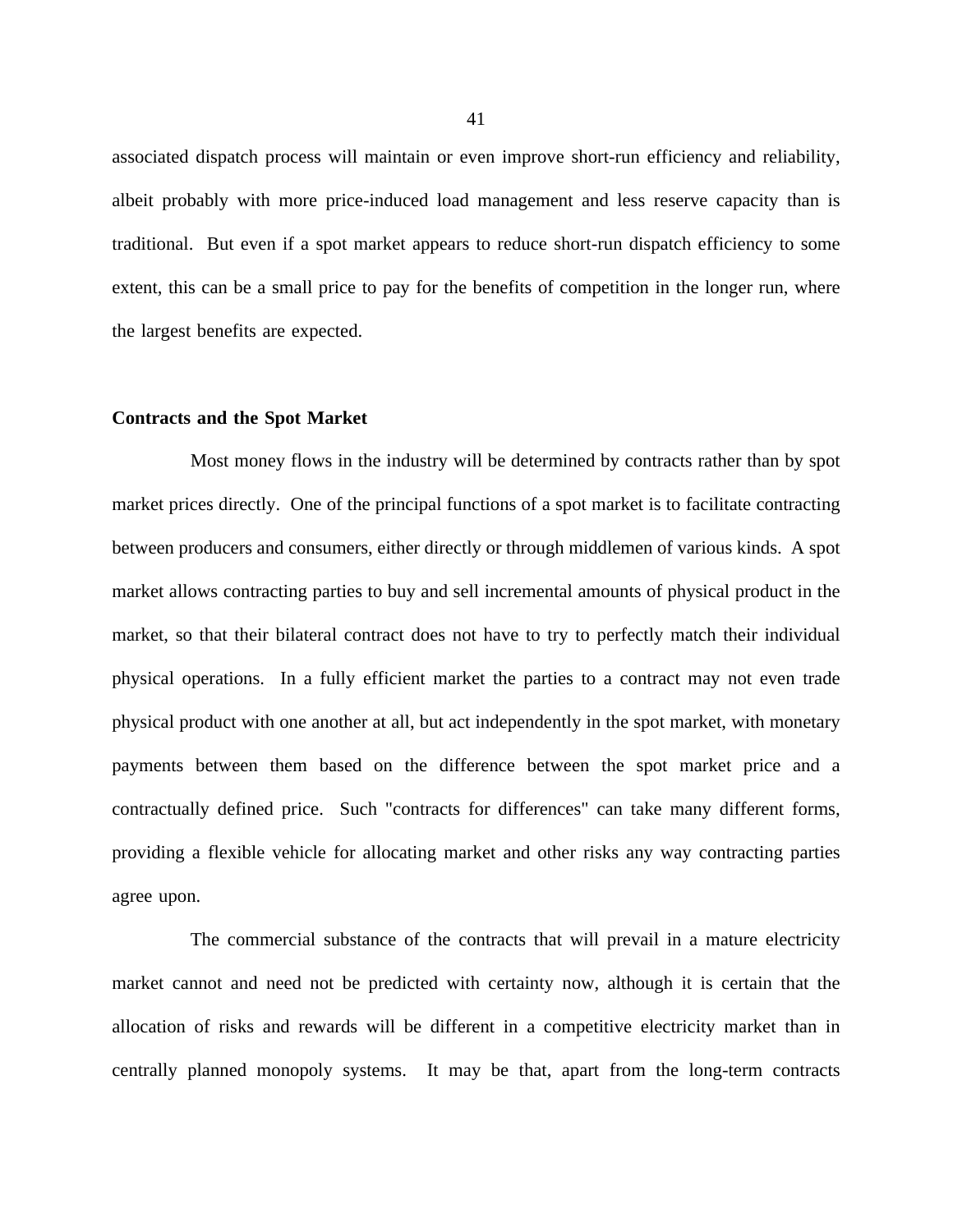necessary to define the equity risks of long-term investments, most commercial contracts in a competitive electricity industry will be for relatively short terms of a few months to a few years. Such contracts will allow generators to manage their maintenance and cash flow, retailers to set their tariffs and negotiate contracts with customers, industrial customers to plan their operations and budgets and so forth, but will leave long-term energy market risk on generators -- where it probably belongs.

Because many parties will find contracts useful for managing their short- and mediumterm operations and cash flows, on any given day much of the demand in the electricity market will be covered by contracts, so that spot market prices may determine only a small fraction of the money flows between consumers and generators. This does not make the spot market any less important or its price signals any weaker. Even with a high level of contracting, the spot market will determine the price expectations against which future contracts will be written, will facilitate contracting and entry and will maintain efficient operations by, among other things, providing strong incentives for incremental generation and load management when demand threatens to exceed supply. When spot prices increase to high levels, even a fully contracted generator has strong incentives to produce up to and beyond its contracted amount and even a fully contracted buyer has strong incentives to reduce its demand and sell its contracted but unused energy into the spot market.

A high level of contracting is important for spot market operations because it allows the spot price to fluctuate as widely as necessary to accomplish the critical coordination and market-clearing roles without exposing producers and consumers to large fluctuations in revenues and costs. Spot prices can and should vary widely and rapidly; they are high at some times,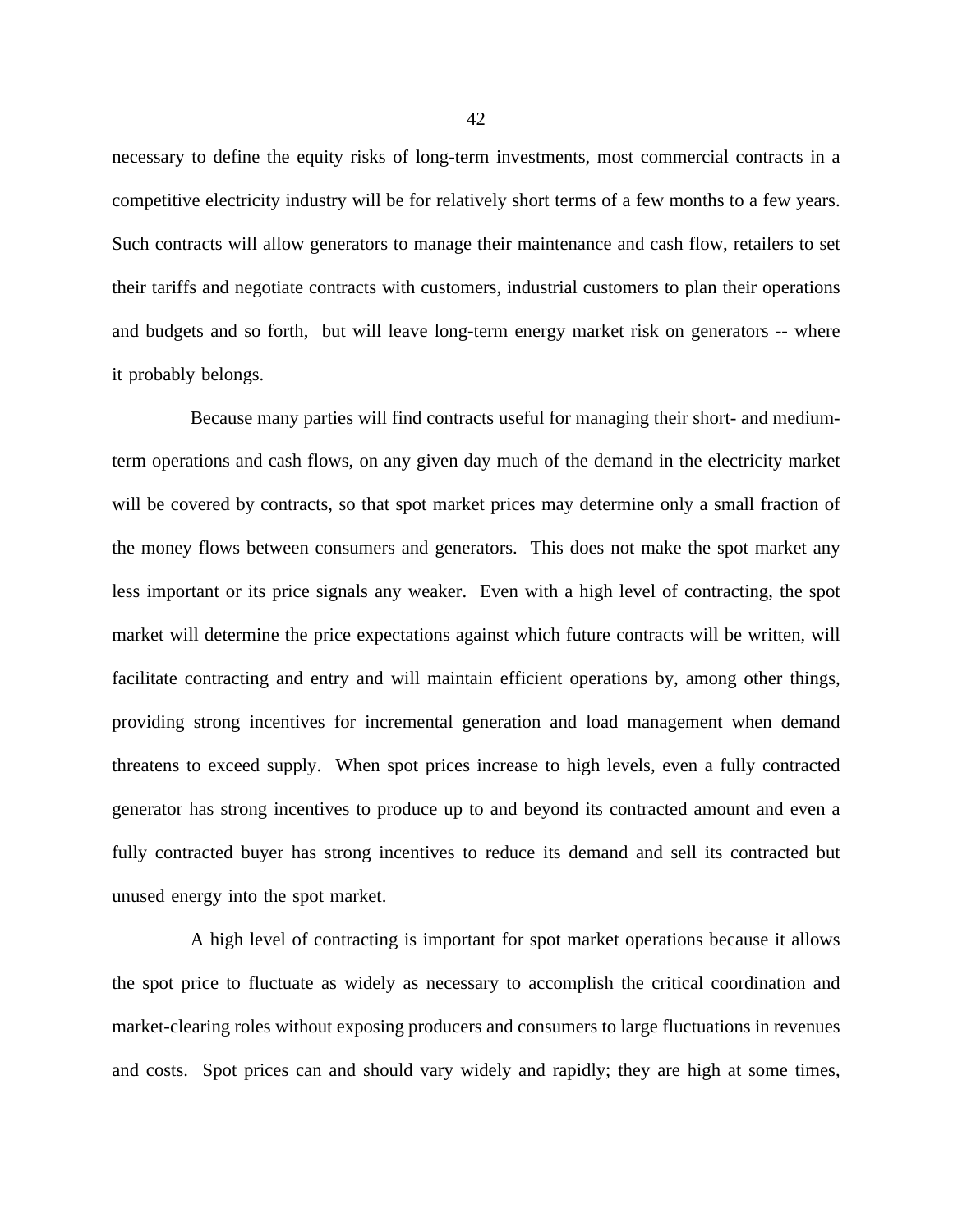perhaps increasing by factors of several hundred during emergency conditions; and they are low at other times, perhaps even negative when inflexible generating plants are competing to avoid shut-down costs. These extreme price signals should be regarded largely as internal technical devices the industry uses to manage itself, much like a central bank's overnight interest rate, which can soar to annual rates of hundreds of percent -- for one day. Extreme fluctuations in spot market prices simply make explicit the equally extreme but mostly hidden measures a monopoly utility uses to deal with the same technical situations. Because spot prices may apply to little of the product that is actually traded at any time, these fluctuations may have little commercial significance to many customers, while providing opportunities for those who have the technical capability and commercial interest to operate in the wholesale spot market.

# **The Role of Dispatch in the Spot Market**

An electricity spot market can work much like any other wholesale market in which buyers and sellers make offers, determine the prices at which supply equals demand and trade the product at those prices. Some special market arrangements are needed to deal with the special characteristics of electricity; but both the special characteristics of electricity and the market arrangements differ only in degree from those in other functioning commodity markets.

The most obvious special feature of electricity is the need for an integrated transmission grid. But centralized facilities for handling the physical product exist in many commodity markets. An electricity grid differs from port facilities, airports and stock exchanges only in the size of the capital investment and in the extreme degree of natural monopoly involved. Grid access and pricing must be regulated to assure nondiscriminatory treatment of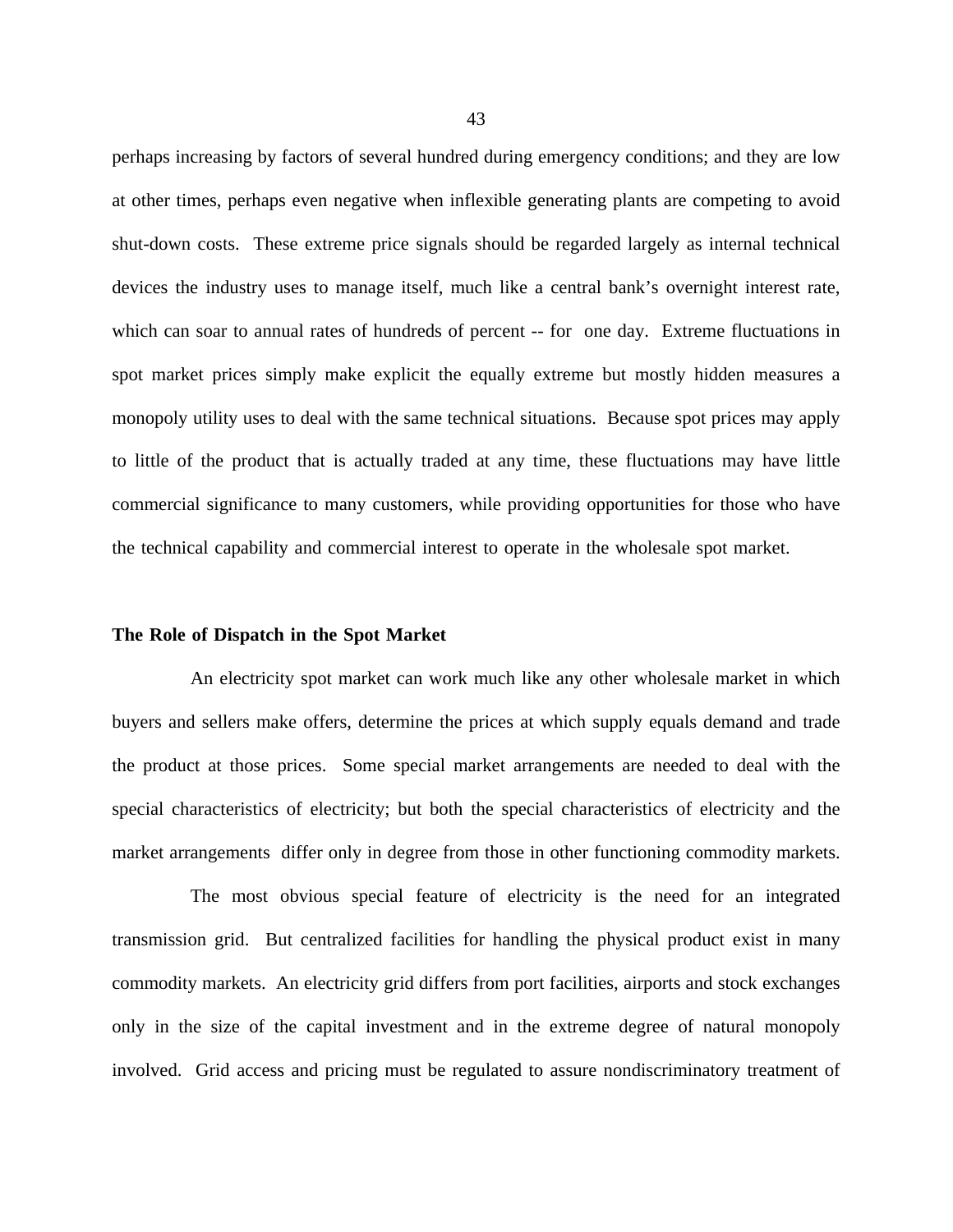all traders.

The more unusual and less appreciated aspect of electricity markets is the need for a centralized trading process. Because electrical energy cannot be economically stored, supply must equal demand virtually instantaneously everywhere on an interconnected system. Pricing energy to clear the market at all times means, strictly speaking, that a different price must be computed every minute or less and, when transmission losses or constraints are important, at different locations on the grid.

Least-cost dispatch is the competitive market equilibrium. The least-cost dispatch satisfies the "law of one price" and the "no arbitrage" condition of the competitive equilibrium. Convergence of a fully decentralized market to a competitive equilibrium depends on ease of trading and well-defined property rights. Neither condition holds in the electricity system. The characteristics of electricity coupled with poorly defined property rights create a natural monopoly in dispatch.

Natural monopoly is an economic concept. Although there are minor differences between textbooks in their respective definitions of natural monopoly, the common theme is that a single firm can provide the lowest total cost in serving a particular market. The economics - the costs -- are essential, and without specifying the cost structure there would be no foundation for asserting a natural monopoly condition. There is no theory of "natural physical monopoly," and with appropriate restrictions virtually any market could be served in a number of ways that would involve more than one firm. The distinctive characteristic of a natural monopoly is not that there is no alternative to a monopoly, but rather that provision through a monopoly is the lowest-cost solution. The electricity system has special characteristics with important engineering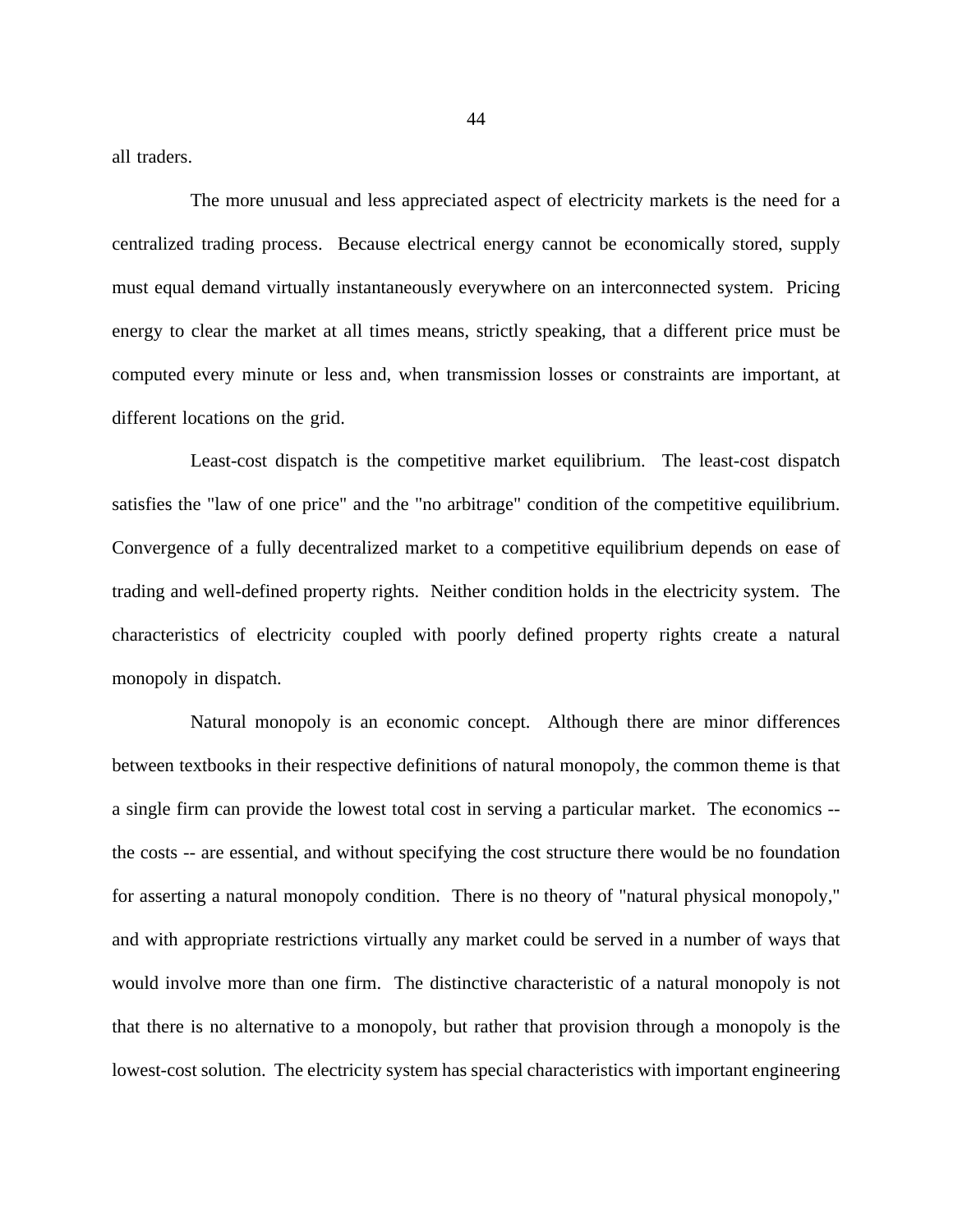and commercial implications that lead to a natural monopoly condition in dispatch:

- **Cost Diversity.** The short-term cost of operating existing power plants exhibits great heterogeneity across plant types and locations. There are always substantial gains from trade by using low-cost plants that are available to substitute for higher-cost plants.
- **Load Uncertainty.** Load conditions change substantially over the day and season. Variations in load are difficult to predict and change differently at different locations.
- **Complex Control Requirements.** Operating conditions require close monitoring and control on very short time horizons. For many important decisions, operating conditions must anticipate emergency contingencies. These constraints can and often do limit the flexibility to select the running levels of individual power plants.
- Network Interactions. The interconnected network under current technology creates strong interactions across locations. Every power plant and load affects all others. The interactions with system constraints can be large and differ substantially by location.

This combination of factors greatly complicates operation of a short-run bilateral market. It is difficult to specify and use decentralized information that would allow decentralized trades to approach the efficient short-run solution. These problems historically motivated the development of electricity power pools.

Operating such a system of decentralized, interacting, minute-by-minute markets without any central coordination is still and probably always will be impractical; hence it is necessary to continue relying on a monopoly dispatcher to provide the services necessary to match supply to demand instantaneously and across electrically separated locations. But it is practical to create a spot market that matches supply to demand and computes market-clearing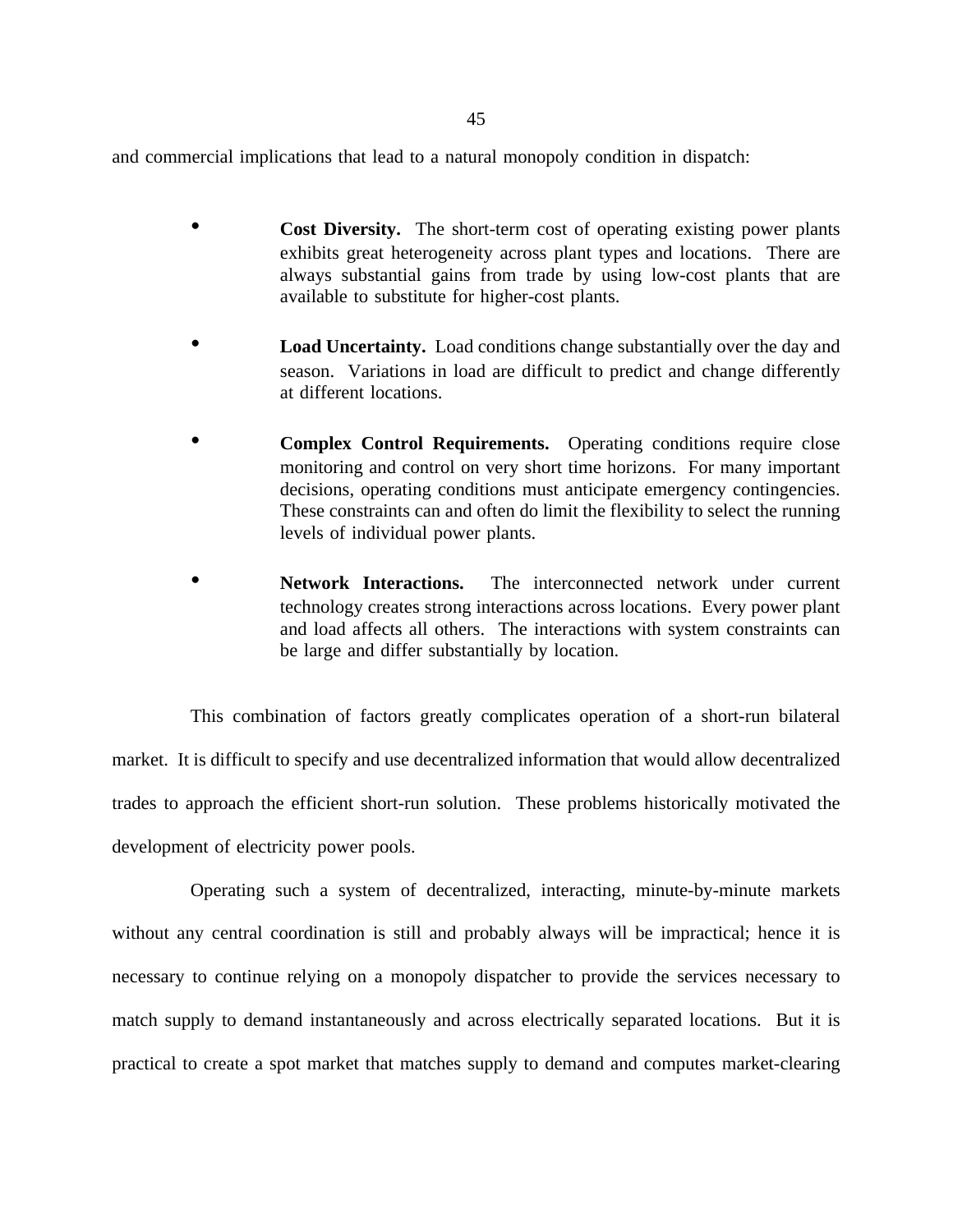prices for, say, each half-hour within a relatively unconstrained area on the grid, allowing the competitive market to deal with most of the problem and leaving the monopoly dispatcher to deal only with changes applying to a short period, say the hour or half-hour.<sup>32</sup>

Although a half-hour is a long time on an electricity system, it is still too short a period to expect a market to clear efficiently through decentralized information exchange and bilateral negotiation. Instead, it is necessary to do what is done in many other markets: establish a central process that collects buy and sell offers (including each offerer's reservation prices), determines market-clearing prices consistent with these offers and reservation prices, notifies the successful offerers, facilitates delivery of the physical product and settles payments among the traders.

Traditional dispatch is a form of market dispatch, with trading based on engineering estimates of incremental costs. By adding software to handle buy and sell offers from independent traders, determine a least-cost combination of trades and the associated marketclearing prices and settle payments among the traders, the dispatch process can be extended to support a commercially oriented marketplace. The resulting integrated dispatch and market process will then play two important roles:

> • **Operate the Competitive Spot Market.** The dispatcher and market operator determines market-clearing quantities and prices for each halfhour, based on buy and sell offers from the market participants. This

<sup>&</sup>lt;sup>32</sup> The period to be covered by the central dispatcher depends on the strength and complexity of the dispatch interactions over time. The physics dictate a need for last minute control. A half-hour may be a convenient period. Unit commitment decisions might call for a sequence of market balances coordinated by the central dispatcher over the day and hour, as in the United Kingdom and Norway. There are significant differences in the lead times applied in the New York and New England Power Pools. However, choices beyond a month could be left to the decentralized decisions of the market. The selection of the best time frame for coverage under the central dispatch is an issue to be addressed.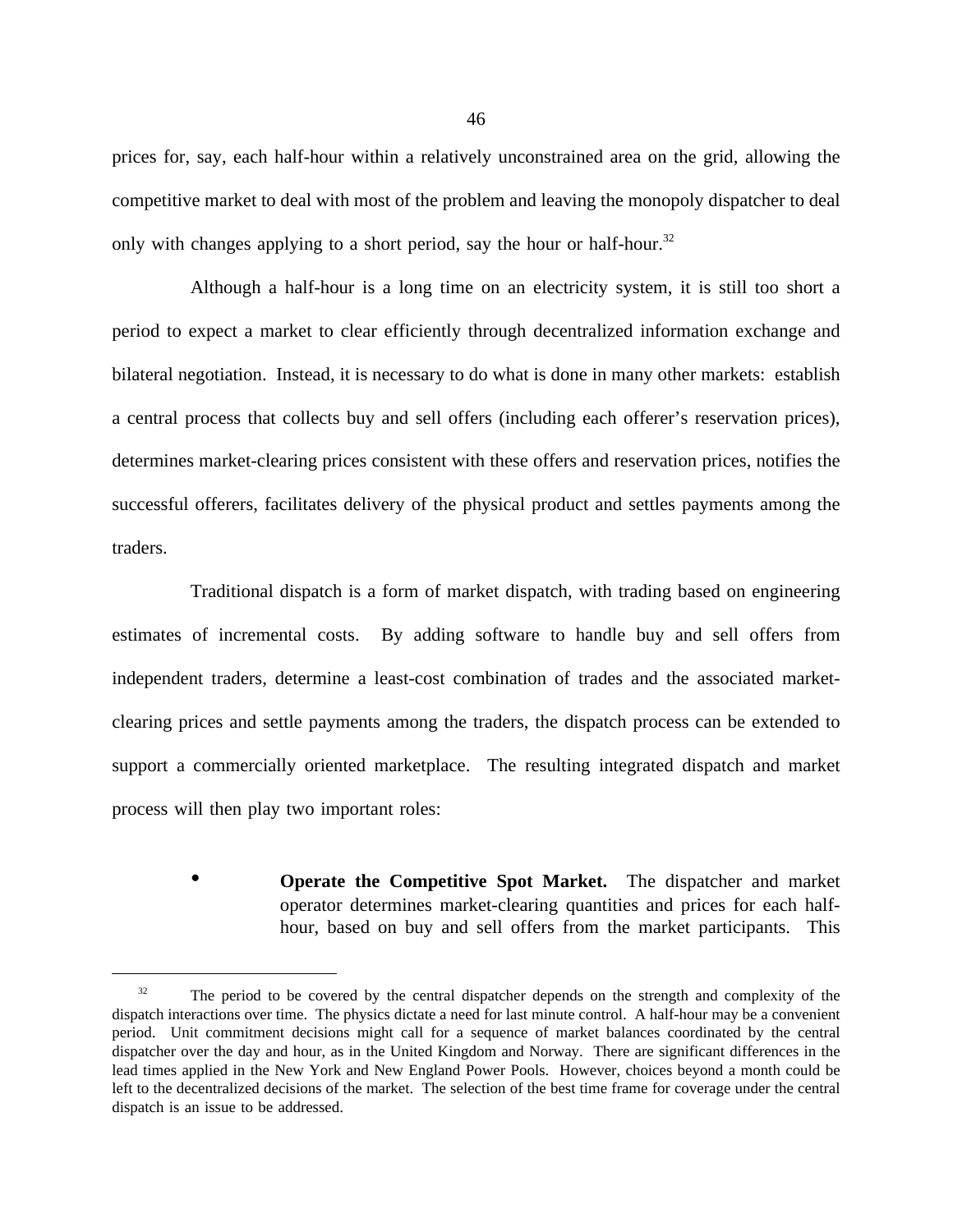process will determine most of the energy and some of the money flows in the spot market -- most of the money flows in the system will be determined by contracts.

• **Provide Monopoly System Services.** The dispatcher and market operator uses the market-determined supplies to meet the market-determined demands in each half-hour as far as possible, but then acts as a monopoly buyer of the incremental energy and ancillary services -- reactive power, spinning reserve and so forth -- needed to respond to changing conditions within the market period. The dispatcher covers its costs with charges no system user can escape, such as an uplift on the spot market price of energy.

Commercial transactions in the competitive electricity market develop principally through bilateral agreements between buyers and sellers. Contracts for long-term electricity supply, price protection and other competitive services contain any terms and conditions acceptable to the parties and feasible within the limitations inherent in the interconnected electric system. Under the Poolco model, the short-term electricity market addresses the few necessary constraints and technical issues by coordinating system operations and power plant dispatch. The system pricing and access rules permit the maximum degree of customer flexibility and choice. The same pool-based rules define a comparable, open-access transmission tariff. With rare exception, generators enjoy free choice to participate in the pool-based dispatch or manage their own generating plant operations under the transmission tariff. Customers, brokers and aggregators enjoy free choice to make long-term arrangements with any supplier or rely solely on access to the short-term market. The Poolco market supports any feasible bilateral transactions and provides everyone with additional options that resolve difficult problems such as obtaining backup supplies, transmission rights or other technical services.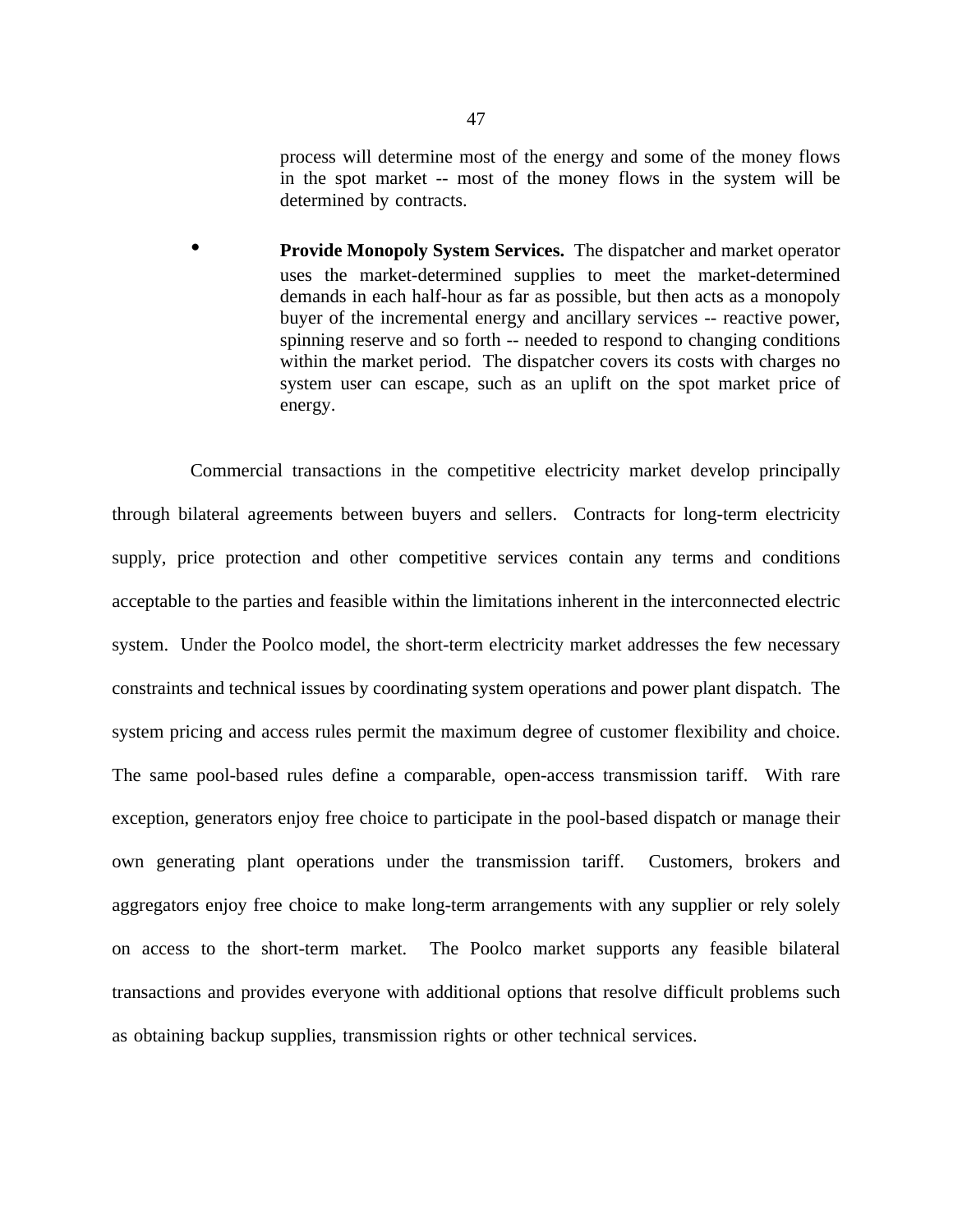### **Regulation of Essential Facilities**

The electricity market will not be fully competitive. There will remain an important role for regulation to oversee the operation of monopoly activities and access to essential facilities. For instance, at the state level there will continue to be a responsibility for regulating access to and pricing of distribution wire services.

Wholesale market activities fall under the jurisdiction of the FERC. The Poolco system operator would presumably be subject to FERC oversight to monitor the application of the dispatch and pricing rules, administration of transmission contracts, and the other features of the Poolco model. Regulation would be light handed, with no need for the FERC to address any long-term investments or commitments in power sales.

Gridco expansion and pricing would continue to present a need for regulatory oversight, but the Poolco model would substantially simplify transmission investment decisions. Economies of scale and complex network interactions would continue to create incentives that would not be wholly compatible with decentralized decisions in a market. This need to address network expansion as an integrated problem leads to a continuation of the expected need for the Regional Transmission Groups (RTG). An RTG would be needed to review the operating reliability standards and evaluate the impacts of proposed transmission expansions. However, this evaluation need not extend to a central decision on the need or cost responsibility for transmission expansion. Under the Poolco model, the users of the system who are buying and selling electricity without a complete hedge through transmission congestion contracts will face the short-term market clearing price. In the face of transmission congestion, the locational prices provide the proper incentive for investment in transmission facilities. Investments should be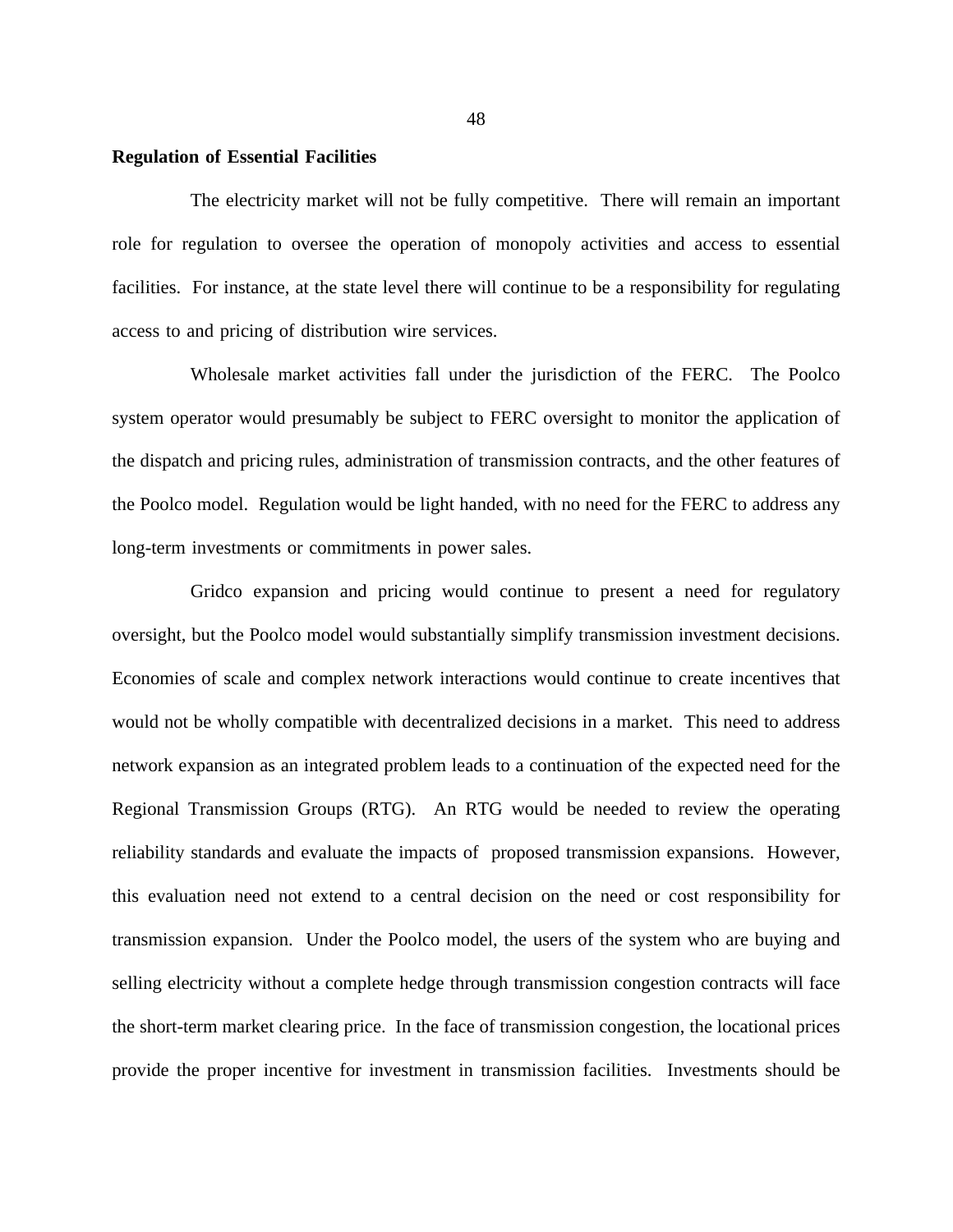made when justified by the savings in congestion costs. Those who are prepared to make the investment would obtain the associated transmission congestion contracts. The role of the states, the RTG and the FERC, therefore, would be to review requests for transmission expansion, examine the compatibility with the companion request for new transmission contracts, and ensure an open process for all to join in developing combined transmission investments recognizing the interactions in the network. The regulator would be responsible for enforcing a requirement for existing transmission facility owners to support expansions and reinforcements at a traditional regulated cost that recovered the incremental investment, and then to assign the corresponding transmission contracts.

The transmission congestion contracts, once created, would no longer need any special regulation. Although investments in the transmission grid would by lumpy and would require the cooperation of the owners of existing facilities, the transmission congestion contracts would be divisible and freely tradable in a secondary market. This secondary market would provide a ready source of transmission hedges that would serve as an alternative to system expansion. The price of the transmission contracts should never rise above the expected congestion opportunity costs or the cost of incremental expansion of the grid. In this way, the unregulated market for transmission congestion contracts would emulate the broad outlines of the FERC pricing policy. Transmission contracts would be obtained at the lesser of opportunity costs or incremental costs. Holders of existing transmission rights, converted into the appropriate transmission congestion contracts, would pay embedded costs but not opportunity costs. Those using the transmission grid without holding transmission congestion contracts would pay opportunity costs but not any embedded costs other than the costs of any stranded assets that would be collected from all users.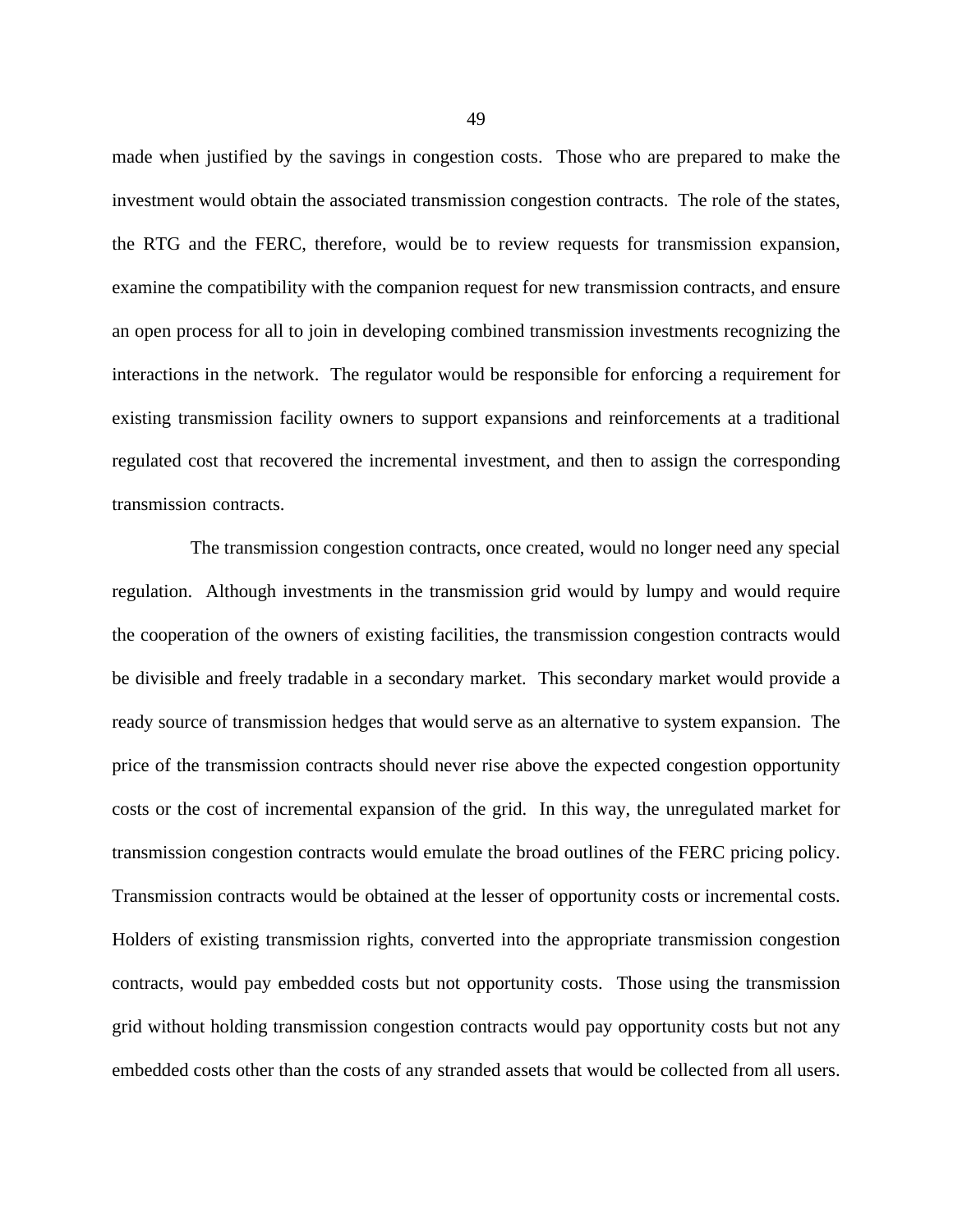Most important of all, the long-term transmission market could be a market, relying as much as possible on the incentives and forces of competition, limiting the role of planning and regulation to address the unavoidable interactions in the transmission grid. Investment decisions would be made at the initiative and with the agreement of those required to bear the cost.

#### **Market Power**

To the extent that there is a high concentration of control of generation or load, there will continue to be a potential for an exercise of market power. This potential creates another demand for continued regulatory oversight. An advantage of the Poolco model is the ability to expand the range of options available to address potential problems of market power without compromising other goals in the development of a competitive electric market.

The two ends of the policy spectrum for dealing with market power are regulation and divestiture. At the regulatory end, firms with a high concentration of generation may be subject to a form of continued cost-based regulation designed to prevent any abuse of monopoly power. For the obvious reason, this is an unattractive approach that would be inconsistent with the competitive market. At the other end of the spectrum would be a policy of requiring divestiture of generation into a sufficient number of competing entities. In the U.K., where concentration of generation ownership has produced the expected behavior inconsistent with competitive pricing, the regulator has embraced this divestiture strategy as the principal tool for mitigating the effects of market power. However, the divestiture approach has its own limitations, including what might be the strong objections of the existing utilities who will dispute the existence of market power or argue the inability to exploit what potential power that may exist.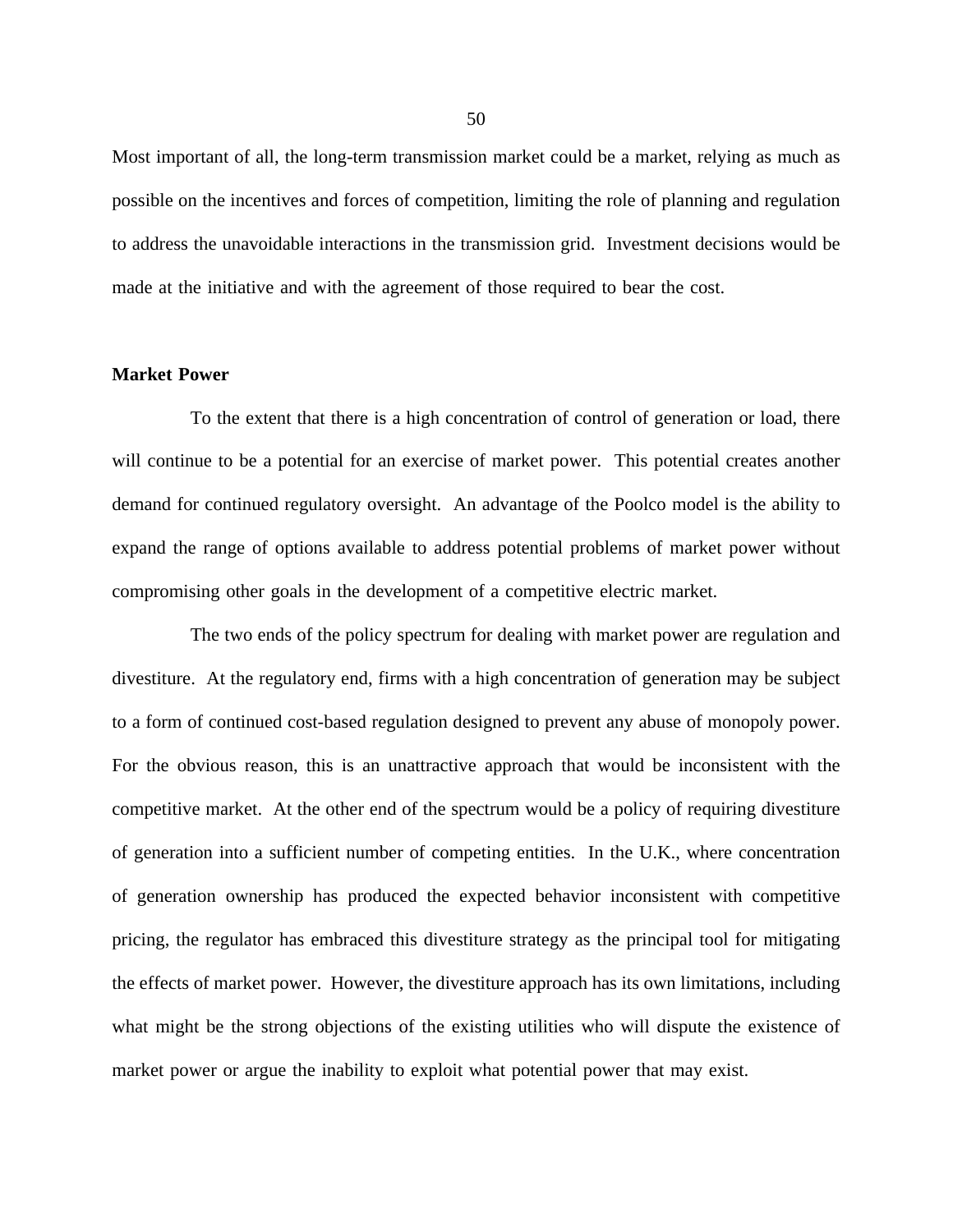In the middle of the spectrum are many lesser options that could be implemented within the Poolco model and should be explored further. For instance, contracts adopted for a transition period can dramatically alter the incentives of generators with market power. In effect, a long-term power contract at a fixed price transfers the beneficial interest in the plant from the owner to the customer, leaving the generator with the incentives to control costs and maximize the economic use of the plant. This is easy to achieve in the Poolco model and is exactly what happened in the U.K. during the early days of its electricity restructuring. The generators were fully contracted and they behaved like competitors. Only when the generation contracts began to lapse did behavior turn strategic and pricing begin to deviate from the competitive norm.<sup>33</sup> Similar generation contracts could be fashioned in the United States and implemented as contracts for differences, perhaps as part of a larger strategy for recovery of past investment costs.

Absent contracts for the sale of the power, incentive contracts could be structured to insulate the operators of generating plants from the control and interests of the owners of the plants.34 Generation owners could contract out plant management and bidding, with the incentive payments for the plant geared only to successful operation of the plant in a competitive framework, not to the profits created by strategic behavior that exploited market power. It would be an easy matter for regulators to monitor the terms of such contracts, with the result that the plant operators should perform in the same way as under a divestiture but without the difficulties of actually forcing the sale of the plants.

These examples illustrate the possibility of remedies that might avoid either extreme

<sup>33</sup> R. Green, "Britain's Unregulated Electricity Pool," in M. Einhorn (ed.) From Regulation to Competition: New Frontiers in Electricity Markets, Kluwer Academic Publishers, Boston, 1994, pp. 73-96.

<sup>&</sup>lt;sup>34</sup> This idea was suggested by Michael Schnitzer.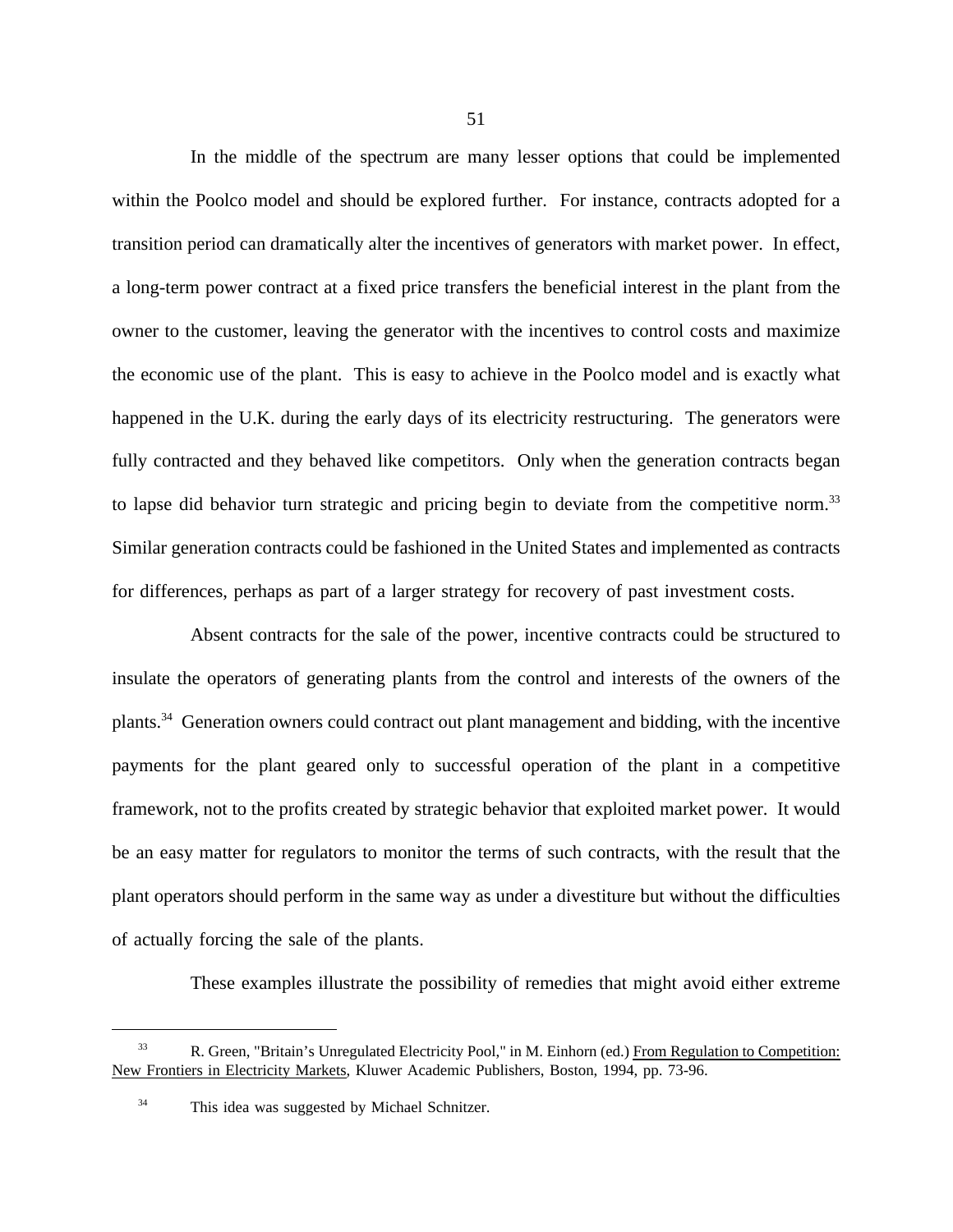end of the system. Before even these remedies may be needed, however, further consideration should be given to diagnostics that could reveal abuses of any market power. Again the Poolco model would simplify the regulator's use of such diagnostics to track the performance of the generators. Even if generators have market power, they may not use it, because it would be easy to detect. For instance, it may be possible to design data monitoring schemes that could effectively uncover abuses of market power along the following outline. Attention would concentrate on possible market abuses with existing power plants; entry provisions should be sufficient to assure competition with new facilities. For the existing plants, there is a great deal of data that could be used to provide reasonable estimates of the capacity and operating costs of the plants. With this information, and the transparent prices of the Poolco dispatch, exercise of market power to capture monopoly profit would be revealed by three simultaneous conditions:

> **Price Above Operating Costs.** The market price must be high enough to contribute to monopoly profits. If prices are at or below the operating costs of the plant in question, there is no profit, hence no monopoly profit. The plant may not be running, or if dispatched it would have no impact on the market price.

> **Output Below Capacity.** The exercise of monopoly power in the Poolco market requires restricting output in order to support higher prices. If the plant is running at full capacity, high prices above operating costs may generate large profits, but these profits reflect scarcity and not use of market power. Scarcity prices should be paid and charged to provide the right incentives in the market; but scarcity prices apply only when the applicable plants are offered and running at full capacity.

> **Significant Affiliated Output.** The profit from monopoly bidding and pricing is captured on the commonly owned output which enjoys the benefits of the higher prices created by the restriction. Hence the person restricting output must have other output sufficient to demonstrate a higher profit captured because of the use of market power.

> These conditions should be easy to monitor with the information available from the

Poolco dispatch. If any of these conditions fails to hold, then there is a natural explanation of

the market outcome that differs from use of market power. Since the exercise of market power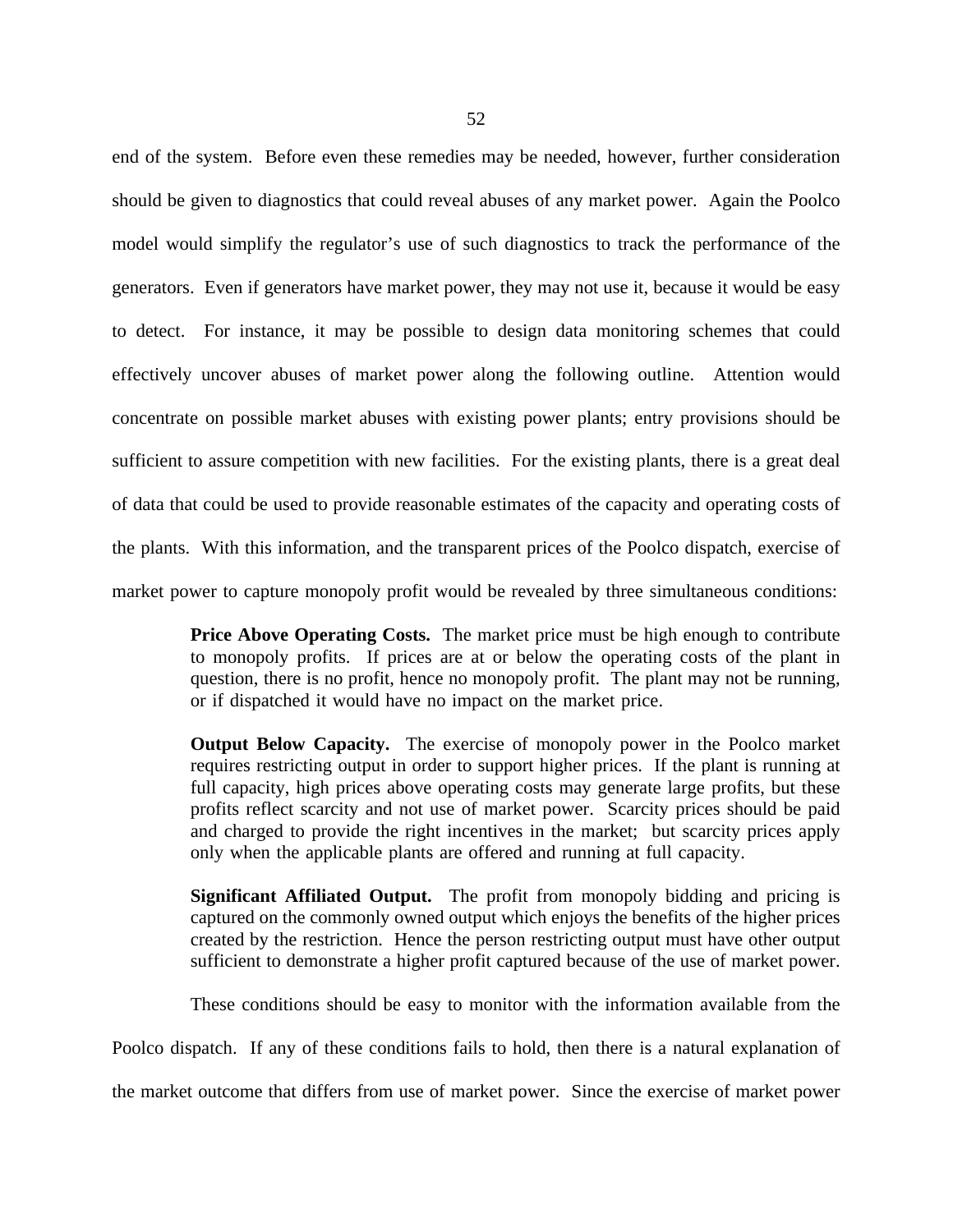should the concern, not the simple fact of concentration of ownership, this outline of the elements of a possible diagnostic suggests a policy that could be followed before remedies need be applied. This would be a variant of light-handed regulation. The regulator would monitor the Poolco results for existing plants. As long as the three conditions did not exist simultaneously for a significant number of hours a year, bidding behavior would be accepted as consistent with market competition. Otherwise, the search for remedies would be on. Given the nature of the likely remedies, the result might well be that behavior would be competitive and no remedies would be required.

### **Providing Customer Choice Without Stranding Assets**

More than the design of the wholesale market structure, interest in restructuring of the electricity industry centers on alternatives for providing customer choice and the treatment of stranded assets. Customer choice has value as a means to recognize greater diversity of customer needs and to reinforce the pressures of the competitive market. At the same time, offering customer options carries the risk of potentially stranding assets with the danger of subverting the intent of regulatory policy or subverting the intended transition to a more competitive market.

The means to recover any potential stranded assets exist under regulation to the extent that there are truly essential facilities. The simple principle is that otherwise above market costs can be recovered only through control of access to some essential facility. Although FERC will have an important role to play in the policy for dealing with stranded assets, most of the assets at interest fall under state jurisdiction, and the full stranded asset discussion is beyond the scope of this paper. Furthermore, most of the decisions regarding customer access rest in the first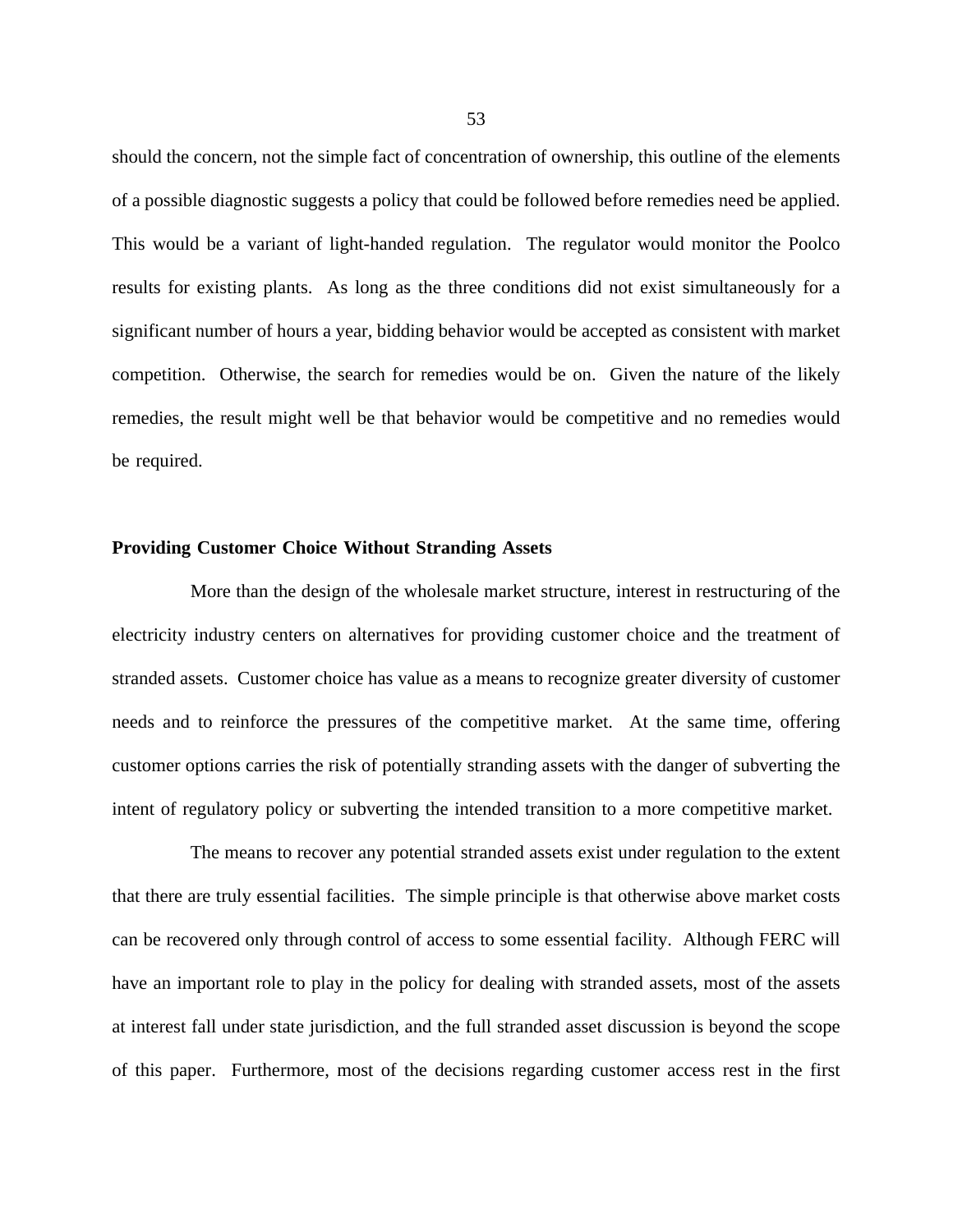instance with jurisdictions other than FERC. As far as the design of the wholesale market is concerned, the principal concern here is to ensure that the system can be made compatible with local choices on customer access and the recovery of stranded assets. The Poolco model allows a great deal of flexibility, and it is possible to design methods for customer access and choice that strand no assets and are compatible with a workable mix of regulatory approaches at the local level.

The usual practice applies the label "retail wheeling" to expansion of competition to include sale of electricity to retail customers. This label appealed to a comfortable fiction that suggested power could be directed from one source to another destination by "wheeling" through the wires of intervening utilities. For a variety of reasons, the traditional retail wheeling approach is an exceptionally bad and misleading model of the actual operation of an electricity market. Ruff has provided an extensive critique under a charge to "Stop Wheeling and Start Dealing."<sup>35</sup> Major obstacles to retail wheeling are in the potential for jurisdictional conflict and uneconomic bypass leaving assets stranded. The traditional retail wheeling model envisions the delivery of power from a particular generating plant to a particular customer, paying a separate charge for the transmission service through the local utility. In the United States, however, this simple act of unbundling the transmission all the way to the customer raises the possibility that the entire transmission rate becomes FERC and not state jurisdictional. The reality of such a change would greatly complicate regulation at the state level, especially during the period of transition to a more competitive market. Even the fear of such a jurisdictional impact could foreclose the regulatory change.

<sup>35</sup> L. Ruff, "Stop Wheeling and Start Dealing: Resolving the Transmission Dilemma," Electricity Journal, June 1994, pp. 24-43.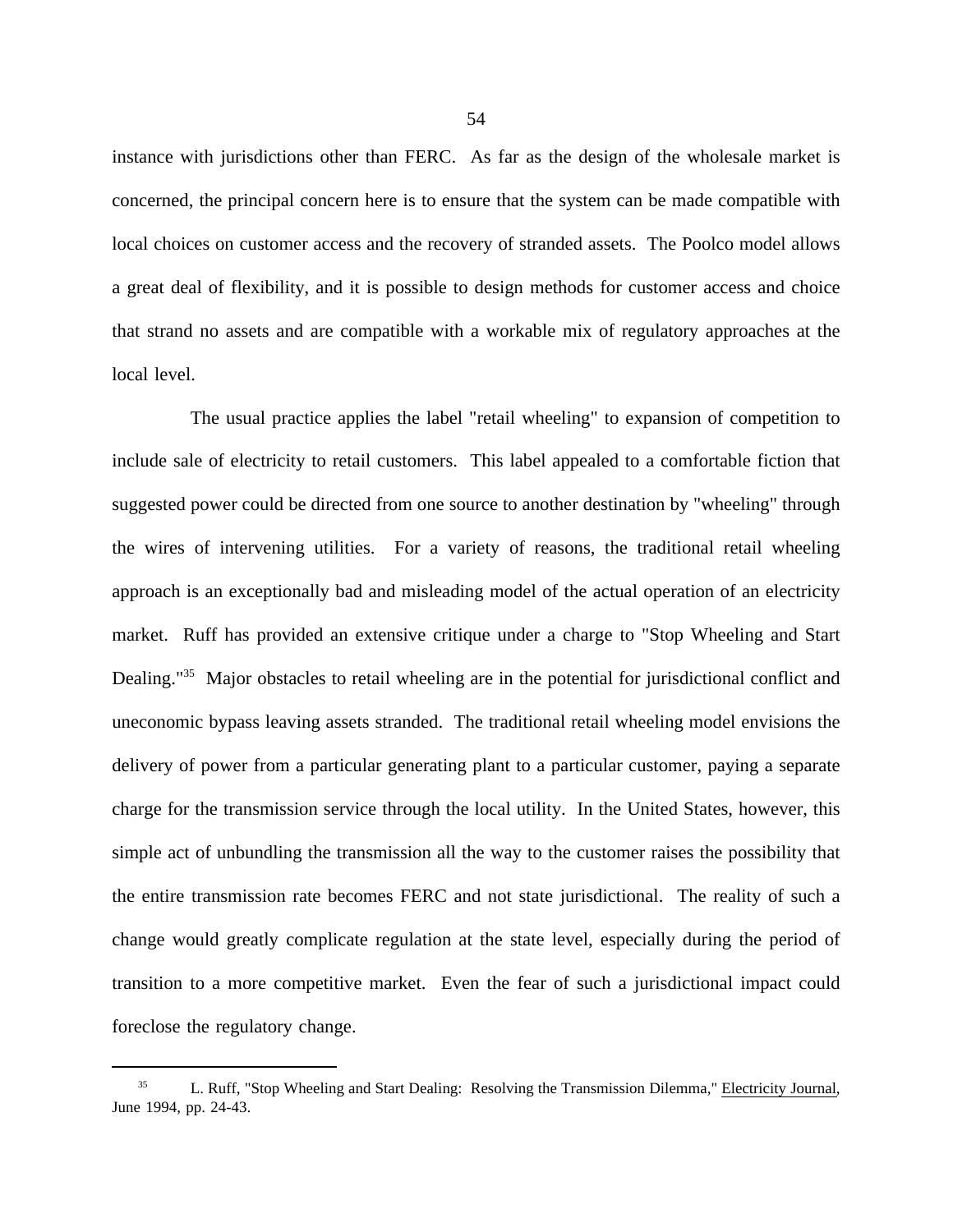The traditional retail wheeling model carries with it the common, although false, notion that the customer somehow leaves the local utility. And the separation of the transmission charges from other costs creates the incentive and the opportunity for customers to bypass the local utility by "wheeling" power through the utilities wires for only the cost of transmission. To the extent that the local utility charges include significant recovery of sunk costs, the act of bypass threatens to strand the associated assets that gave rise to the costs. Given that many markets have a large potential for stranded assets, there is a real fear that traditional retail wheeling could lead to the financial collapse of many existing utilities. In principle, this bypass threat could be overcome through charges imposed on the wires. However, the retail wheeling model of the customer leaving the utility and the possible loss of state jurisdiction over the wire charges create substantial opposition to the retail wheeling approach and to customer choice. The active support of retail wheeling by others as the prerequisite for immediate lower prices only reinforces the concern. The only way to achieve immediate lower prices under retail wheeling is through bypass of the sunk costs and stranding of assets.

However, the traditional retail wheeling model is not the only way to provide customer choice. *Efficient Direct Access* to the wholesale price is a better and simpler concept that can support customer choice and a competitive market without stranding assets.

Customer choice through Efficient Direct Access builds on the reality of a competitive market with open access and comparability of service.<sup>36</sup> It provides real customer choice through access to the wholesale market consistent with jurisdictional boundaries and incentives for efficient decisions. One way to approach the concept is to start with a simple question: What

<sup>36</sup> W. Hogan, "Efficient Direct Access: Comments on the California Blue Book Proposal," The Electricity Journal, Vol. 7, No. 7, September 1994, pp. 30-41.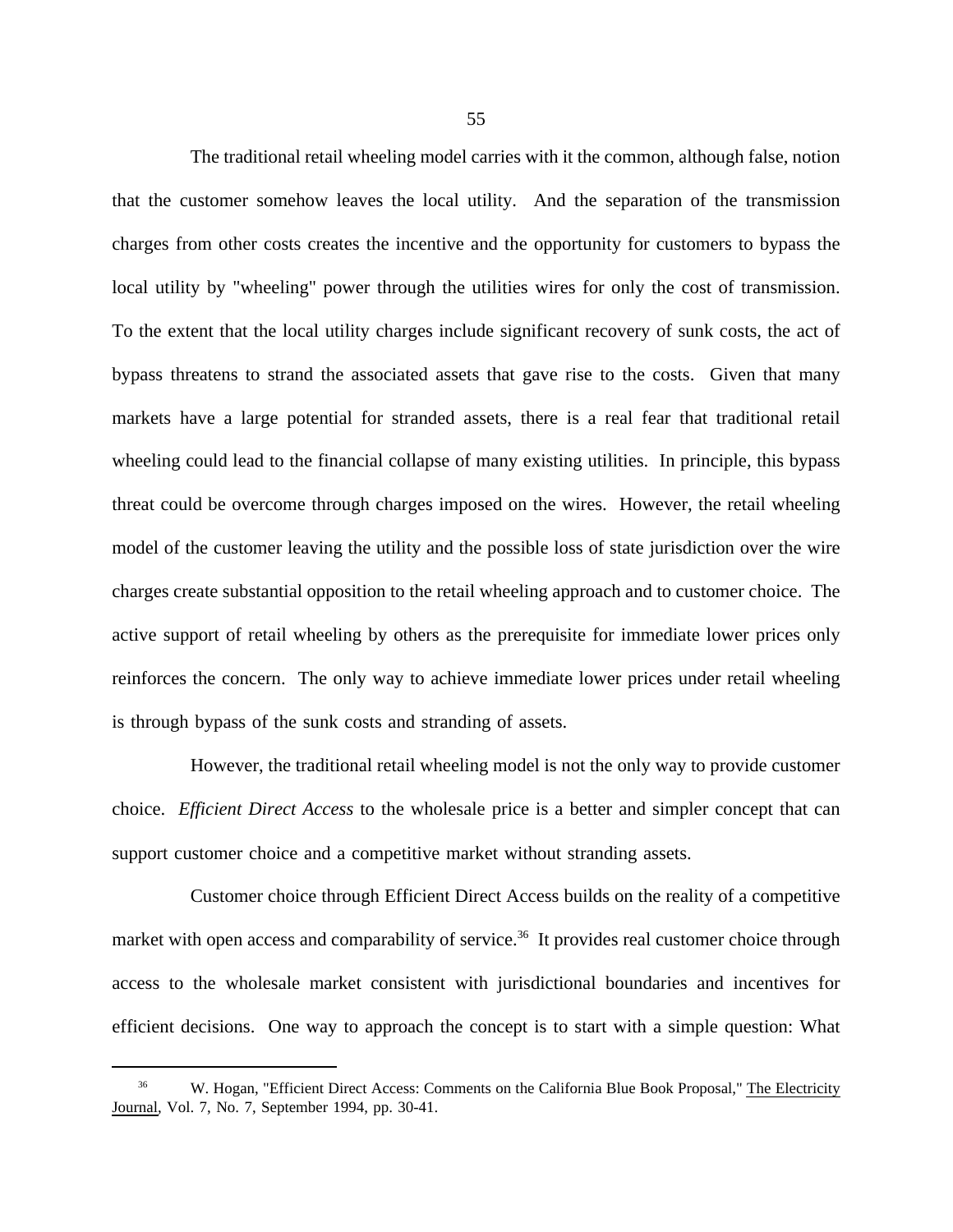is required to provide customer access to the wholesale market? This question in turn carries with it the issues of physical access and price.

What is required to provide the customer physical access to the wholesale market? Answer: Nothing. Every customer, large and small, already has access to the physical wholesale market. When anyone flips the switch, the same power comes, retail as well as wholesale. There is no relevant distinction, and no technical method available to deny access to the power. Hence, all customers are already connected to the physical wholesale market.

Apparently the only issue remaining is to provide customers access to the wholesale market price. Viewed from this perspective, the problem of access is simplified. Only two new ingredients are required to complete direct access to the wholesale market and provide customer choice. The two ingredients are a spot price and a new customer tariff:

- **Arm's Length Spot Price.** The wholesale market will develop a transparent arm's length spot price. It may be through hubs--such as in natural gas--or a pool, or some mixture of a bilateral and a pool-based market. The more efficient the wholesale market, the better, but some price will appear against which buyers and sellers can trade.
- **Time-of-Use Tariff.** All customers remain with the distribution utility under traditional cost-of-service rate principles. However, customers have a time-of-use tariff with the energy component set to the observed arm's length spot price. This approach is related to "net back" pricing principles familiar from other regulatory settings and as advanced by many others (Moskovitz).

With the Poolco model, there is a clearly visible and transparent market clearing price available to all. With time-of-use rates at the distribution level, customers would have real access to the wholesale market. They could enter into contracts with generators, to provide whatever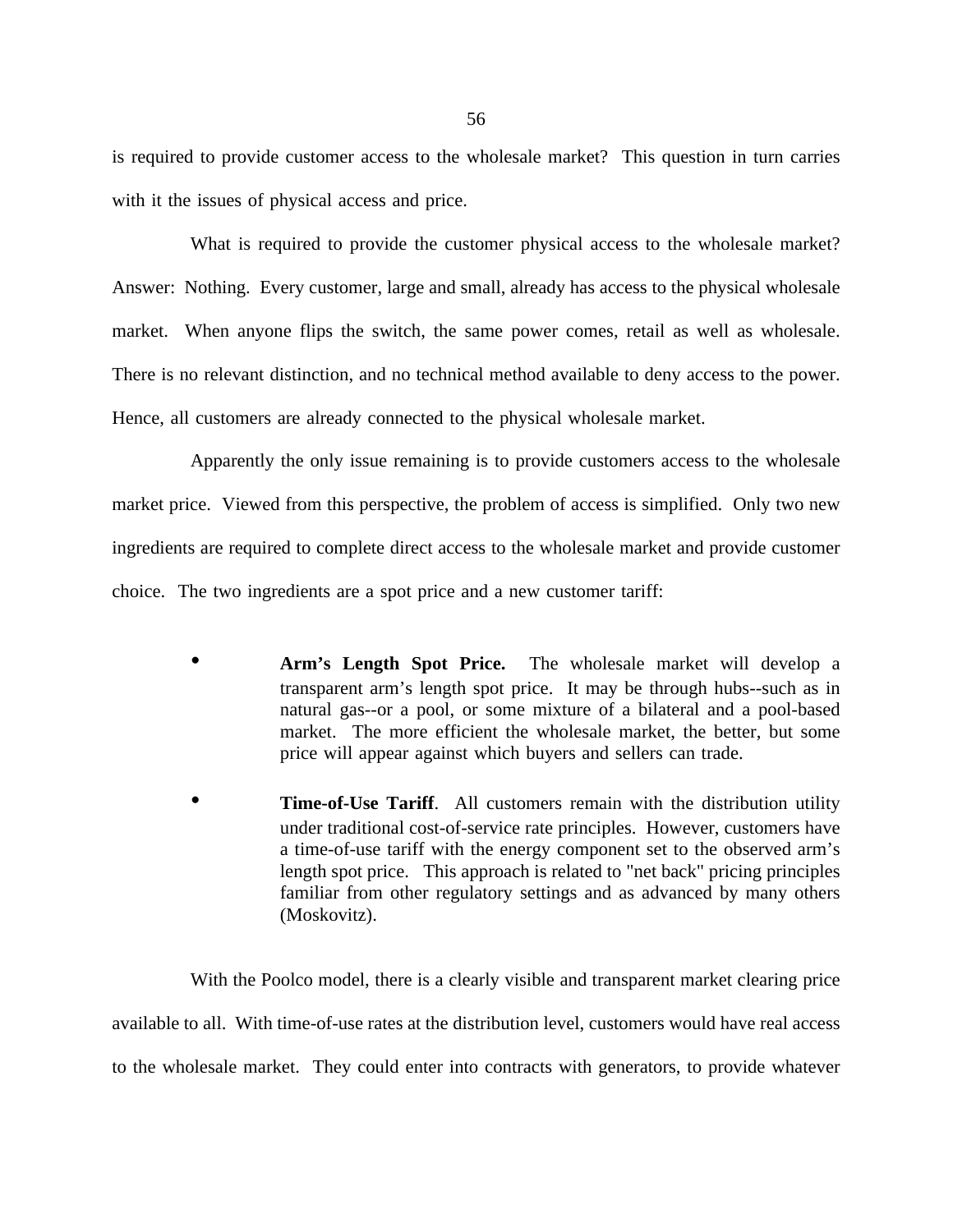security or flexibility that they were prepared to pay for in the market. The technical step is to employ a contract for differences that keys on the spot-price.

With customer choice available, the obligation to invest in commodity energy should move from the regulated monopoly to a competitive market. Commodity energy investments could be left to the market. Regulated utilities could stop making investments in new long-term energy or generation capacity commitments under cost-of-service regulation. Hence the obligation to serve would be interpreted no more as the obligation to supply but only as the obligation to provide access to the market.

Efficient Direct Access requires only a competitive wholesale market such as that provided by the Poolco model and a modest rate design innovation. This approach to customer choice through direct access to the wholesale market is functionally equivalent to traditional retail wheeling but easier to implement and consistent with many constraints otherwise violated by traditional retail wheeling. Efficient Direct Access:

- **Changes No Jurisdiction.** Customers never leave the local utility. Formally the utility buys from the wholesale market and resells at the spot price. There are no changes in cost-of-service principles or formal entry into the FERC regulated wholesale market.
- **Requires No New Legislation.** State regulatory authorities have long set the time-of-use tariffs. The extension to using the arm's length spot price is important, but it is a difference only in a small detail that should raise no controversy.
- **Strands No Assets**. All customers remain under the cost-of-service tariff. Decisions on rates and cost recovery can proceed as before, independent of the existence of Efficient Direct Access and customer choice.
- **Abandons No Worthy Programs**. Whatever can be done under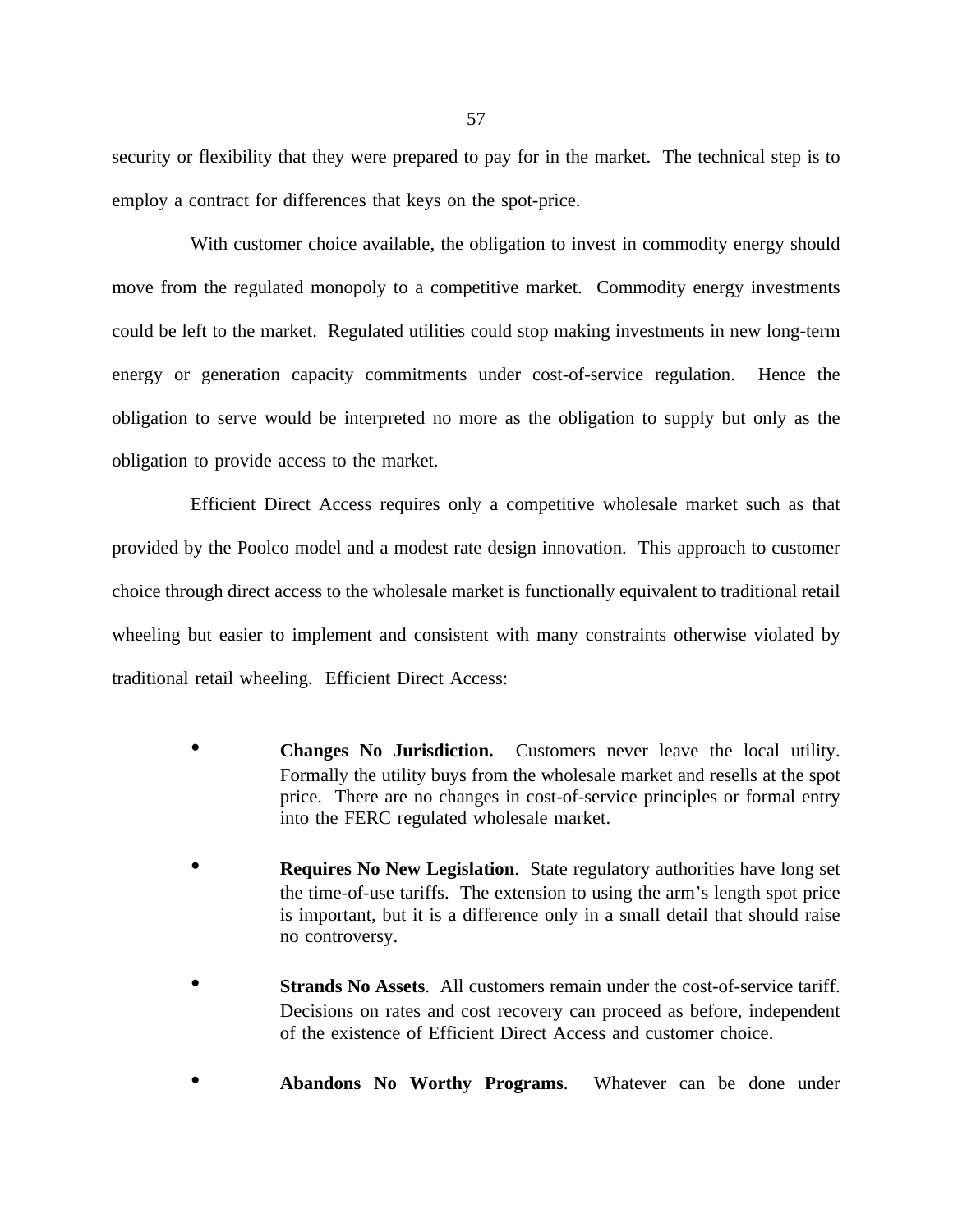traditional cost-of-service regulation--limited by the inevitable pressures of a more open wholesale market--can be continued under Efficient Direct Access. Universal service support, investments in energy efficiency, and subsidies for renewable and other environmentally preferred alternatives could be made when justified, and included in the cost of service applied to all customers separate from the time-of-use energy charges.

Efficient Direct Access provides real benefits consistent with the many other goals of

the partially competitive and partially regulated electricity market. Efficient Direct Access:

- **Provides Customer Choice.** Customers who wish to make long-term arrangements for contracts with generators have full freedom through the mechanism of contracts for differences, which conform to the reality of the electricity market.
- **Reduces Regulatory Demands**. Central planning for all commodity resource procurement can move to the decentralized decisions of the competitive market.
- **Supports Efficient Investment**. Since payment for sunk costs or other mandated programs is independent of the source of power or the arrangements under long-term contracts, the incentives support efficient investment in new facilities and services for commodity electricity.
- **Gives Utilities an Exit Strategy**. Since there is no need to delay Efficient Direct Access to allow for recovery of sunk costs, regulated utilities can immediately stop investment in new regulated generation commitments, redefining the obligation to serve as the obligation to deliver.

With the Poolco model available to provide open access in the wholesale market, and Efficient Direct Access as a means for providing customer choice, the basic elements would exist for consistent regulatory policies at the state and federal level that would promote the transition to a competitive market and allow for recovery of stranded assets. The remaining issues would be to deal with stranded assets that might be legitimately recovered from wholesale customers,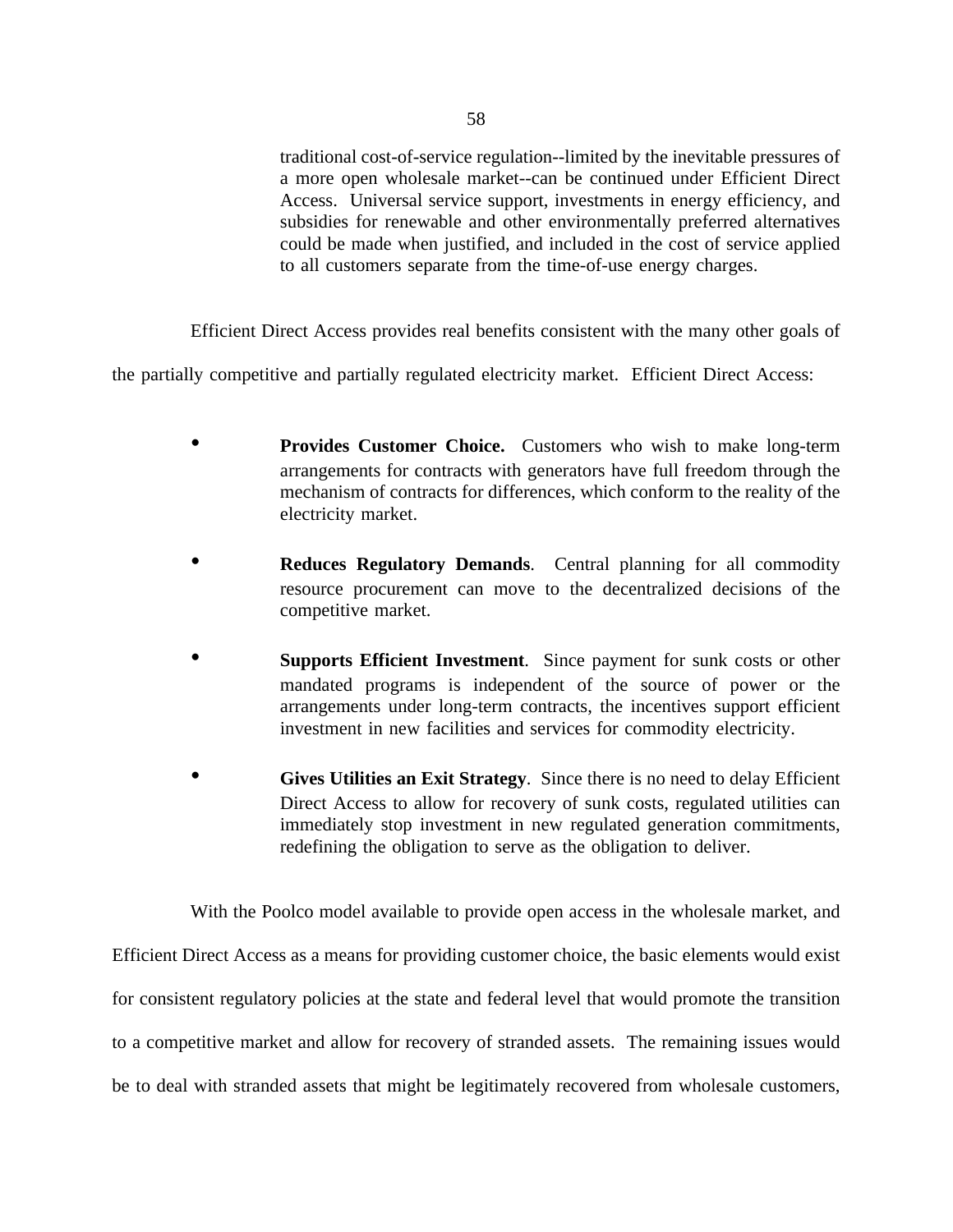which FERC could regulate through some variant of transmission access charges.

### **ILLUSTRATION OF MARKET OPERATIONS**

In illustrating the operation of the market, it is natural to distinguish between the shortrun operations managed by the Poolco and long-run decisions that include investment and contracting. The system is much simpler in the very short run when it is possible to give meaningful definition to concepts such as opportunity cost. Furthermore, the long run is just a succession of short runs. In ideal competitive markets, without economies of scale and other complications, there is a natural connection between long run and short run that, for example, equates short- and long-run marginal costs in equilibrium. This handy simplification from competitive market theory is assumed, often implicitly, in proposals for the electricity market much in the way it is implicit in proposals for incremental pricing of transmission. However, due to economies of scale in transmission, this handy condition of short- and long-run equilibrium at the margin is not valid in the case of electricity and it may be poor even as an approximation. Close attention to the connection between short- and long-run decisions, therefore, isolates unique features of the electricity market.

## **Short-Run Electricity Market**

The short-run electricity market is relatively simple. In the short run, locational decisions have been made and power plants, the transmission grid, and distribution lines are all in place. Customers and generators are connected and the work of buyers, sellers, brokers and other service entities is complete. The only decisions that remain concern the delivery of power,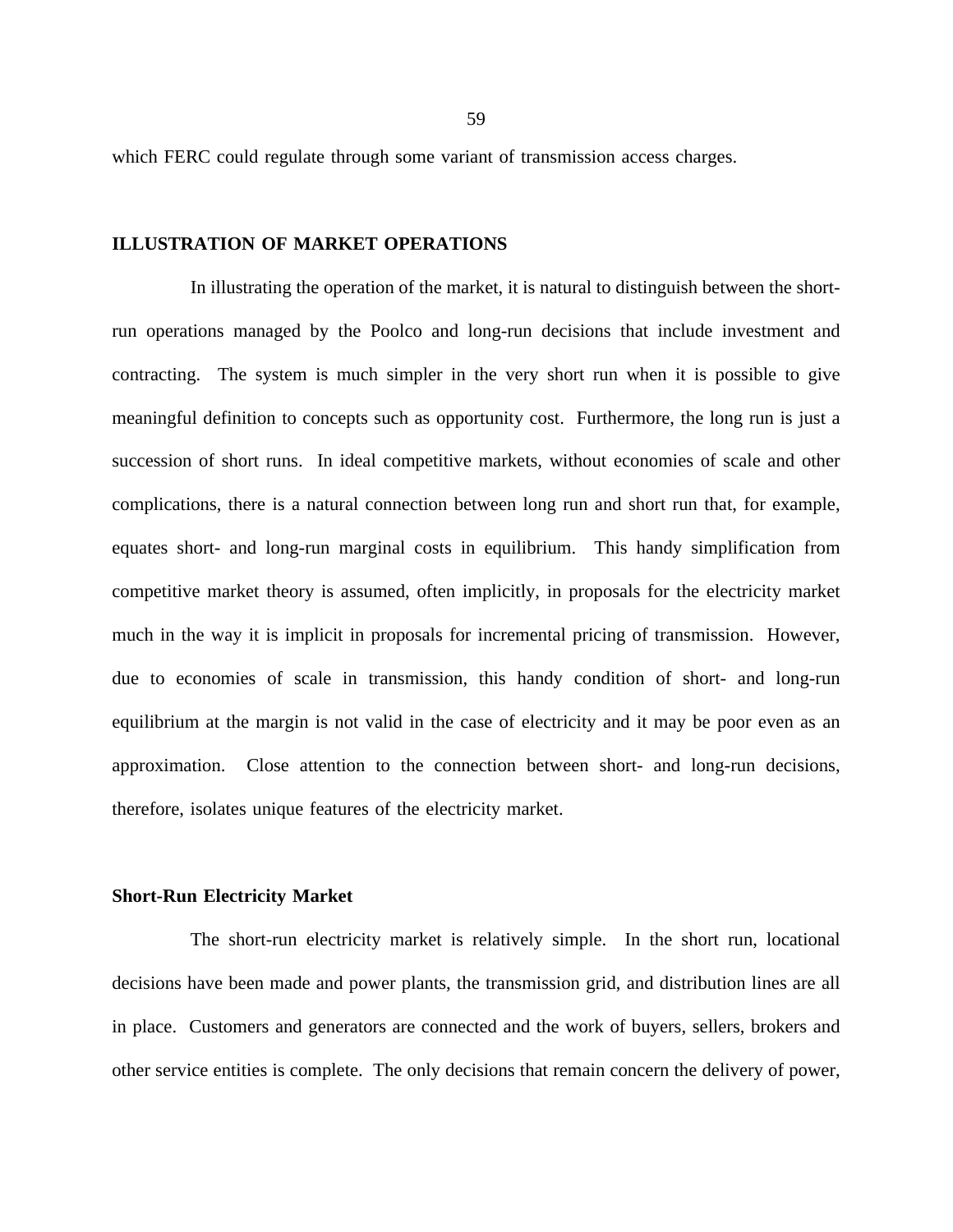which in the short-run is truly a commodity product.

On the electrical scale, much can happen in a half-hour and the services provided by the system include many details of dynamic frequency control and emergency response to contingencies. Due to transaction costs, if nothing else, it would be inefficient to unbundle all of these services and many are covered as average costs in the overhead of the system. How far unbundling should go is an empirical question. For example, real power should be identified and its marginal cost recognized, but should this extend to reactive power and voltage control as well? Or to spinning reserve required for emergency supplies? For the sake of the present discussion, the focus is on real power -- reactive power may also be unbundled, but assume that further unbundling would go beyond the point of diminishing returns in the short-run market.<sup>37</sup>

On a human scale, over the half-hour the market operates competitively to move real power from generators to customers. Generators have a marginal cost of generating real power from each plant, and customers have different quantities of demand depending on the price at that half-hour. With these conditions in a fully decentralized market, with no information costs, customers and generators would search and trade until an equilibrium developed at the market price where supply and demand balance.

This short-term market result is illustrated in Figure 5. The collection of generator costs stack up to define the generation "merit order," from least to most expensive. This merit order defines the short-run marginal-cost curve that governs power supply. Similarly, customers have demands that are sensitive to price, and higher prices produce lower demands. As

<sup>&</sup>lt;sup>37</sup> W. Hogan, "Markets in Real Electric Networks Require Reactive Prices," Energy Journal, Vol. 14, No. 3, 1993, pp. 171-200. B. Ring, G. Read, G. Drayton, "Optimal Pricing for Reserve Electricity Generation Capacity," Proceedings of the 29th Annual Conference of the Operational Research Society of New Zealand, Auckland, New Zealand, August 1993.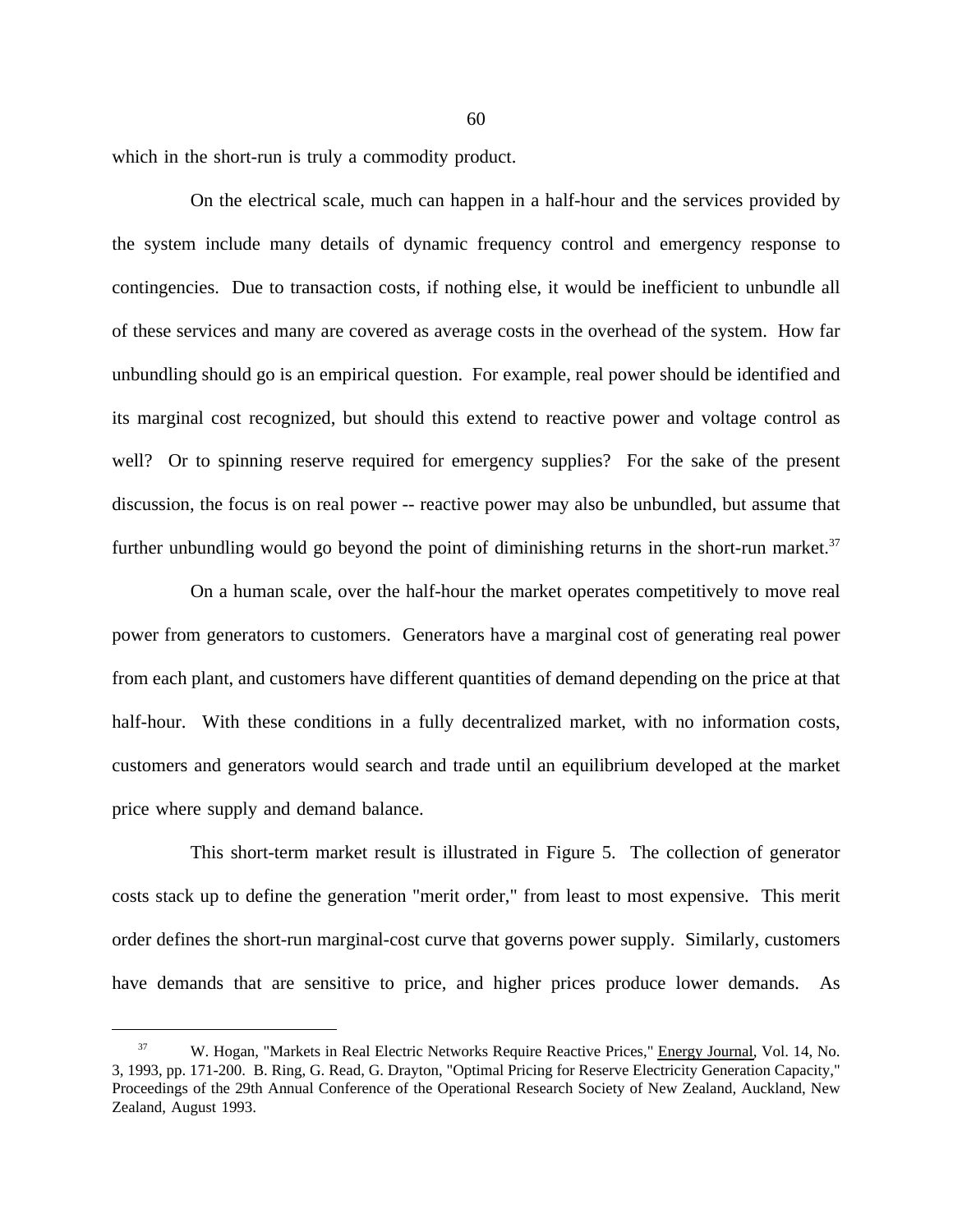illustrated simply in the figure, the same supply curve is assumed to apply throughout the day, but three different periods have been selected to show different levels of customer demand. In the early morning, there is little demand and the market equilibrium price settles at the marginal running cost of the



cheapest generators. Later in the morning, demand increases and so does the equilibrium price. At this time, every customer actually consuming power pays the market-clearing price and every generator running is paid this same price. For the generators, the differences between the market price and their individual marginal costs are the short-run profits that make a contribution to recovery of capital.

At the peak period in the evening, the equilibrium price is very high, with all capacity in use. Here the dispatchable demand is setting the market price above the marginal cost of even the last, most-expensive generator, and all generators earn a short-run profit. The equilibrium price still measures the opportunity cost, but at the peak period the marginal opportunity is not to generate more power but rather to forgo that last increment of demand.

This description of the equilibrium economics of a decentralized short-run market could apply to any product with many producers and many consumers. The special complication in the case of electricity arises because the technology does not permit the many leisurely offers,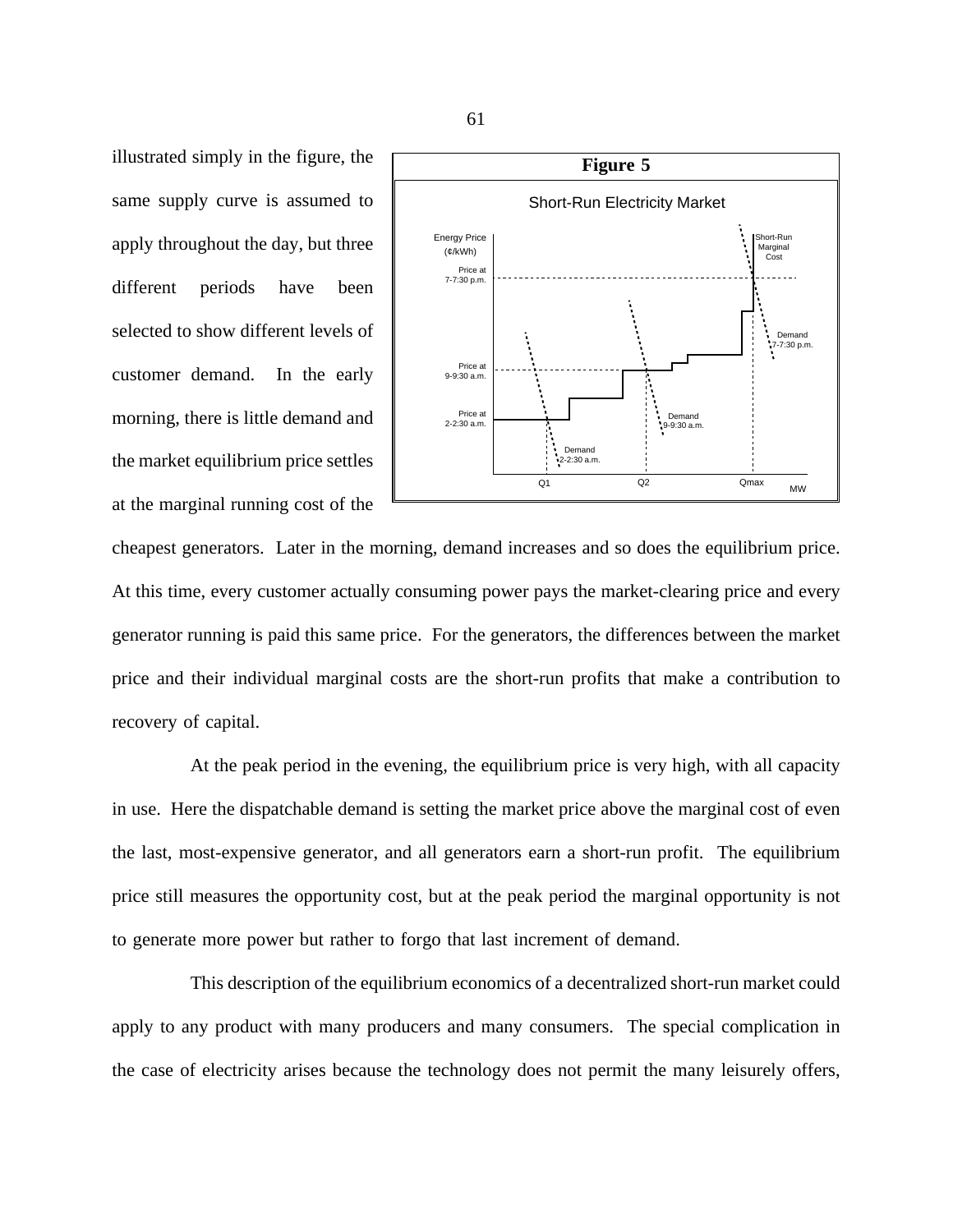acceptances and trades that are implicit in the search for an equilibrium in the decentralized market model. On the electrical time scale, all those within half-hour dynamics precludes solereliance unilateral or bilateral decisions by the participants in the market. Preserving electrical stability and achieving efficiency within the half-hour requires some form of centralized, or at least closely coordinated, dispatch of supply and demand.

This complication presents no insurmountable difficulties, but it does differentiate electricity from other products. This problem has always existed, and the traditional solution has been to operate the system with a close approximation of centralized control and least-cost dispatch. Generators and customers do not act unilaterally; they provide information to the dispatcher(s) to be used in a decision process that will determine which plants will run at any given half-hour. Power pools, especially tight power pools in the United States, provide the model for achieving the most efficient dispatch given the short-run marginal costs of power supply. Although dispatchable demand is not always included, there is nothing conceptually or technically difficult about this extension.<sup>38</sup> The central dispatcher controls operation of the system to achieve the efficient match of supply and demand.

In principle -- and now in practice in the United Kingdom, Norway and elsewhere - this central dispatch can be made compatible with the market outcome. The fundamental principle to exploit here is that for the same load, the least-cost dispatch and the competitivemarket dispatch are the same. The principal difference between the traditional power pool and the market solution is the price charged to the customer. In the traditional power pool model,

<sup>&</sup>lt;sup>38</sup> Demand could be dispatched or, with appropriate technology, customers could respond to real-time pricing without explicit bids. Real-time pricing goes further than what is necessary for competition and efficient dispatch. For a discussion of real-time pricing, see F. C. Schweppe, M. C. Caramanis, R. D. Tabors, R. E. Bohn, Spot Pricing of Electricity, Kluwer Academic Publishers, Norwell, MA, 1988.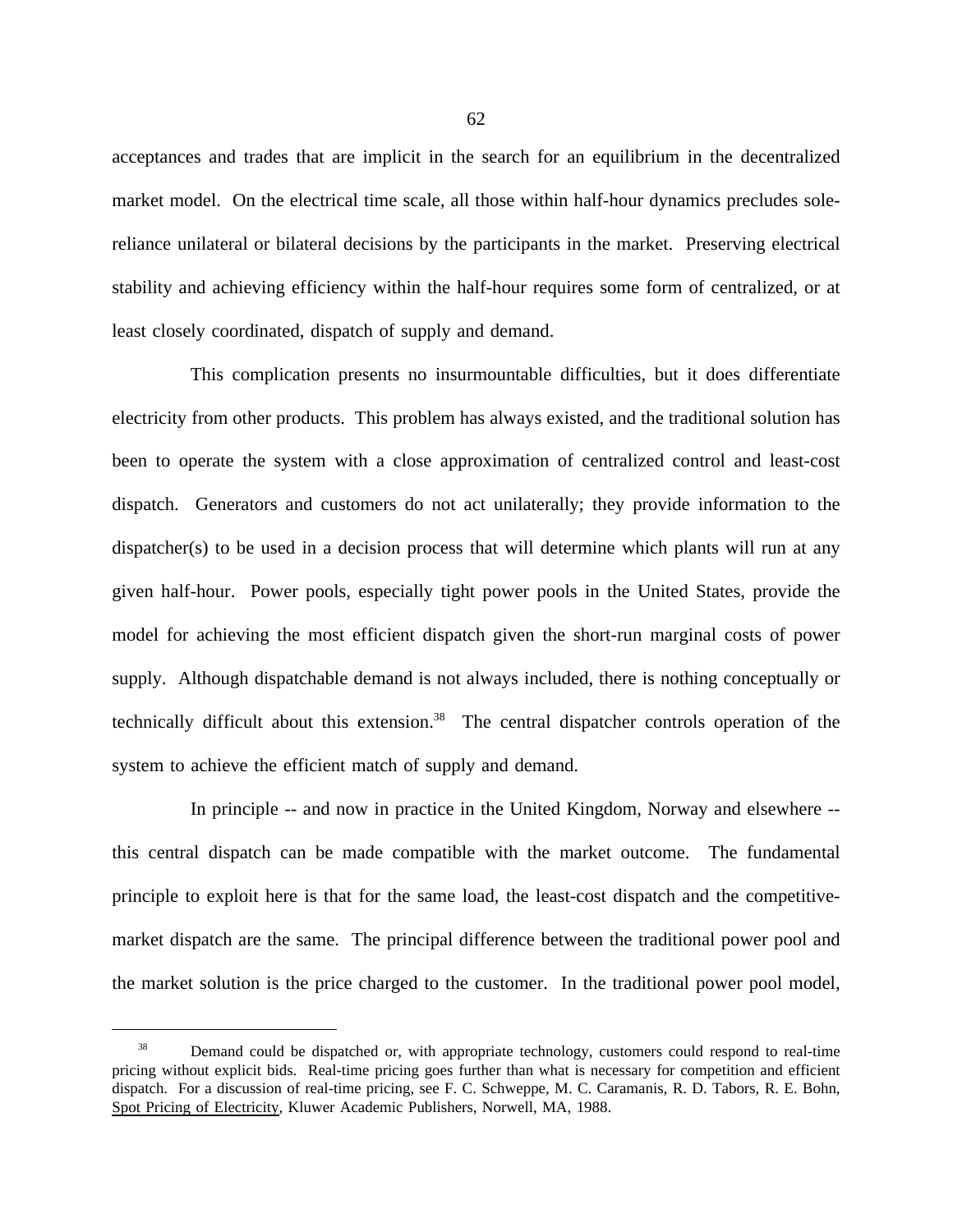customers pay and generators receive average cost, at least on average. Marginal cost implicitly determines the least-cost dispatch, but customers and generators pay do not include the marginal cost. Of course, this reliance on average-cost pricing is not necessary. This is apparent from the current practice in the U. K. where the power market operates in a manner that is essentially consistent with Figure 5, but transactions take place at marginal rather than average cost.<sup>39</sup>

An important distinction between the traditional central dispatch and the decentralized market view is found in the source of the marginal cost information for the generator supply curve. Traditionally the cost data come from engineering estimates of the energy cost of generating power from a given plant at a given time. However, relying on these engineering estimates is problematic in the market model since the true opportunity costs may include other features, such as the different levels of maintenance, that would not be captured in the fuel cost. Replacing of the generator's engineering estimates, which report only incremental fuel cost, with the generator's market bids is the natural alternative. Each bid defines the minimum acceptable price that the generator will accept to run the plant in the given half-hour. And these bids serve as the substitute to guide the dispatch.

As long as the generator receives the market-clearing price, and as long as there are enough competitors so that each generator assumes that it will not be providing the marginal plant, the optimal bid for each generator is the true marginal cost. To bid more would only lessen the chance of being dispatched, but not change the price received. To bid less would

<sup>&</sup>lt;sup>39</sup> The United Kingdom market includes other features that cause the price to deviate from pure marginal cost, but the essential element is to determine the half-hourly equilibrium marginal cost, which is known as the system marginal price (SMP).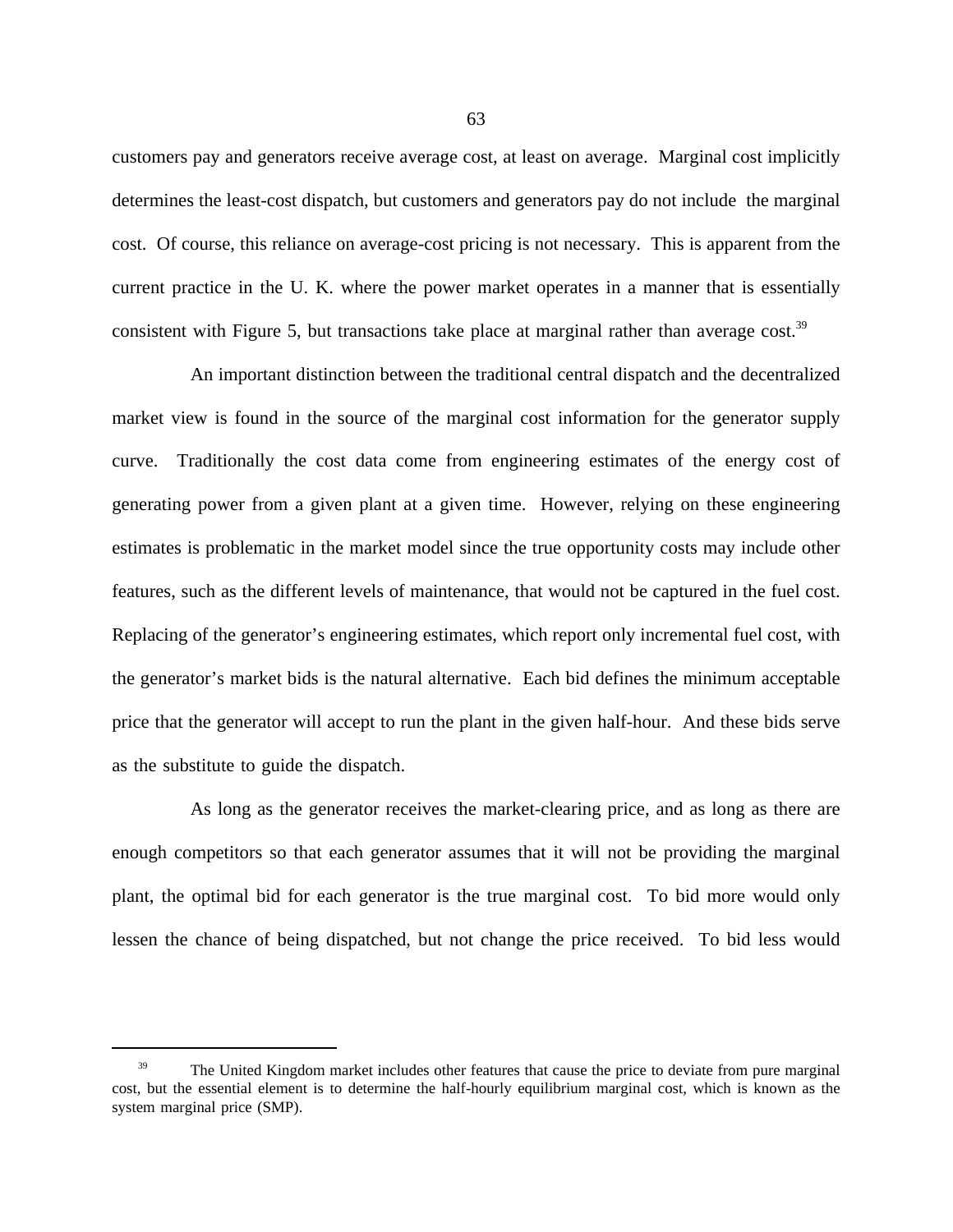create the risk of running and being paid less than the cost of generation for that plant.<sup>40</sup> Hence, with enough competitors and no collusion, the short-run central dispatch market model can elicit bids from buyers and sellers. The dispatcher can treat these bids as the supply and demand curves of Figure 5, and determine the balance that maximizes benefits for producers and consumers at the market equilibrium price. Hence, in the short run electricity is a commodity, freely flowing into the transmission grid from selected generators and out of the grid to the willing customers. Every half-hour, customers pay and generators receive the short-run marginalcost (SRMC) price for the total quantity of energy supplied in that half-hour. Everyone pays or receives the true opportunity cost in the short run. Payments follow in a settlements process with a single dispatch and single price that is simple by comparison with the settlements required under the multiple dispatches and multiple costs of traditional split-savings systems.

# **Transmission Congestion**

This short-run market model is easy enough and workably approximated in the existing systems in the United Kingdom, New Zealand, Norway and so on. It could be readily adopted in tight power pools in the United States and elsewhere. However, this model implicitly relies on a critical assumption that all power is generated and consumed at the same location. In reality, generating plants and customers are connected through a free-flowing grid of transmission and distribution lines. The use of this transmission grid affects the short-run market model as summarized in Figure 5 on supply and demand.

In the short-run, transmission too is relatively simple. The grid has been built and

This "incentive compatibility" property of the dispatch auction is not strictly true for those bidders who have a significant chance of defining the marginal price, but if the margin is small the distortion will also be small.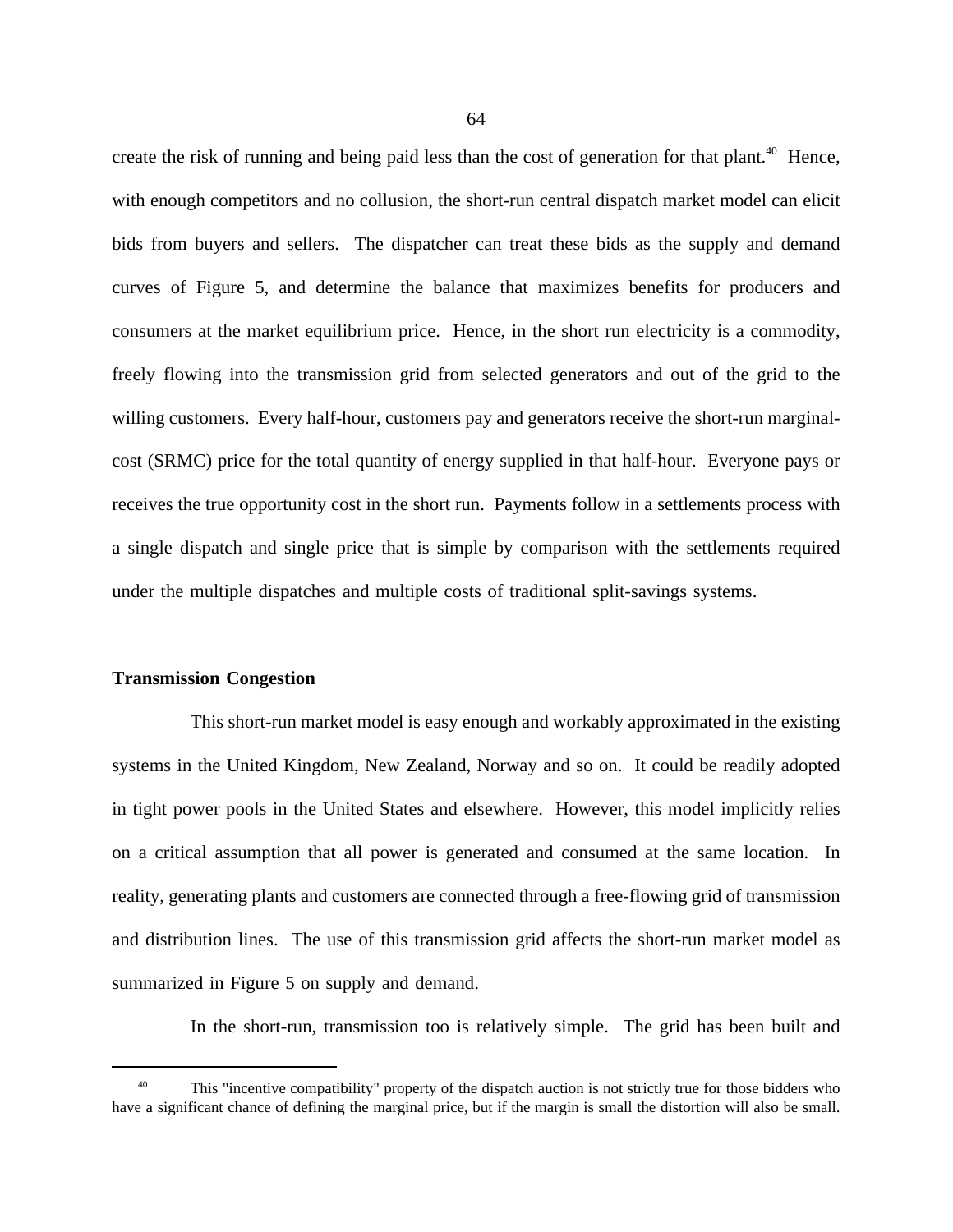everyone is connected with no more than certain engineering requirements to meet minimum technical standards. In this short-run world, transmission reduces to nothing more than putting power into one part of the grid and taking it out at another. Power flow is determined by physical laws, but a focus on the flows, whether on a fictional contract path or on more elaborate allocation methods, is a distraction. The simpler model of input somewhere and output somewhere else captures the necessary reality. In this simple model, transmission complicates the short-run market through the introduction of losses and possible congestion costs.

Transmission of power over wires encounters resistance, and resistance creates losses. Hence the marginal cost of delivering power to different locations differs at least by the marginal effect on losses in the system. However, with a few exceptions, the marginal losses on highvoltage transmission grids are relatively small, amounting to only a few percent of the cost of delivered power, and incorporating these losses does not require a major change in the theory or practice of competitive market implementation. Economic dispatch would take account of losses, and the market equilibrium price could be adjusted accordingly. Technically this would yield slightly different marginal costs and slightly different prices, depending on location, but the basic market model and its operation in the short-run would be preserved. $41$ 

Transmission congestion is another matter entirely. Limitations in the transmission grid in the short run may constrain long-distance movement of power and thereby impose a higher marginal cost in certain locations. In the simplest case, consider the generators in Figure 5 with the supply curve separated into low-cost and high-cost groups connected by a single transmission line. For sake of discussion, assume all the customers are located in the high-cost region. Hence

<sup>&</sup>lt;sup>41</sup> In the United Kingdom, losses are ignored in setting prices and included in an average cost added to all consumption. In New Zealand and Norway, losses are determined and priced for each location.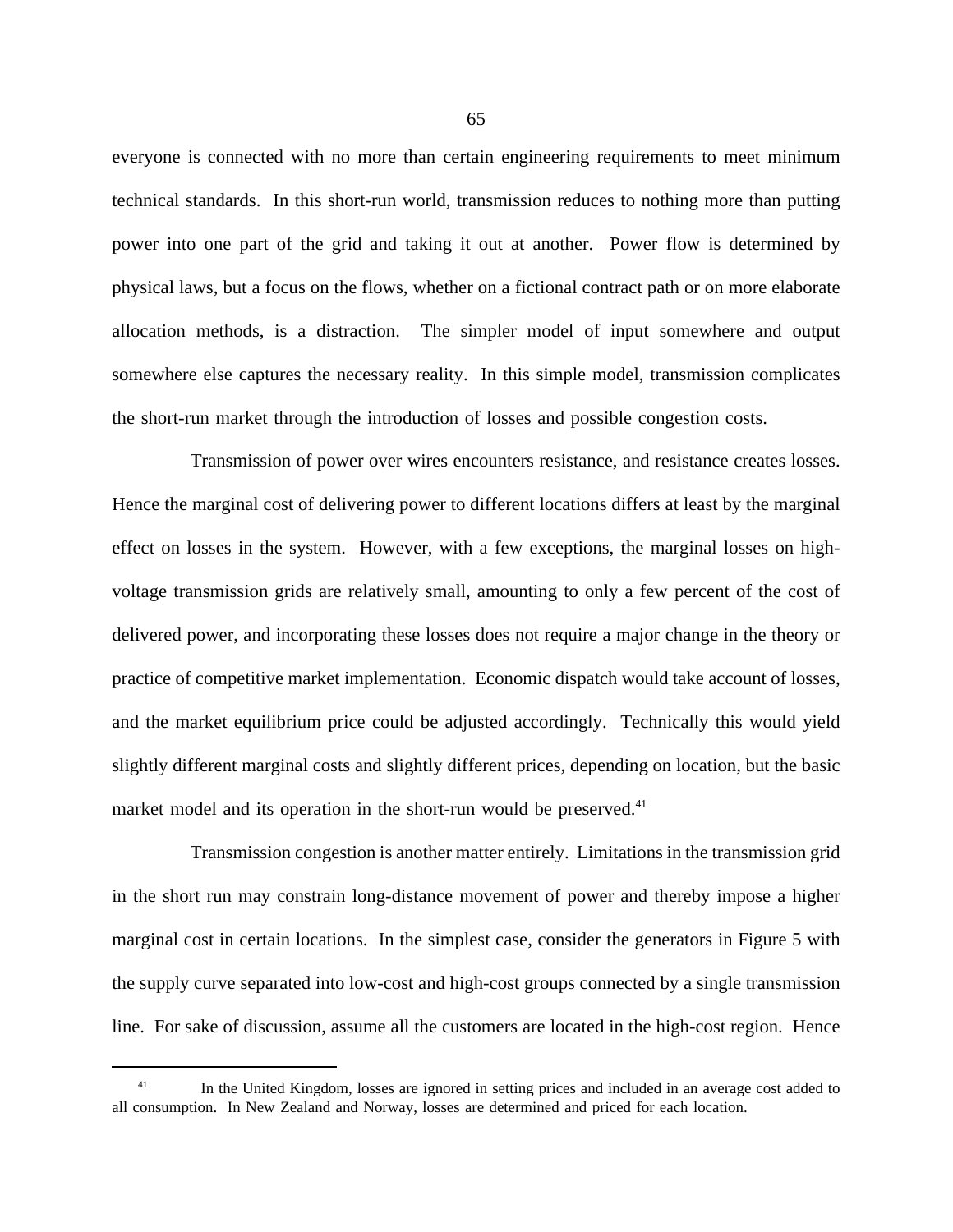power will flow over the transmission line from the low-cost to the high-cost region. If this line has a limit, then in periods of high demand not all the power that could be generated in the lowcost region can be used, and some of the cheap plants are "constrained off." In this case, the demand is met by higher-cost plants that, absent the constraint, would not run, but due to transmission congestion are now "constrained on." The marginal cost in the two regions differs because of transmission congestion. The marginal cost of power in the low-cost region is no greater than the cost of the cheapest constrained-off plant -- otherwise the plant would run. Similarly, the marginal cost in the high-cost region is no less than the cost of the most expensive constrained-on plant -- otherwise the plant would not be in use. The difference between these two costs, net of marginal losses, is the congestion rental.

This congested-induced marginal cost difference can be as large as the cost of the generation in the unconstrained case. If a cheap coal plant is constrained off and an oil plant that costs more than twice as much to run is constrained on, the difference in marginal costs by region is greater than the cost of energy at the coal plant. This result does not depend in any way on the use of a simple case with a single line and two regions. In a real network the interactions are more complicated -- with loop flow and multiple contingencies confronting thermal limits on lines or voltage limits on buses -- but the point is the same. It is easy to construct examples where congestion in the transmission grid leads to marginal costs that differ by more than 100 percent across different locations.<sup>42</sup>

If there is transmission congestion, therefore, the short-run market model and determination of marginal costs must include the effects of the constraints. This extension

W. Hogan, "Markets in Real Electric Networks Require Reactive Prices," Energy Journal, Vol. 14, No. 3, 1993, pp. 171-200.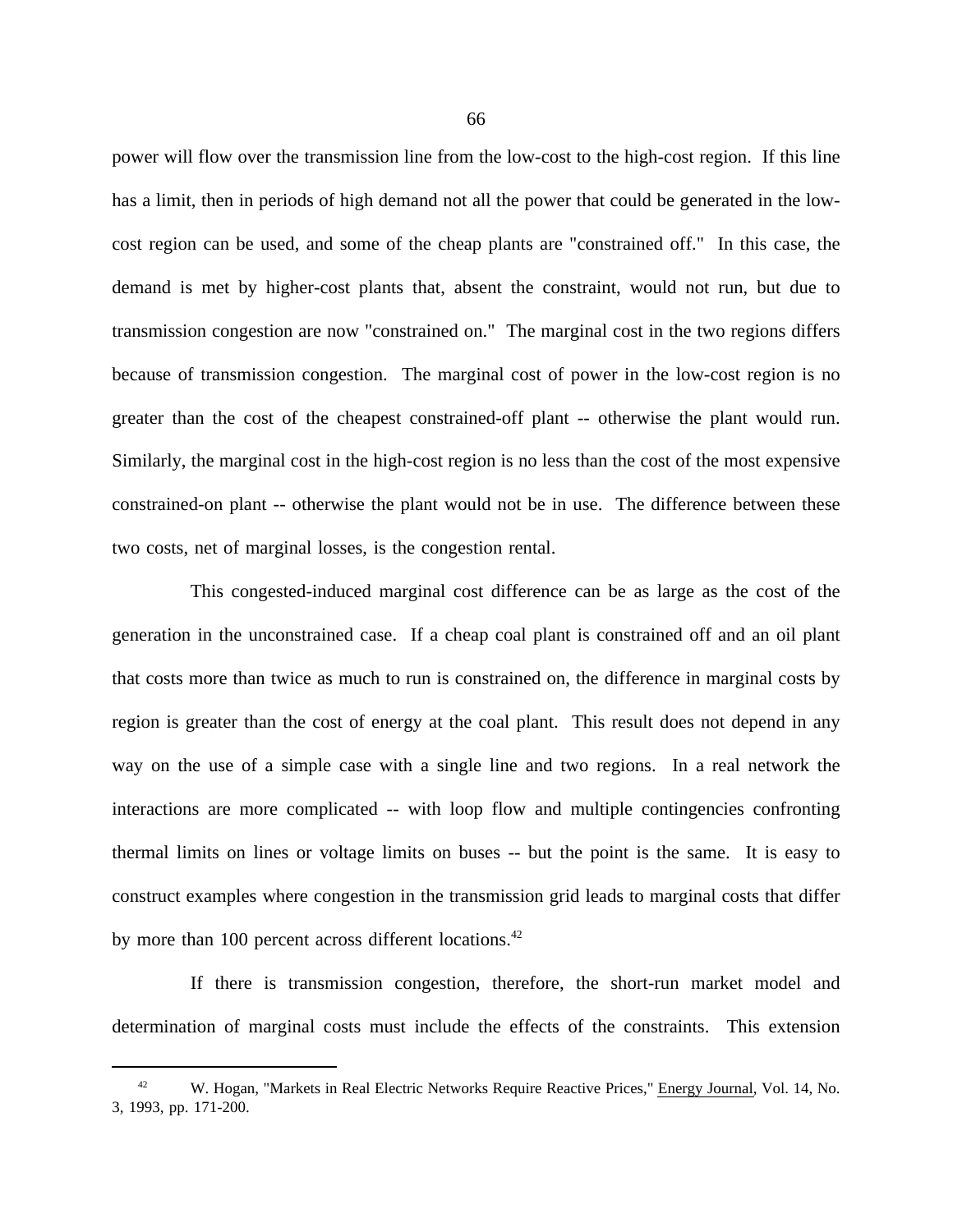presents no difficulty, in principle. The only impact is that the market now consists of a set of prices, one for each location. Economic dispatch will still be the least-cost equilibrium. Generators will still bid as before, with the bid understood to be the minimum acceptable price at their location. Customers will bid also, with dispatchable demand and the bid setting the maximum price that will be paid at each customer's location. The economic dispatch process will produce the corresponding prices at each location, incorporating the combined effect of generation, losses and congestion.<sup>43</sup> In terms of their own supply and demand, everyone sees a single price, which is the SRMC price of power at their location. If a transmission price is necessary, the natural definition of transmission is supplying power at one location and using it at another, with the corresponding transmission price as the difference between the prices at the two locations.<sup>44</sup>

This short-run competitive market with bidding and centralized dispatch is consistent with least-cost dispatch. The locational prices define the true and full opportunity cost in the short run. Each generator and each customer sees a single price for the half-hour, and the prices vary over half-hours to reflect changing supply and demand conditions. All the complexities of the power supply grid and network interactions are subsumed under the economic dispatch and calculation of the locational SRMC prices. These are the only prices needed to provide efficient incentives, and payments for short-term energy are the only payments required to cover costs in

<sup>43</sup> F. C. Schweppe, M. C. Caramanis, R. D. Tabors, R.E. Bohn, Spot Pricing of Electricity, Kluwer Academic Publishers, Norwell, MA, 1988. W. W. Hogan, "Contract Networks for Electric Power Transmission," Journal of Regulatory Economics, Vol. 4, No. 3, September 1992, pp. 211-242.

<sup>44</sup> Locational prices reflecting short-run generation, losses and congestion are determined in the "regulation" spot market in Norway. See J. Moen, "Electric Utility Regulation, Structure and Competition. Experiences from the Norwegian Electric Supply Industry (ESI)," Norwegian Water Resources and Energy Administration, NVE, Oslo, April 1994. A similar approach is part of the proposed transmission pricing regime for New Zealand as described in Trans Power New Zealand "Transmission Pricing 1993," Wellington, New Zealand, February 1993.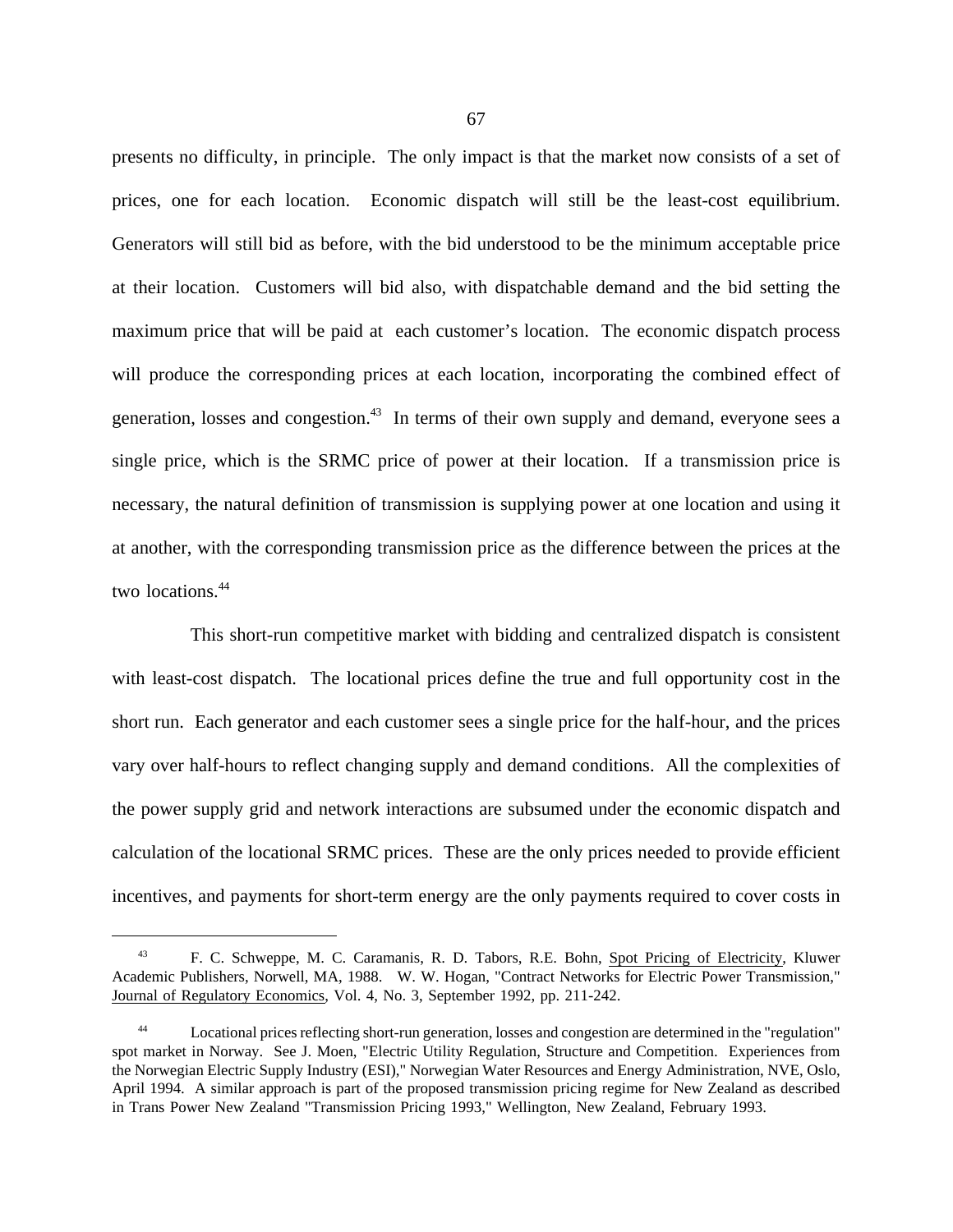the short run. The administrative overhead of the Poolco could be covered by rents on losses or, if necessary, a negligible markup applied to all power. The dispatch and settlements process are handled by Poolco, with regulatory oversight to guarantee comparable service through open access to the pool. Something like this system is necessary, and a pool operation is the natural mechanism:

> "The process of defining the comparability standard will dominate the electric transmission service debate just as it did in the case of natural gas. And for many reasons having to do with backup, balancing and so on, a natural resolution of this debate will be to give all eligible producers and customers equal access to a tight power pool, with the pool operating to provide economic dispatch."45

### **Long-Run Market Contracts**

With changing supply and demand conditions, generators and customers will see fluctuations in short-run prices. When demand is high, more expensive generation will be employed, raising the equilibrium market prices. When transmission constraints bind, congestion costs will change prices at different locations.

Even without transmission congestion constraints, the spot market price can be volatile. In the United Kingdom, the "system marginal price" for generators, as shown in Figure 6, is calculated only in terms of the unconstrained dispatch. The figure shows the volatility in average monthly prices. The changes within a day or over the month have been greater, sometimes an order of magnitude greater. This volatility in prices presents its own risks for both generators and customers, and there will be a natural interest in long-term mechanisms to mitigate or share

<sup>&</sup>lt;sup>45</sup> L. E. Ruff, "Competitive Electricity Markets: Economic Logic and Practical Implementation," International Association for Energy Economics, 15th Annual International Conference, Tours, France, May 1992 (Revised June 1992).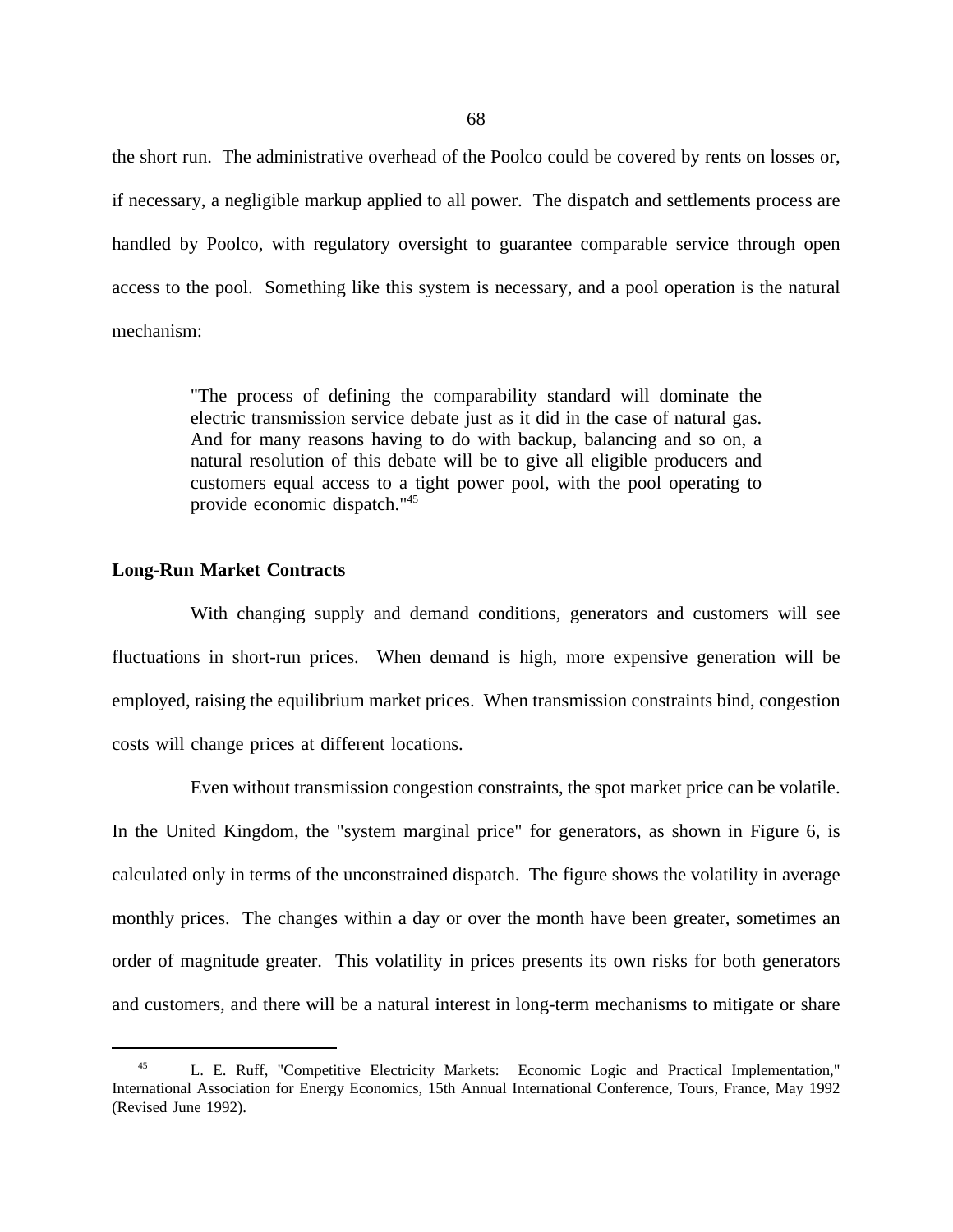this risk. The choice in the market is for long-term contracts.

Traditionally, and in many other markets, the notion of a long-term contract carries with it the assumption that customers and generators can make an agreement to trade a certain amount of power at a certain price. The implicit assumption is that a specific generator will run to satisfy the



demand of a specific customer. To the extent that the customer's needs change, the customer might sell the contract in a secondary market and so, too, for the generator. Efficient operation of the secondary market would guarantee equilibrium and everyone would face the true opportunity cost at the margin.

However, this notion of specific performance stands at odds with the operation of the short-run market for electricity. To achieve an efficient economic dispatch in the short-run, the dispatcher must have freedom in responding to the bids to decide which plants run and which are idle, independent of the provisions of long-term contracts. And with the complex network interactions, it is impossible to identify which generator is serving which customer. All generation is providing power into the grid, and all customers are taking power out of the grid. There are no bilateral transactions and there is no way to operate a secondary market in the actual deliveries of power. It is not even in the interest of the generators or the customers to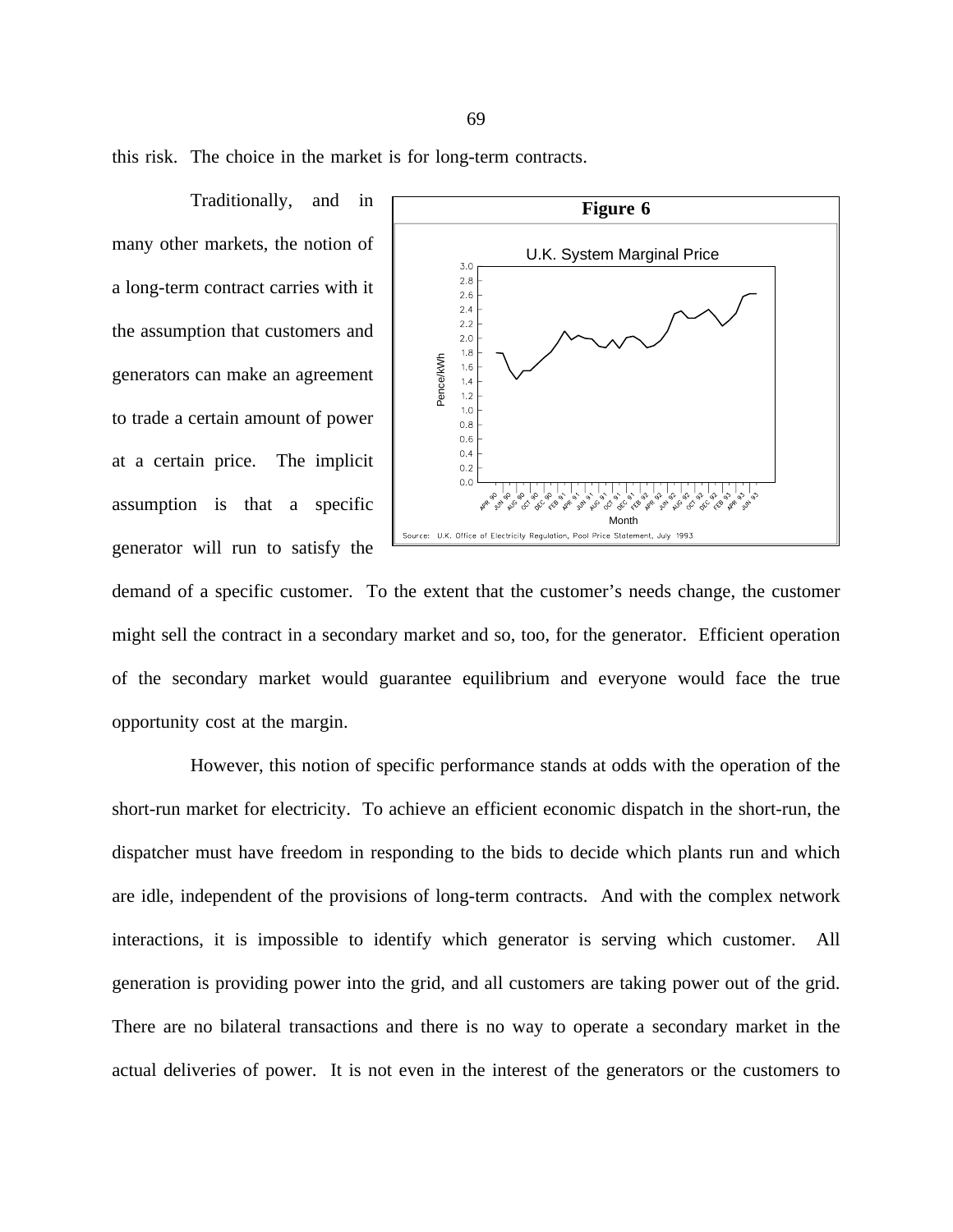restrict the dispatch and forgo the benefits of the most economic use of the available generation. The short-term dispatch decisions are made independent of and without any recognition of any long-term contracts. In this way, electricity is not like other commodities.

This dictate of the physical laws governing power flow on the transmission grid does not preclude long-term contracts, but it does change the essential character of the contracts. Rather than controlling the dispatch and the short-run market, long-term contracts focus on the problem of price volatility and provide a price hedge, not by managing the flow of power but by managing the flow of money. The short-run prices provide the right incentives for generation and consumption, but create a need to hedge the price changes. Recognizing the operation of the short-run market, there is an economic equivalent of the long-run contract for power that does not require any specific plant to run for any specific customer.

Consider the case of no transmission congestion first. In this circumstance, except for the small effect of losses, it is possible to treat all production and consumption as occurring at the same location. Here the natural arrangement is to contract for differences against the equilibrium



price in the market. As illustrated in Figure 7, a customer and a generator agree on an average contract price for a fixed quantity, say 100 MW at five cents. On the half-hour, if the pool price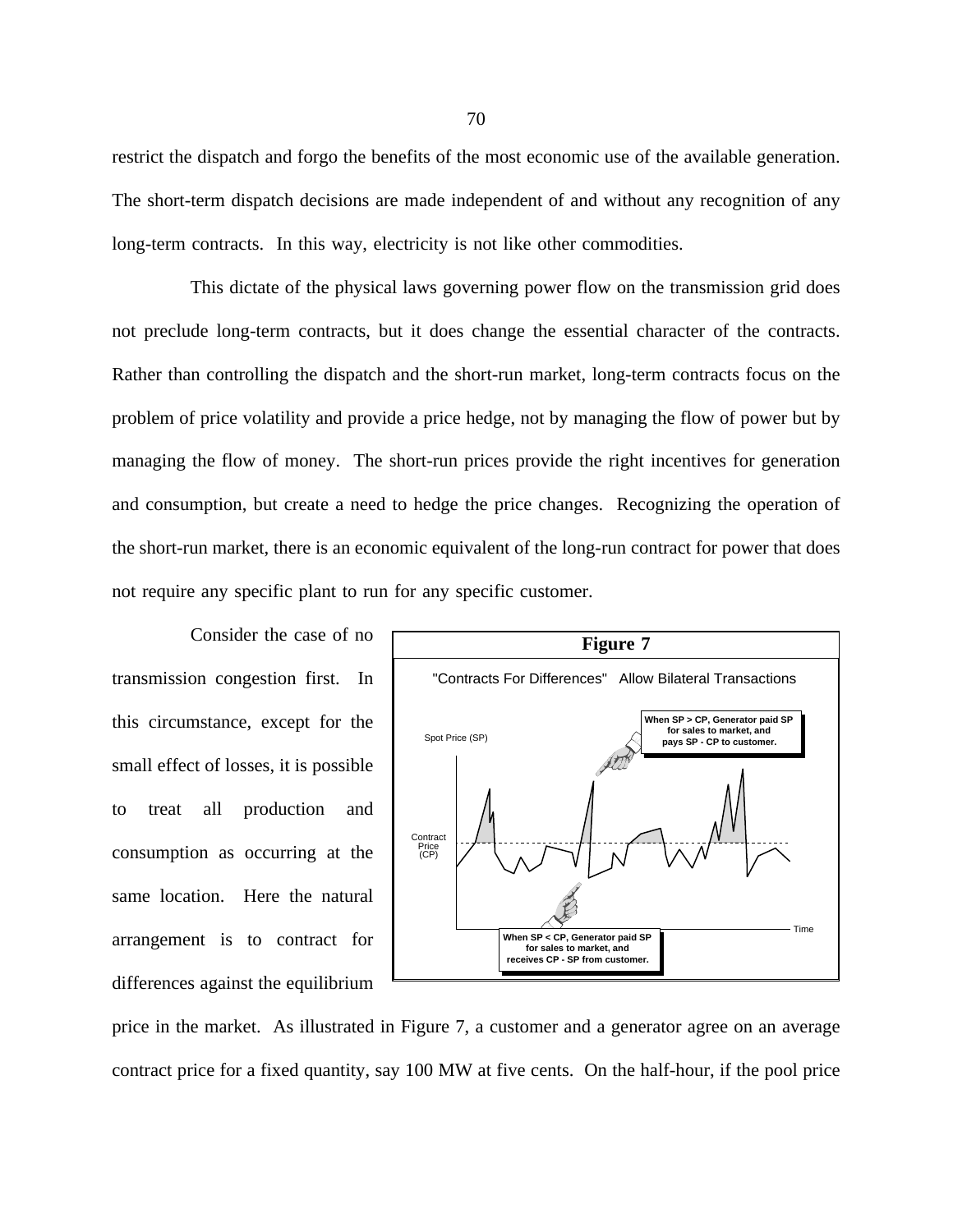is six cents, the customer buys power from the pool at six cents and the generators sells power for six cents. Under the contract, the generator owes the customer one cent for each of the 100 MW over the half-hour. In the opposite case, with the pool price at three cents, the customer pays three cents to the Poolco, which in turn pays three cents to the generator, but now the customer owes the generator two cents for each of the 100 MW over the half-hour.

In effect, the generator and the customer have a long-term contract for 100 MW at five cents. The contract requires no direct interaction with the Poolco other than for the continuing short-run market transactions. But through the interaction with the Poolco, the situation is even better than with a long-run contract between a specific generator and a specific customer. For now if the customer demand is above or below 100 MW, there is a ready and an automatic secondary market, namely the pool, where extra power is purchased or sold at the pool price. Similarly for the generator, there is an automatic market for surplus power or backup supplies without the cost and problems of a large number of repeated short-run bilateral negotiations with other generators. And if the customer really consumes 100 MW, and the generator really produces the 100 MW, the economics guarantee that the average price is still five cents. Furthermore, with the contract fixed at 100 MW, rather than the amount actually produced or consumed, the long-run average price is guaranteed without disturbing any of the short-run incentives at the margin. Hence, the long-run contract is compatible with the short-run market.

The price of the generation contract would depend on the agreed upon reference price and other terms and conditions. Generators and customers might agree on dead zones, different up-side and down-side price commitments or anything else that could be negotiated in a free market to reflect the circumstances and risk preferences of the parties. Whether generators pay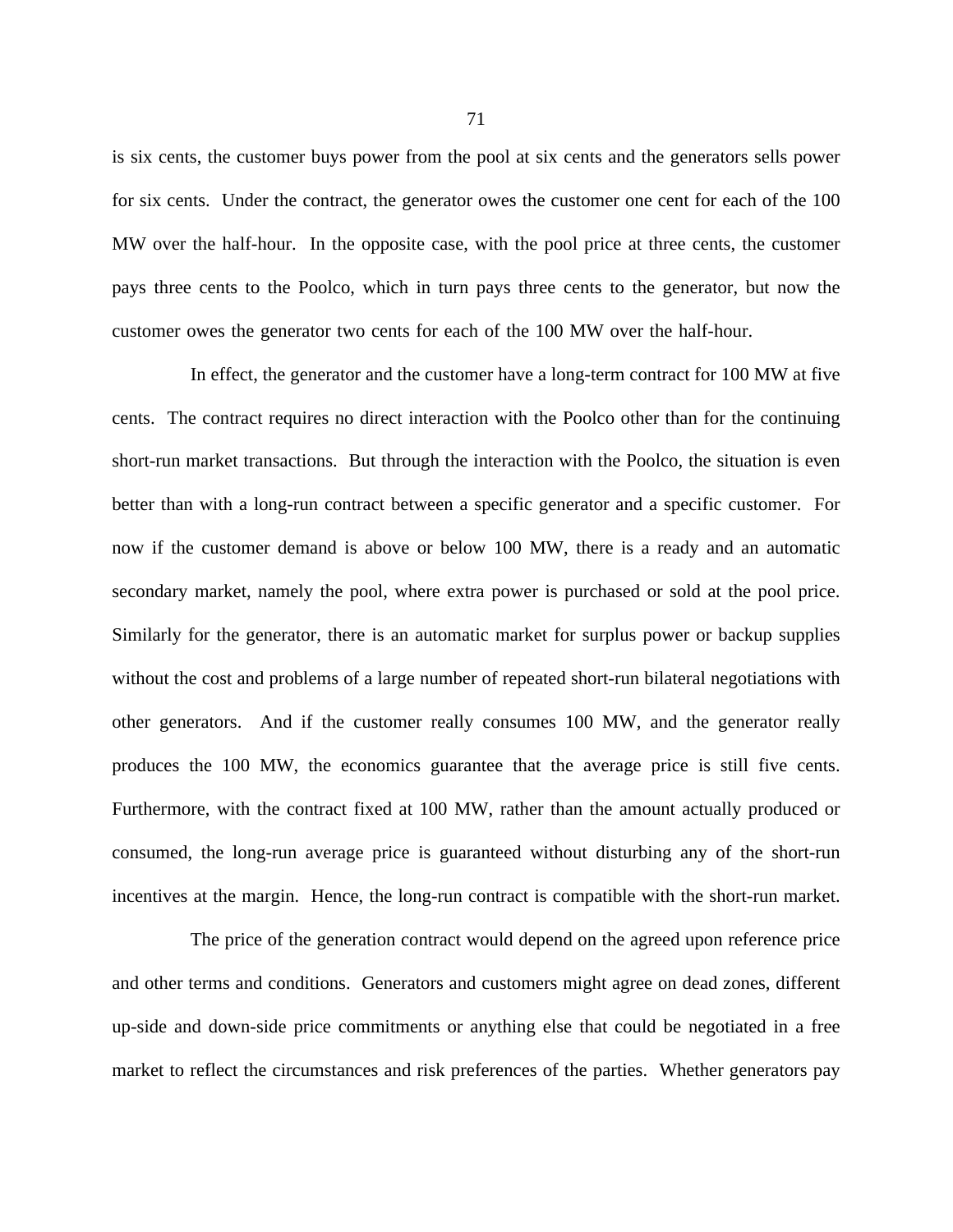customers, or vice versa, depends on the terms. However, the Poolco does not need to take any notice of the contracts or have any knowledge of the terms. Just such contracts have emerged in the United Kingdom market to provide price hedges against fluctuations in the pool price.

In the presence of transmission congestion, the generation contract is necessary but not sufficient to provide the necessary long-term price hedge. A bilateral arrangement between a customer and a generator can capture the effect of aggregate movements in the market, when the single market price is up or the single market price is down. However, transmission congestion can produce significant movements in price that are different depending on location. If the customer is located far from the generator, transmission congestion might confront the customer with a high locational price and leave the generator with a low locational price. Now the generator alone cannot provide the natural back-to-back hedge on fluctuations of the short-run market price. Something more is needed.

Transmission congestion in the short-run market creates another related and significant problem for the Poolco. In the presence of congestion, revenues collected from customers will substantially exceed the payments to generators. The difference is the congestion rent that accrues because of constraints in the transmission grid. At a minimum, this congestion rent revenue itself will be a highly volatile source of payment to the Poolco. At worse, if the Poolco keeps the congestion revenue, incentives arise to manipulate dispatch and prevent grid expansion in order to generate even greater congestion rentals. The Poolco is a natural monopoly and could distort both dispatch and expansion. If the Poolco receives the benefits from congestion rentals, this incentive would work contrary to the goal of an efficient, competitive electricity market.

The convenient solution to both problems -- providing a price hedge against locational

72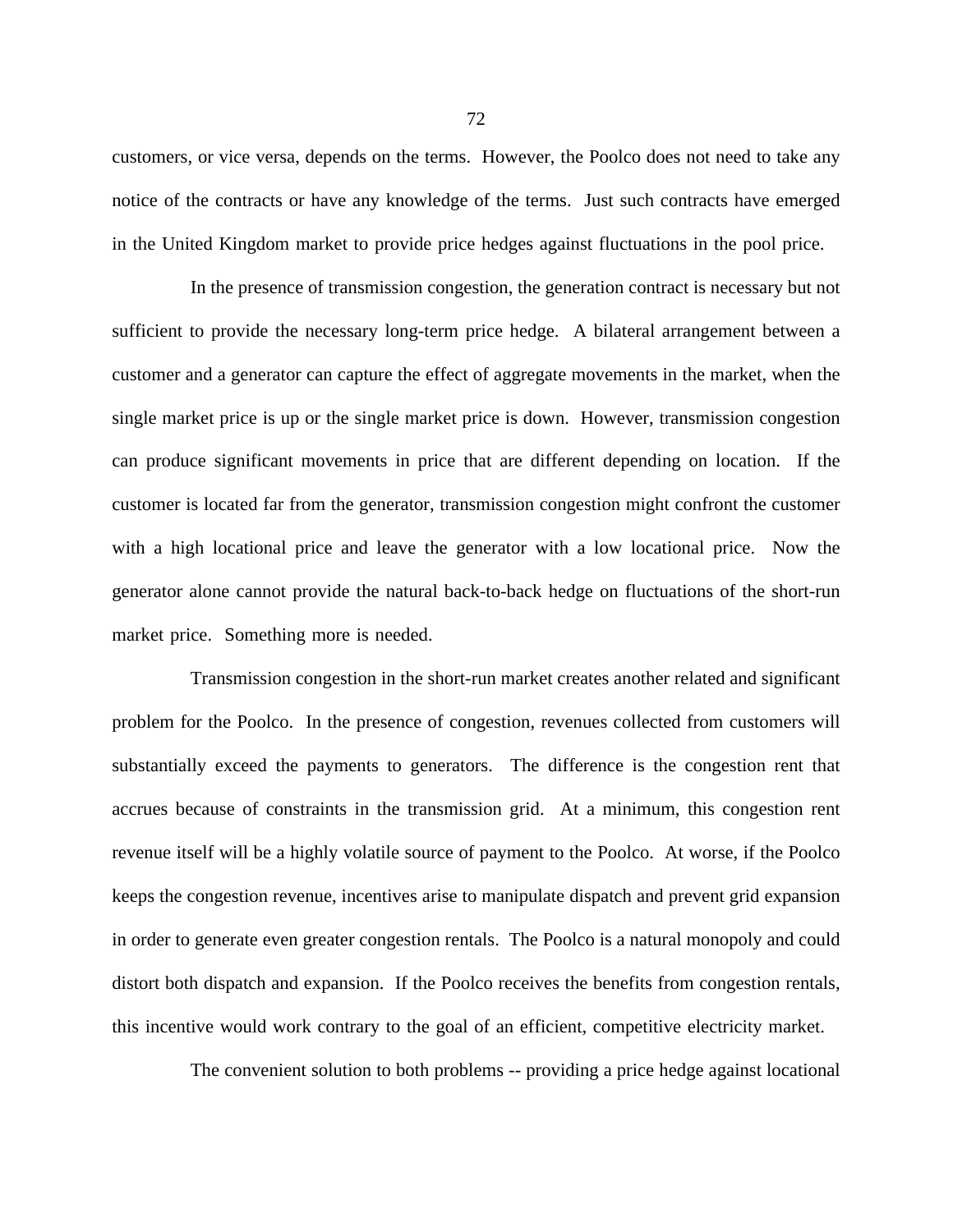congestion differentials and removing the adverse incentive for Poolco -- is to redistribute the congestion revenue through a system of long-run transmission contracts operating in parallel with the long-run generation contracts. Just as with generation, it is not possible to operate an efficient short-run market that includes transmission of specific power to specific customers. However, just as with generation, it is possible to arrange a transmission contract that provides compensation for differences in prices, in this case for differences in the congestion costs between different locations across the network.

It is possible to define point-to-point transmission congestion contracts for compensation that make payments to the right holders in the event of constrained transmission in the grid. These point-to-point price protection transmission contracts can be defined in alternative equivalent ways, with various advantages for implementation and interpretation.<sup>46</sup> For example:

- **Difference in Congestion Costs.** Receive the difference in congestion costs between two buses for a fixed quantity of power.
- **Purchase at a Distant Location**. Purchase a fixed quantity of power at one location but pay the price applicable at a distant location.
- **Dispatch with No Congestion Payment**. Inject and remove a fixed quantity of power without any congestion payment.

The total quantity of these contracts can be defined for a given configuration of the network. A particular pattern of flows in the network cannot be guaranteed, due to the effects

<sup>46</sup> Here losses are ignored for convenience.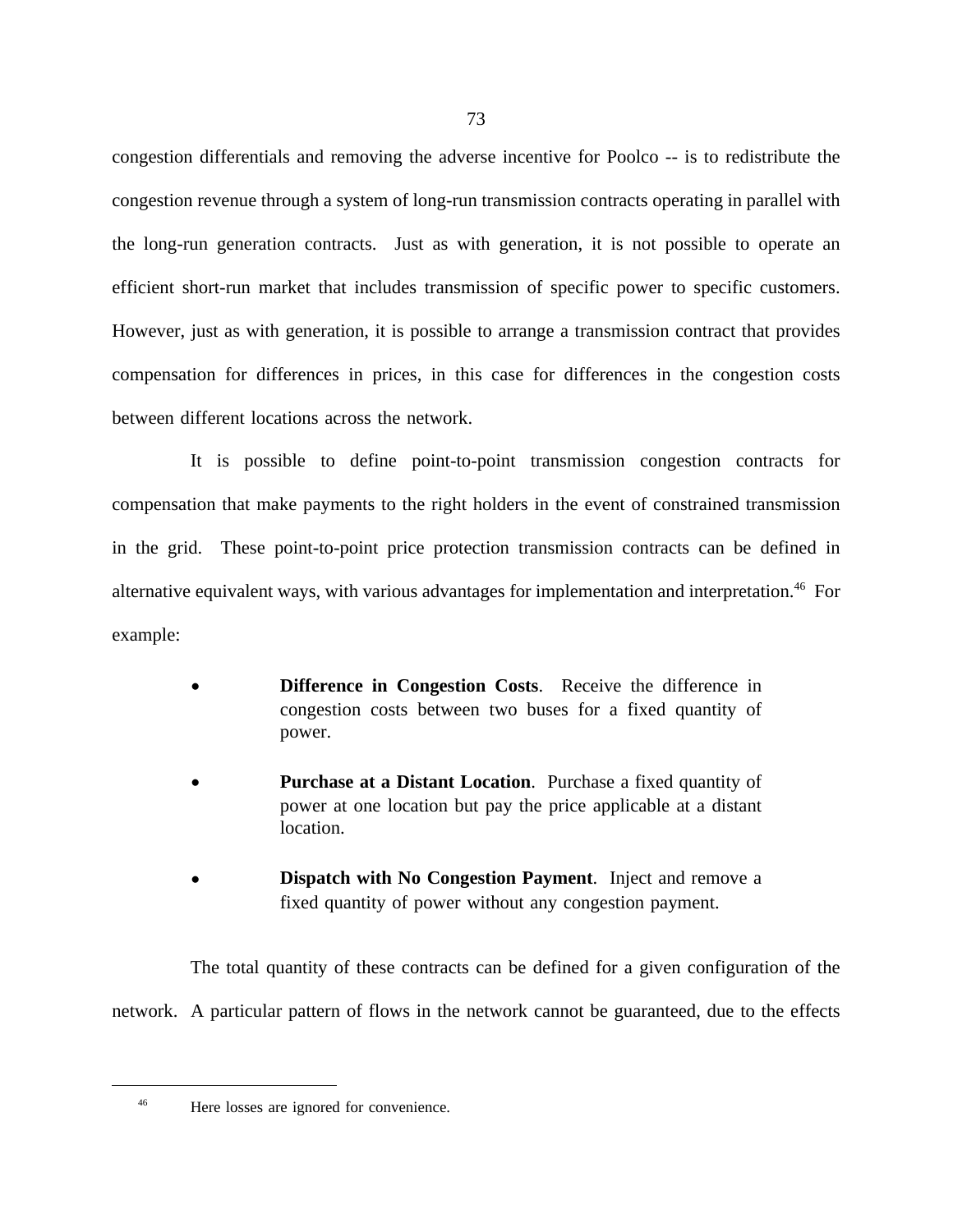of changing load patterns and the complex network interactions through loop flow. Hence, physical rights for moving power cannot be assured. However, the congestion rental or purchase rights, as defined here, in effect deal with assured compensation that produces the same economic effect as do assured flows. These transmission congestion contracts can be guaranteed for any pattern of loads in the network. In a real system, the associated flows under the transmission congestion contracts would respect all the constraints in the grid, including contingency constraints for thermal limits on lines and voltage limits at buses.

The transmission right would exist for a particular quantity between two locations. For example, suppose that the generator in the example above operated at location C in Figure 8, and had a contract for 100 MW with a customer at location B. Without any constraints, the



difference in prices might be a few percent, say 5 cents at C and 5.3 cents at B. The difference would be the marginal cost of losses, and the generator could promise the customer power at 5.3 cents per kilowatt-hour. When the system becomes congested, as it is in the figure, the efficient price might jump to 7.25 cents at location B, reflecting a congestion cost of 1.95 cents.

The generator in this case might have obtained a transmission contract for 100 MW between the generator's location at C and the customer's location at B. The right provided by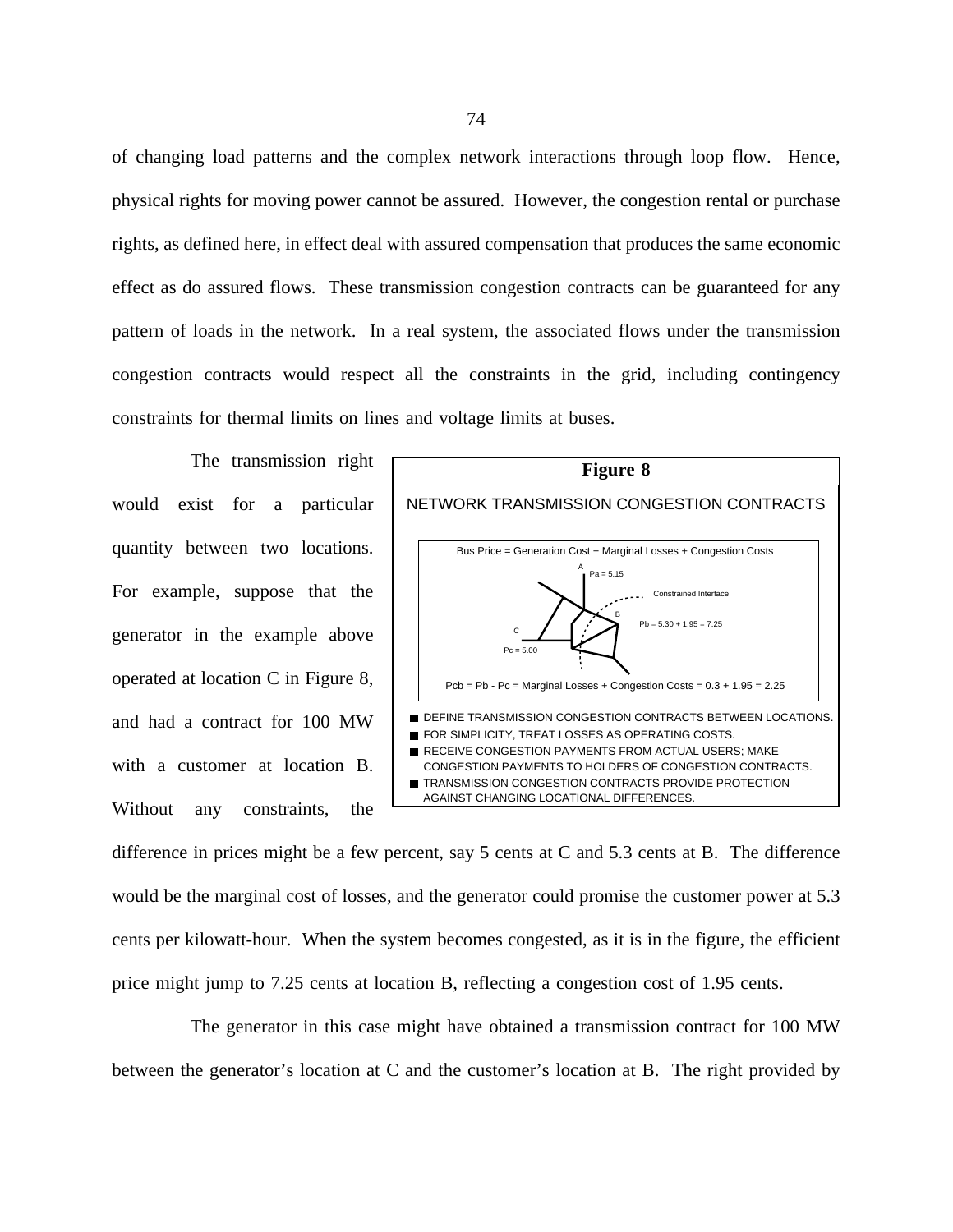the contract would not be for a specific movement of power, but rather for payment of the congestion rental. Hence, if a transmission constraint caused prices to rise to 7.25 cents at the customer's location, but remain at five cents at the generator's location, the 2.25 cent difference would be the cost of losses at 0.3 cents and the congestion rental of 1.95 cents. The customer would pay the Poolco 7.25 cents for the power. The Poolco would in turn pay the generator five cents for the power supplied in the short-run market. As the holder of the transmission contract, the generator would receive 1.95 cents for each of the 100 MW covered under the transmission contract. This revenue would allow the generator to pay the difference under the generation contract so that the net cost to the customer is 5.3 cents as agreed upon in the bilateral power contract. Without the transmission contract, the generator would have no revenue to compensate the customer for the difference in the prices at their two locations. The transmission contract completes the package.

The point-to-point congestion contracts can be provided by the pool and allow protection of new investment in generation and transmission. The pool takes no risk in offering these transmission congestion contracts because the revenue collected from users paying at shortrun marginal cost is always great enough to honor the obligations under the congestion contracts.

When only the single generator and customer are involved, this sequence of exchanges under the two types of contracts may seem unnecessary. However, in a real network with many participants the process is far less obvious, but the net result is the same. Short-run incentives at the margin follow the incentives of short-run opportunity costs, and long-run contracts operate to provide price hedges against specific quantities. The structure of this market with contracts is illustrated in Figure 9. The Poolco operates in the short-run market to provide economic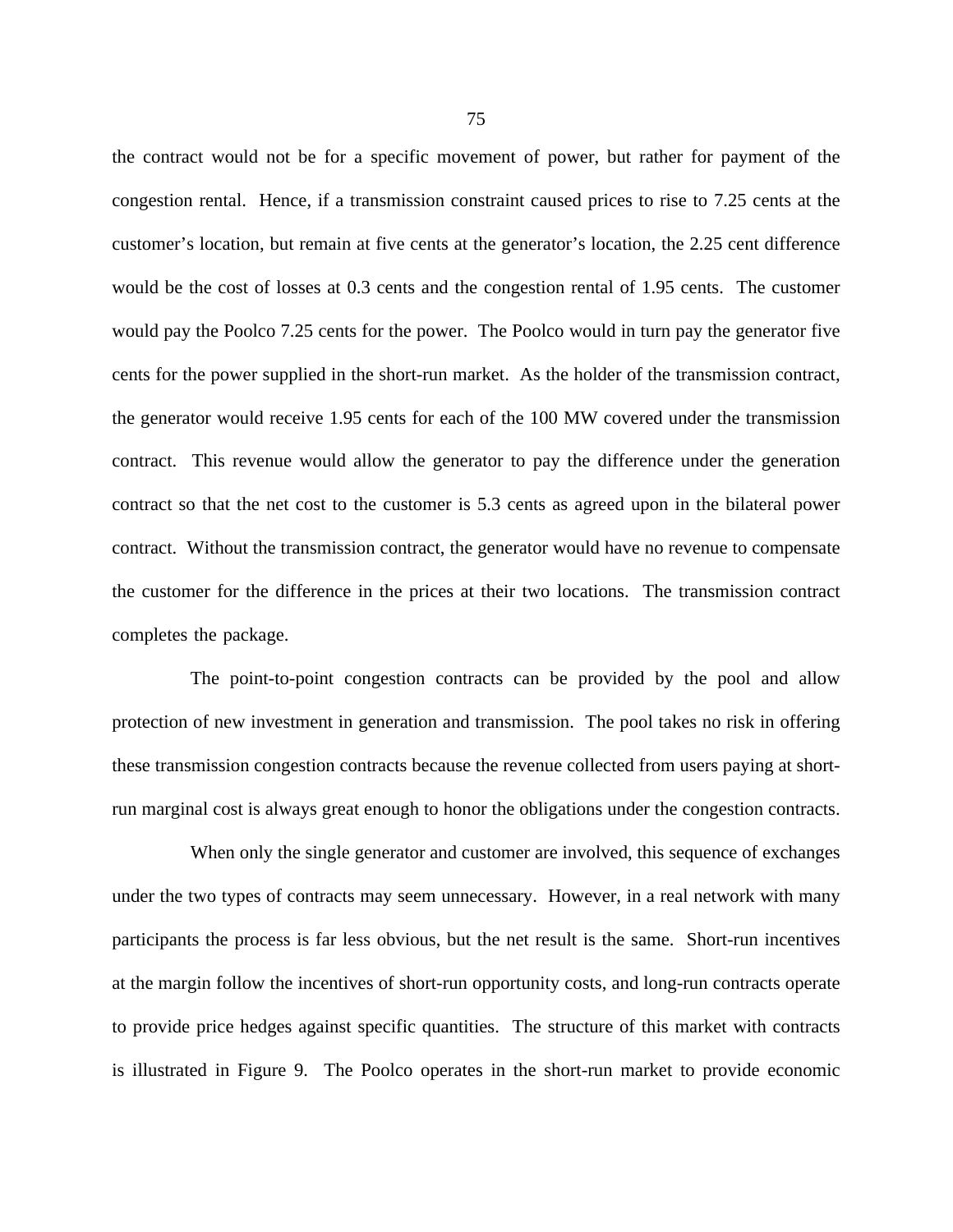dispatch. It collects and pays according to the short-run marginal price at each location and distributes the congestion rentals to the holders of transmission congestion contracts. Generators and customers make separate bilateral arrangements for generation contracts. Unlike with



the generation contracts, the Poolco's participation in the transmission contracts is necessary because of the network interactions that make it impossible to link specific customers paying congestion costs with specific customer receiving congestion compensation. In the aggregate the total congestion payments received by the Poolco will fund the congestion payment obligations under the transmission contracts, but the congestion prices paid and received will be highly variable and load dependent. Only the Poolco will have the necessary information, but the information will be readily available, embedded in all the pool's locational prices. $47$ 

If the pool transmission congestion contracts have been fully allocated, then the Poolco will be simply a conduit for the distribution of the congestion rentals. The Poolco will no longer

<sup>47</sup> W. W. Hogan, "Contract Networks for Electric Power Transmission," Journal of Regulatory Economics, Vol. 4, No. 3, September 1992, pp. 211-242. These transmission congestion contracts define directional price differences that guarantee protection from changes in congestion rentals. Additional congestion payments from the grid to congestion contract holders may be necessary to pass through all the congestion rents inherent in short-run, locational, marginal-cost prices. For further examples, see the appendix in W. Hogan "Coordination for Competition in an Electricity Market," Response to an Inquiry Concerning Alternative Power Pooling Institutions Under the Federal Power Act, Docket No. RM94-20-000, Federal Energy Regulatory Commission, March 2, 1995.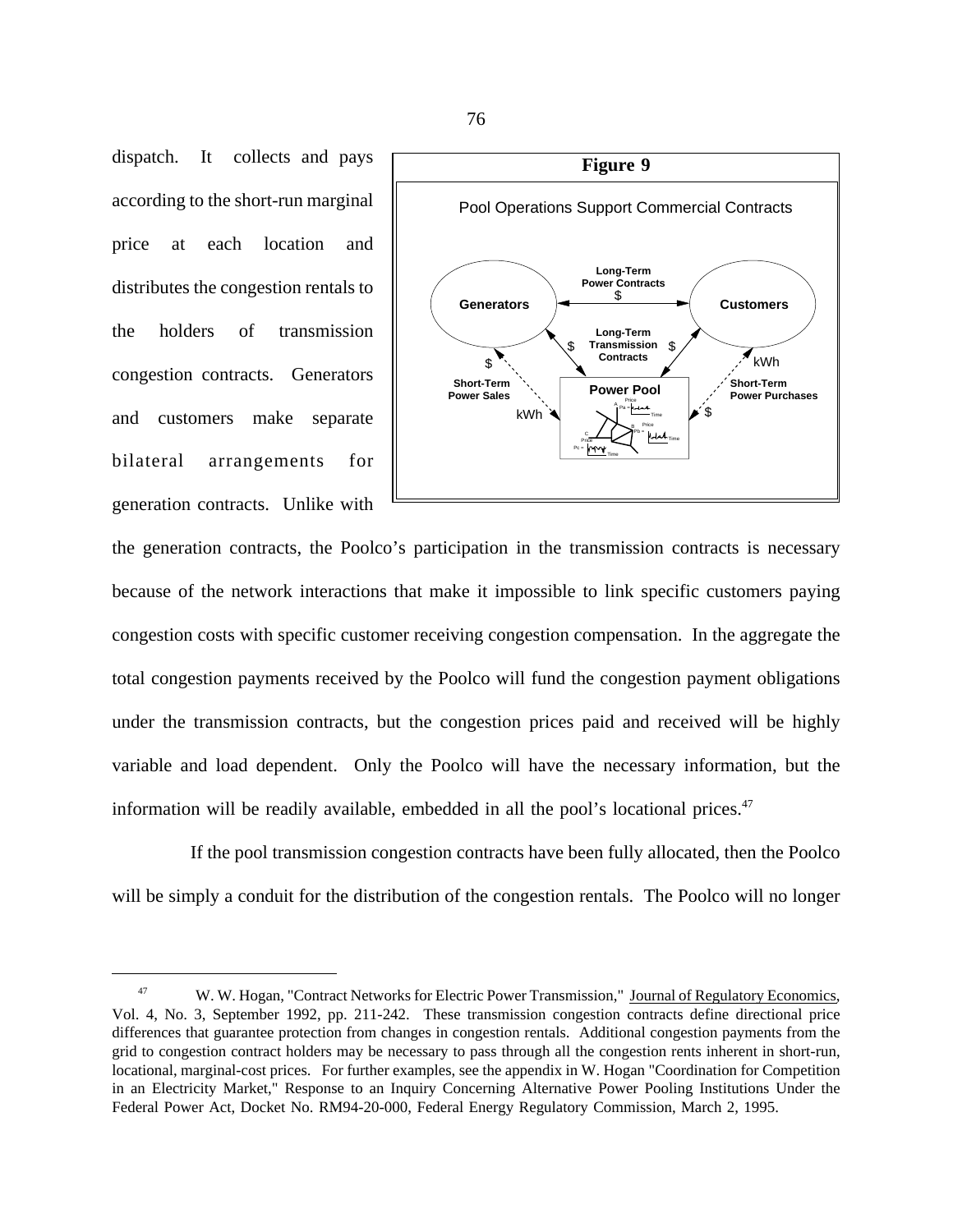have an incentive to increase congestion rentals, because any increase would flow only to the holders of the transmission congestion contracts, not to the Poolco. The problem of supervising the Poolco and Gridco monopolies would be greatly reduced. And through a combination of generation and transmission contracts, participants in the electricity market can arrange price hedges that could provide the economic equivalent of a long-term contract for specific power delivered to a specific customer.

## **Poolco and Contract Flexibility**

The pool-based market operation is fundamentally a technical device to facilitate bilateral contracts negotiated and administered totally independent of the Poolco. Because the pool provides and prices system services and incremental physical energy on an efficient, nondiscriminatory basis without even knowing about bilateral contracts, market participants can enter into any kind of bilateral commercial contracts they choose and can then meet their contract obligations flexibly and economically.

Gencos, customers and, perhaps, power merchants could enter into bilateral contracts specifying the prices and other conditions under which the seller would sell and the buyer would buy defined amounts of electricity at defined times and places. Such contracts would be used to guarantee prices for periods of, say, one year, to accommodate annual budget and weather cycles, planned maintenance schedules and so forth. Shorter-term (e.g., two-week) contracts would also be used to adjust contract positions to actual conditions as they develop. For example, a customer whose load evolved differently than expected earlier in the year, or a Genco whose generating capacity was temporarily less than it contracted to provide, could always satisfy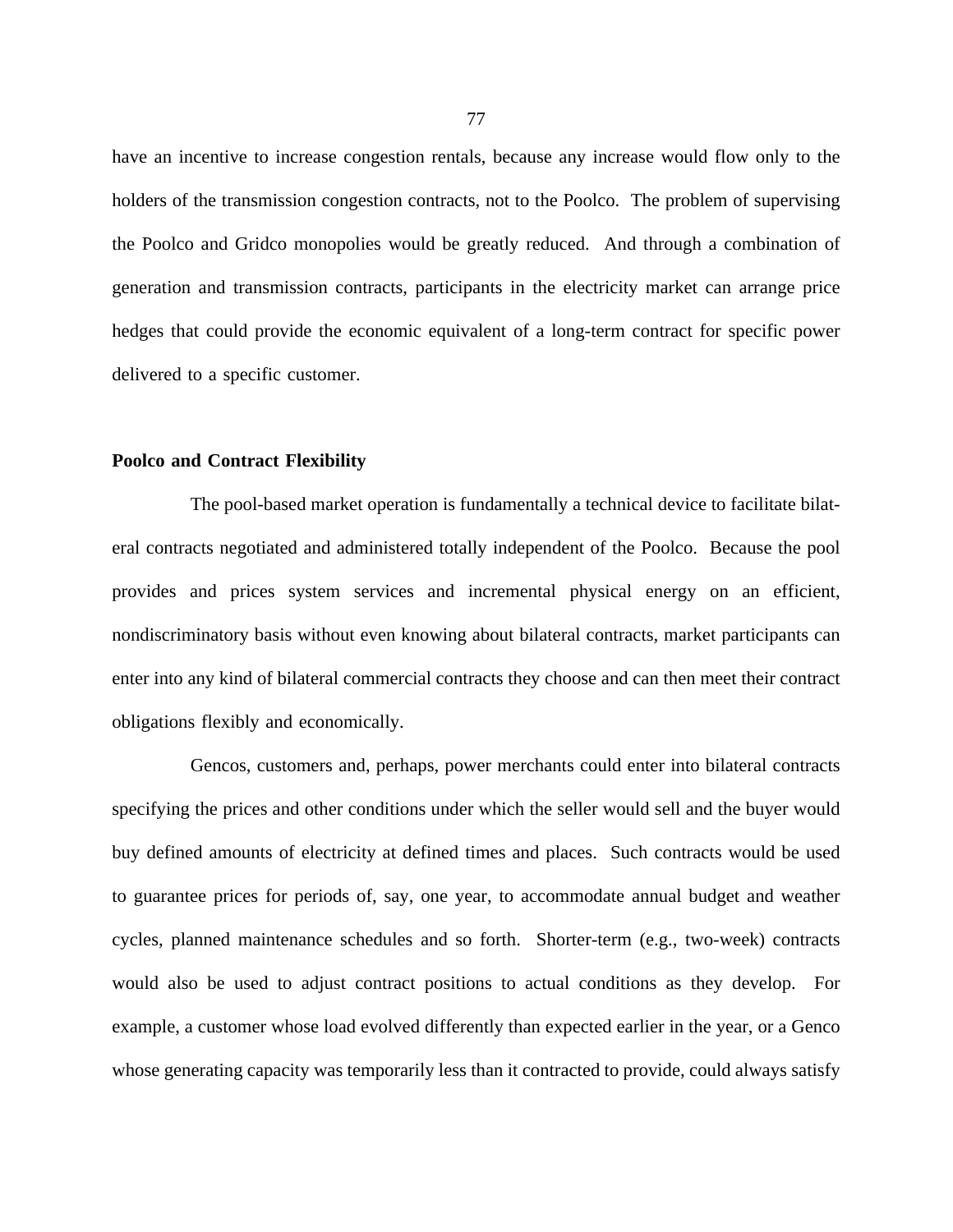its needs and obligations by buying and selling physical energy in the pool -- that is the great advantage of the pool -- but may want short-term contracts to protect against pool price risk.

The pool would allow last-minute adjustments by any entity who needs more (less) physical energy than it could produce or had contracted for. The ability to buy and sell such quantities at a common, efficient spot price at the time and location of the physical transaction is essential to maintain efficient short-run operations of the system, to reduce the risks involved in longer-term contracting and to facilitate contracting by exposing a common reference price.

A pool-based market allows great commercial flexibility in bilateral contracting and individual operations even though -- or, more accurately, because -- physical electricity is sold to and purchased from the spot market or pool. As a mechanical matter, however, the contracts must take the form of contracts for differences that specify payments between the parties based on pool prices.

The existence of a pool does nothing to limit the flexibility of any Genco or customer to operate as it chooses individually or as it has contracted to operate. The Poolco's dispatch and pricing rules would provide the flexibility for any Genco to operate whenever it wants to (subject to system-dependent technical limits) simply by providing a sufficiently low minimum-energy price bid or declaring itself "must run." In some variants the same outcome would be implemented through Genco self-nominations that would be treated as must-run dispatch. A Genco choosing to operate in this way will be passing up the opportunity to meet its contract obligations more cheaply by buying from the pool when the pool price is less than the Genco's incremental energy cost; but any Genco which wants to operate in such a manner would be able to do so. Hence, with the exception of some minimum number of flexible plants needed to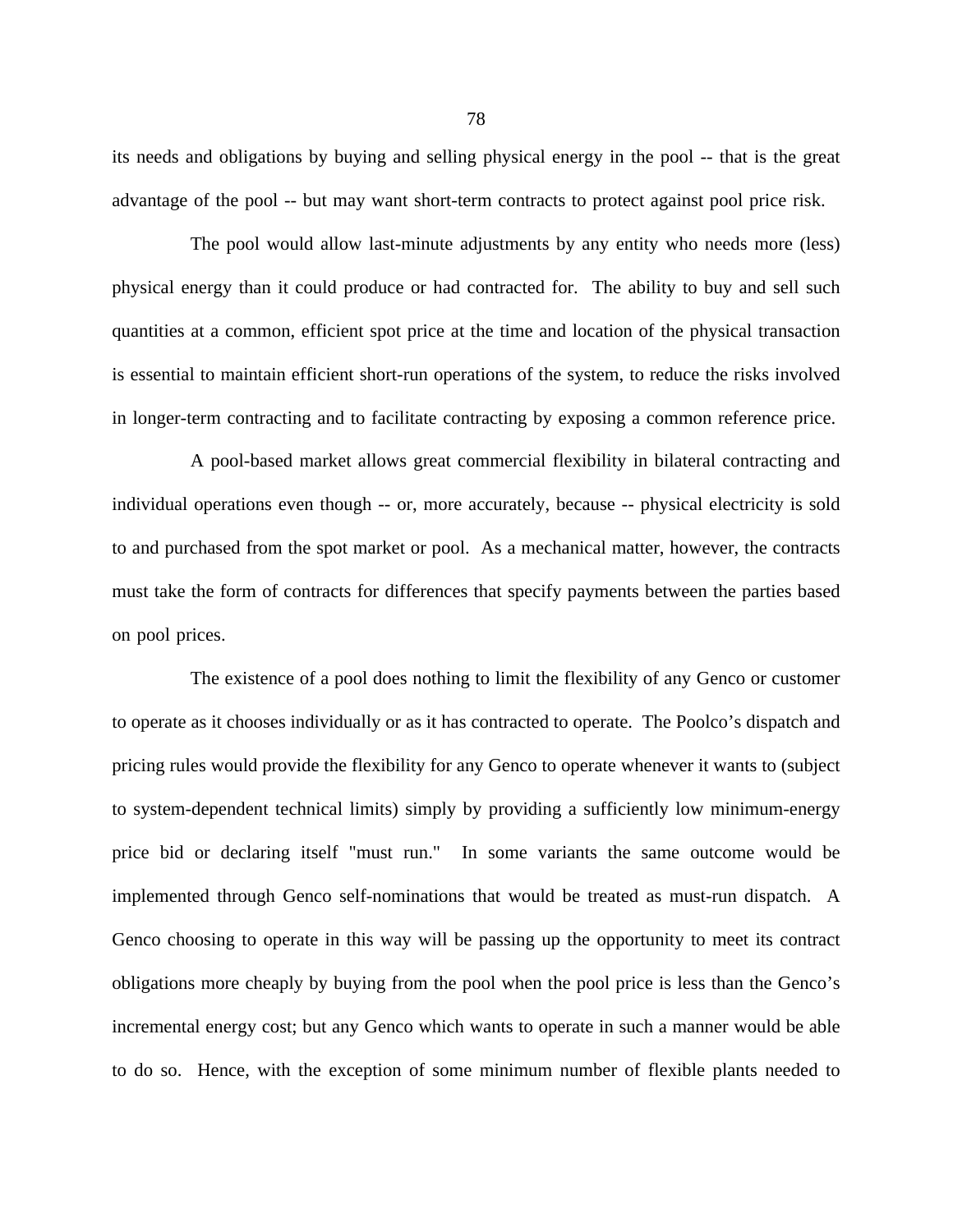manage the system at the margin, participation in the pool dispatch would be voluntary. For a Genco which would declare plants as being required to run, thereby forgoing the benefits to itself of pool participation, the pool purchase and sale arrangements would reduce to an accounting convenience to track deliveries and charge for imbalances.<sup>48</sup> The market participants would retain the maximum flexibility that would be possible, consistent with reliable operation of the system.

## **Long-Term Market Investment**

Within the contract environment of the competitive electricity market, new investment occurs principally in generating plants, customer facilities and transmission expansions. In each case, corresponding contract-right opportunities appear that can be used to hedge the price uncertainty inherent in the operation of the competitive short-run market.

In the case of investment in new generating plants or consuming facilities, the process is straightforward. Under the competitive assumption, no single generator or customer is a large part of the market, there are no significant economies of scale and no barriers to entry. Generators or customers can connect to the transmission grid at any point subject only to technical requirements defining the physical standards for hookup. If they choose, new customers or new Gencos have the option of relying solely on the short-run market, buying and selling power at the locational price determined as part of the half-hourly dispatch. The Poolco itself makes no guarantees as to the price at the location. It only guarantees open access to the pool at a price consistent with the equilibrium market. The investor takes all the business risk of

<sup>48</sup> Under least-cost dispatch, running at a short-run loss would increase the total cost of operations in the system. With market-based pricing, there could be a redistribution of economic rents among the other market participants. However, the "must-run" Genco would bear the net increase in the total cost in the system.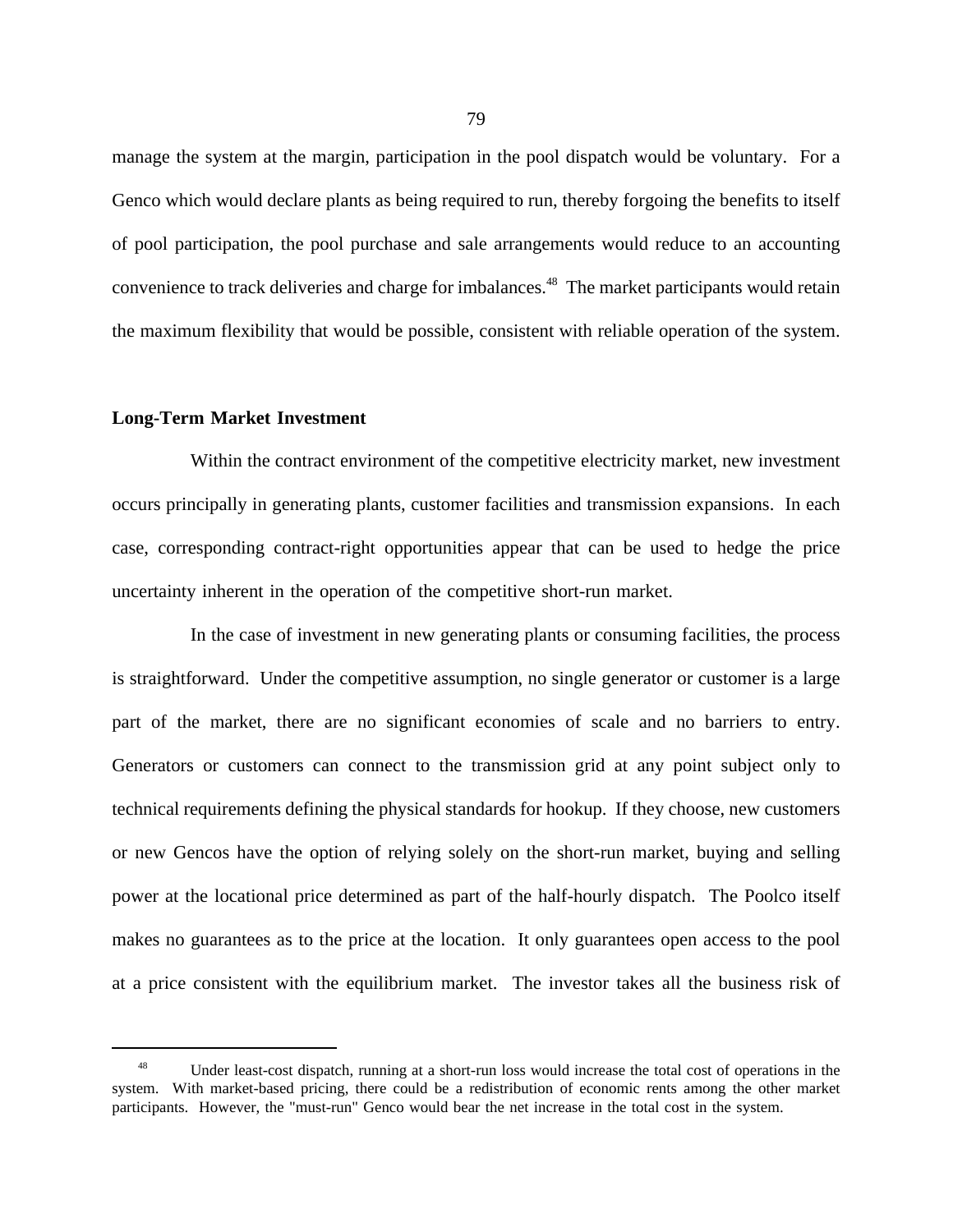generating or consuming power at an acceptable price.

If the generator or customer wants price certainty, then new generation contracts can be struck between a willing buyer and a willing seller, possibly through the intermediation of the aggregators and brokers. The complexity and reach of these contracts is limited only by the needs of the market. Typically, we expect a new generator to look for a customer who wants a price hedge, and the generator defers investing in new plant until sufficient long-term contracts with customers can be arranged. The generation contracts can be with one or more customers and may involve a mix of fixed charges coupled with the obligations to compensate for price differences relative to the pool price. But the customer and generator will ultimately buy and sell power at their location at the half-hourly price.

If either party expects significant transmission congestion, then a transmission congestion contract would be indicated. If transmission congestion contracts are for sale between the two points, then a contract can be obtained from the holder(s) of existing transmission congestion contracts. Or new investment by the Gridco can create new transmission congestion contracts. In the case of transmission investment, economies of scale and network interactions loom large, unlike the case assumed for generation. Hence, because of economies of scale it is expected that for any given transmission investment there will be a material change in the pool prices through reduced congestion rentals. In addition, the network interactions will create many potential beneficiaries.

These facts typically will require that any transmission expansion be organized by a consortium of transmission investors who negotiate a long-term contract that allocates the fixed cost of the investment and the corresponding allocation of new transmission congestion contracts.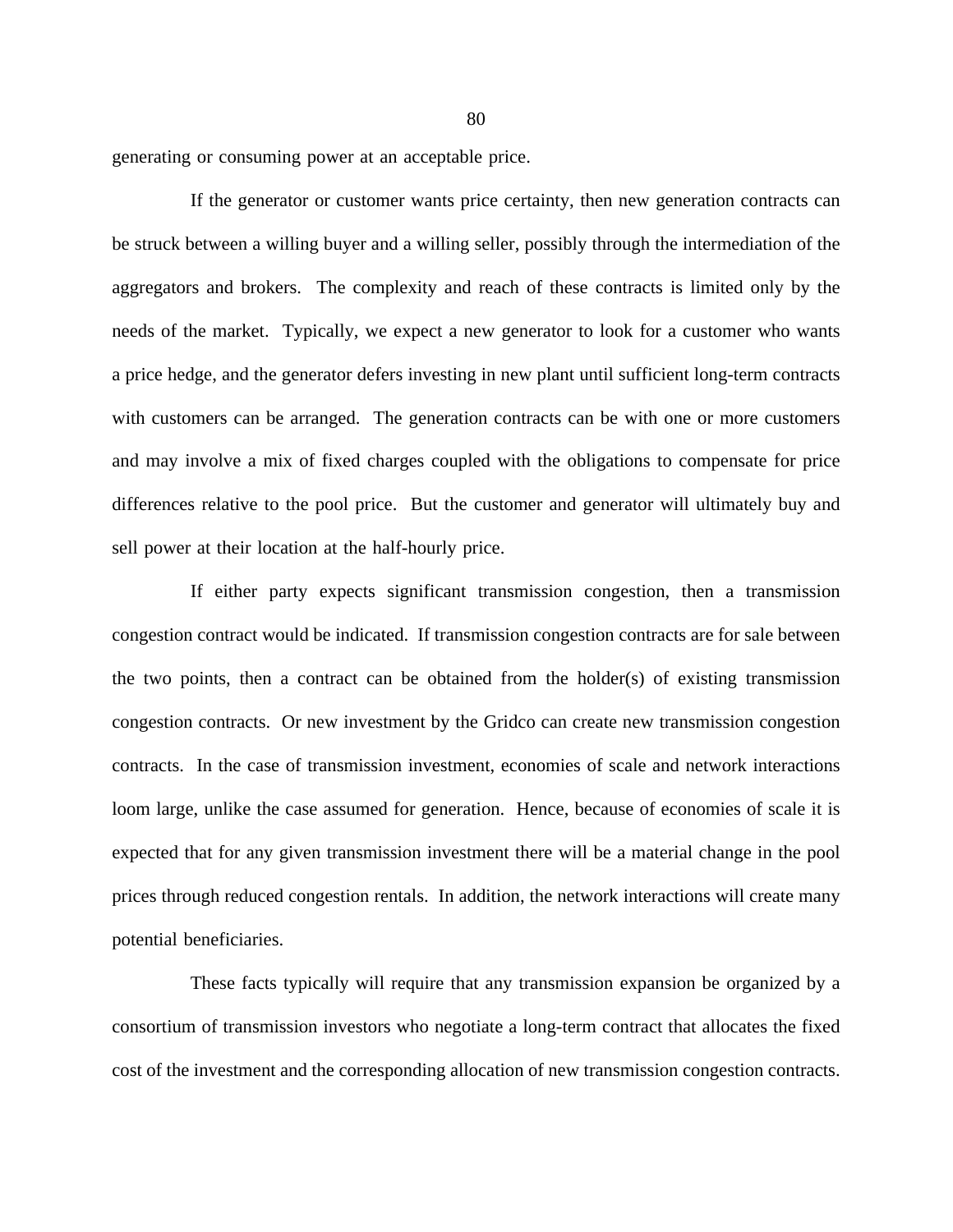The Gridco, as a regulated monopoly, builds the lines in exchange for a payment that covers the capital cost and a regulated return. The Gridco does not make transmission investments without long-run contracts signed by willing customers who will pay the fixed costs and recover any future congestion revenues. The Poolco participates in the process only to verify that the newly created transmission congestion contracts are feasible and consistent with the obligation to preserve the existing set of congestion contracts on the existing grid. Unlike in the traditional definition of transmission transfer capacity, which can be ambiguous, there is a direct test to determine the feasibility of any new transmission congestion contracts for compensation, while protecting the existing transmission congestion contracts, and the test is independent of the actual loads.<sup>49</sup> Hence, incremental investments in the grid are possible anywhere without requiring that everyone connected to the grid participate in the negotiations or agree to the allocation of the new transmission congestion contracts.

This structure and its key elements -- access to essential facilities including the wires and pool dispatch, use of short-run marginal-cost pricing and reliance on long-term contracts to provide economic hedges rather than specific performance -- are not far from actual operations or proposed reforms in other systems. This competitive market is the essence of the design of the current U. K. system, with the notable difference of the lack of locational short-run prices.<sup>50</sup> Locational prices are applied in Chile and New Zealand with an explicit treatment of losses and

<sup>&</sup>lt;sup>49</sup> The test is that the net loads implicit in the congestion contracts are feasible in the absence of any other loads on the system. See W. W. Hogan, "Contract Networks for Electric Power Transmission," Journal of Regulatory Economics, Vol. 4, No. 3, September 1992, pp. 211-242.

<sup>50</sup> S. Littlechild, "Competition, Monopoly and Regulation in the Electricity Industry," U.K. Office of Electricity Regulation, June 1993. U.K. Office of Electricity Regulation, "Pool Price Statement," Birmingham, England, July 1993. The United Kingdom design is plagued by incentive problems created in unusual and unnecessary features of the calculation of market prices coupled with too few generators to ensure competition.